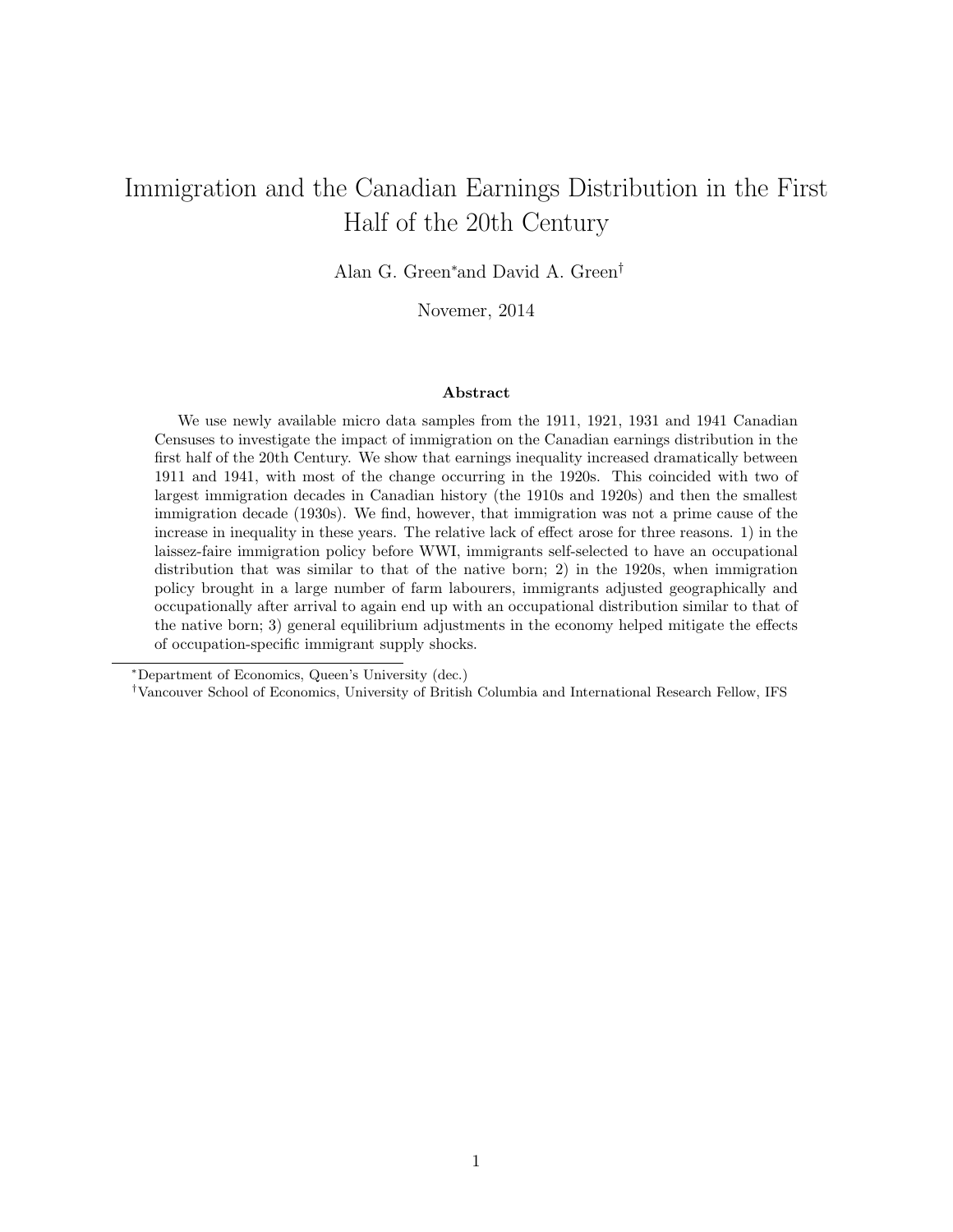The second and third decades of the 20th century were, respectively, the largest and fourth largest immigrant inflow decades in Canadian history. Between 1910 and 1919, an immigrant inflow amounting to approximately 27% of Canada's 1910 population arrived in Canada, and between 1920 and 1929, the inflow equalled 15% of the 1920 population. In comparison, the largest immigrant decade (in a proportional sense) for the United States since Canadian Confederation in 1867 was the decade from 1900 to 1909 when immigrant inflows totaled 11% of the 1900 US population.<sup>1</sup> For Canada, the inflows in the 1910s and 1920s were accompanied by large emigration to the U.S., and we discuss this as part of immigrant adjustment after arrival, but even after accounting for that, immigrants who arrived in the previous decade made up 17% of male employment in 1921 and  $14\%$  in 1931.<sup>2</sup> Those percentages are at least double the size of the Mariel Boatlift shock to the Miami labour market in the 1980s that has been the focus of considerable attention in discussions of immigration impacts in modern economies (Card(1990)), and are two to three times the proportion of the Canadian population in 2006 who had arrived in the previous decade (6.2%). Moreover, in 1931, 38% of male wage earners in Canada were foreign born. Thus, whatever measures we use, Canada received substantial immigration shocks in the 1910s and 1920s. These large inflow decades for Canada (and the US) were then followed by the lowest immigrant inflow decade on record: the 1930s.

We will show that this large influx and then almost complete cessation of immigration coincided with a substantial change in the Canadian earnings structure. Between 1910 and 1930, the ratio of the 90th to the 10th percentiles of the male annual earnings distribution increased by nearly 50% before experiencing a slight decline between 1930 and 1940. Our primary goal in this paper is to investigate the contribution of the large and variable immigrant inflow to the changes in the Canadian earnings structure between 1910 and 1940. We do this, first, using a decomposition technique which shows the direct impact of immigrants on the earnings distribution in the absence of general equilibrium effects. We then estimate the impact of immigration on the earnings of the native born and previously arrived immigrants within the context of a nested CES model of production that allows for broader, general equilibrium effects of immigration. In estimating that model, we address the potential endogeneity of occupatonal choices by immigrants by using an ethnic enclave instrument that takes advantage of the fact that new immigrants tend to locate where previous immigrants from their source country are living. Perhaps surprisingly, we find that the immigrant inflows had some effects on low skilled

 $1$ For both countries, the immigrant numbers are from official statistics and so refer to legal immigrants.

<sup>&</sup>lt;sup>2</sup>We will provide evidence that many immigrants who ultimately left Canada entered the Canadian labour force for some period, indicating that the ultimate stock of immigrants who settled permanently in Canada understates the impact of the large immigration inflows on the Canadian economy.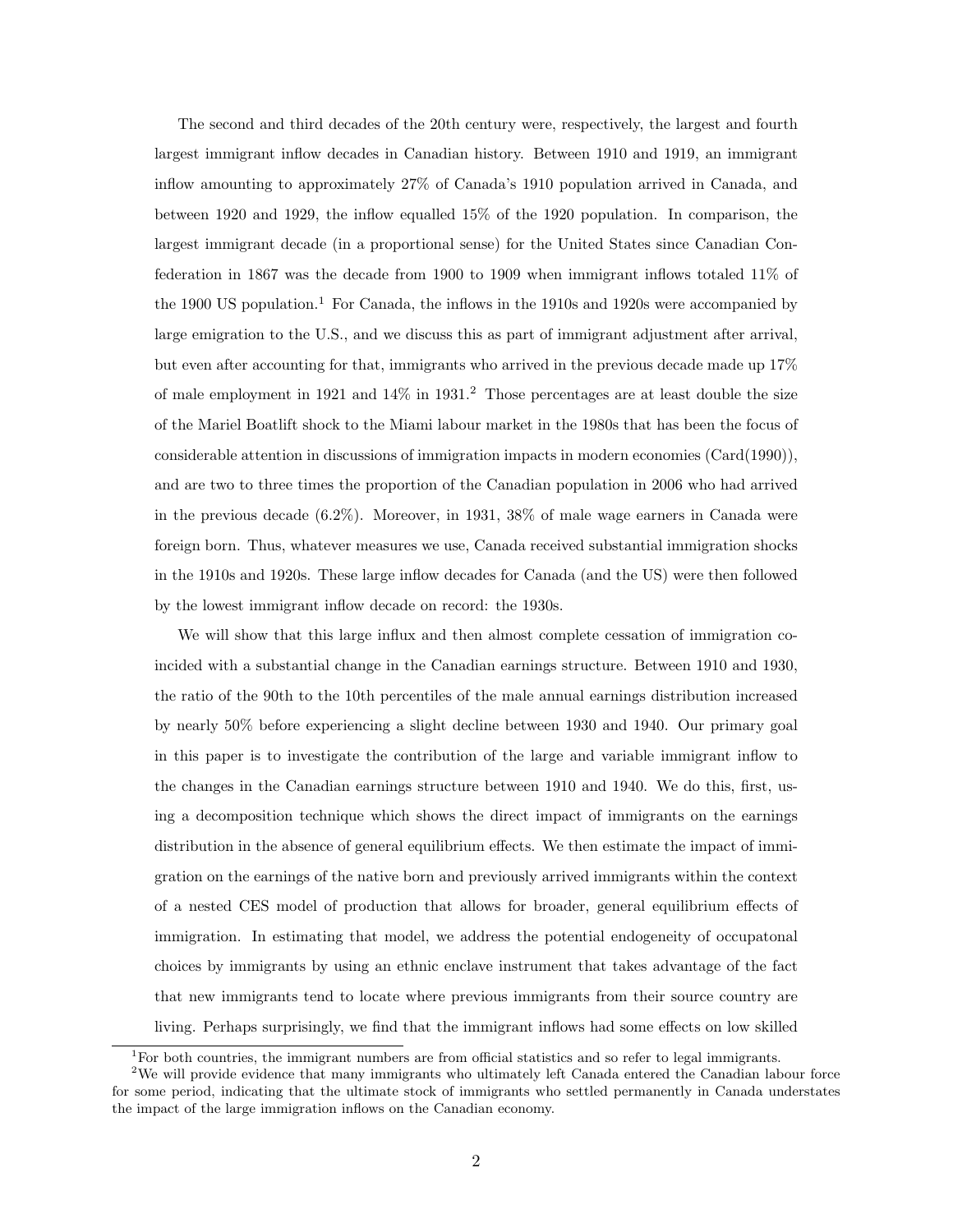earnings but very limited effects on the overall shape of the earnings distribution. While there are studies of the effect of the set of changes the Canadian economy experienced on average wages in Canada (e.g., Lewis(175)), to the best of our knowledge, there is no prior empirical analysis of the impact of the large immigrant inflows into Canada on its wage structure for any part of the pre-WWII period.

Following from this first result, our second goal is to examine why such a large inflow would have such apparently small impacts on the earnings distribution. To understand that, it is useful to understand the nature of Canadian immigration policy in the first half of the Twentieth Century. Prior to WWI, Canadian policy could best be described as laissez-faire: refusing entry based only on disease, criminality, and racist reasons. Following our earlier work (Green and Green(1993)), we show that this resulted in an immigrant inflow with an occupational distribution that was very similar to that of the native born and previously arrived immigrants. Because of that, the immigration inflow had little impact on the shape of the earnings distribution in the first decade of our sample period (from 1910 to 1920). This is similar to what Abramitsky et al(2014) argue for the US. It suggests an international labour market that reached across the Atlantic such that immigrants were not just blindly arriving in New World countries unaware of the shape of labour demand in those countries. In the 1920s, a dominant component of Canadian immigration policy was an agreement with the main railway companies under which they brought they brought in large numbers of farm labourers destined for the West. We show that these immigrants adjusted geographically (both by moving from Western to Central Canada and by leaving Canada, likely for the U.S.) and occupationally (shifting to other low and semi-skilled occupations). These adjustments spread the immigration shock across the economy in a way the implied a lower impact on the shape of the native born earnings distribution. In addition, our estimates imply general equilibrium adjustments in response to the immigrant supply shocks.

We investigate the ultimate impact of immigration on the earnings structure by working with the estimates of the parameters of our model of production to construct a set of counterfactual exercises. We find that a counterfactual scenario with no immigrants entering Canada in the 1920s implies small effects on both the level and spread of the native-born earnings distribution. The comparison between this counterfactual and the actual earnings distribution provides our main conclusion on the ultimate impact of immigration on the earnings structure. In contrast to that counterfactual, a policy that blocked only agricultural and general labourers from entering Canada in the 1920s would have increased earnings below the 40th percentile of the native-born distribution by about 10% and reduced the increase in inequality in this decade by a third.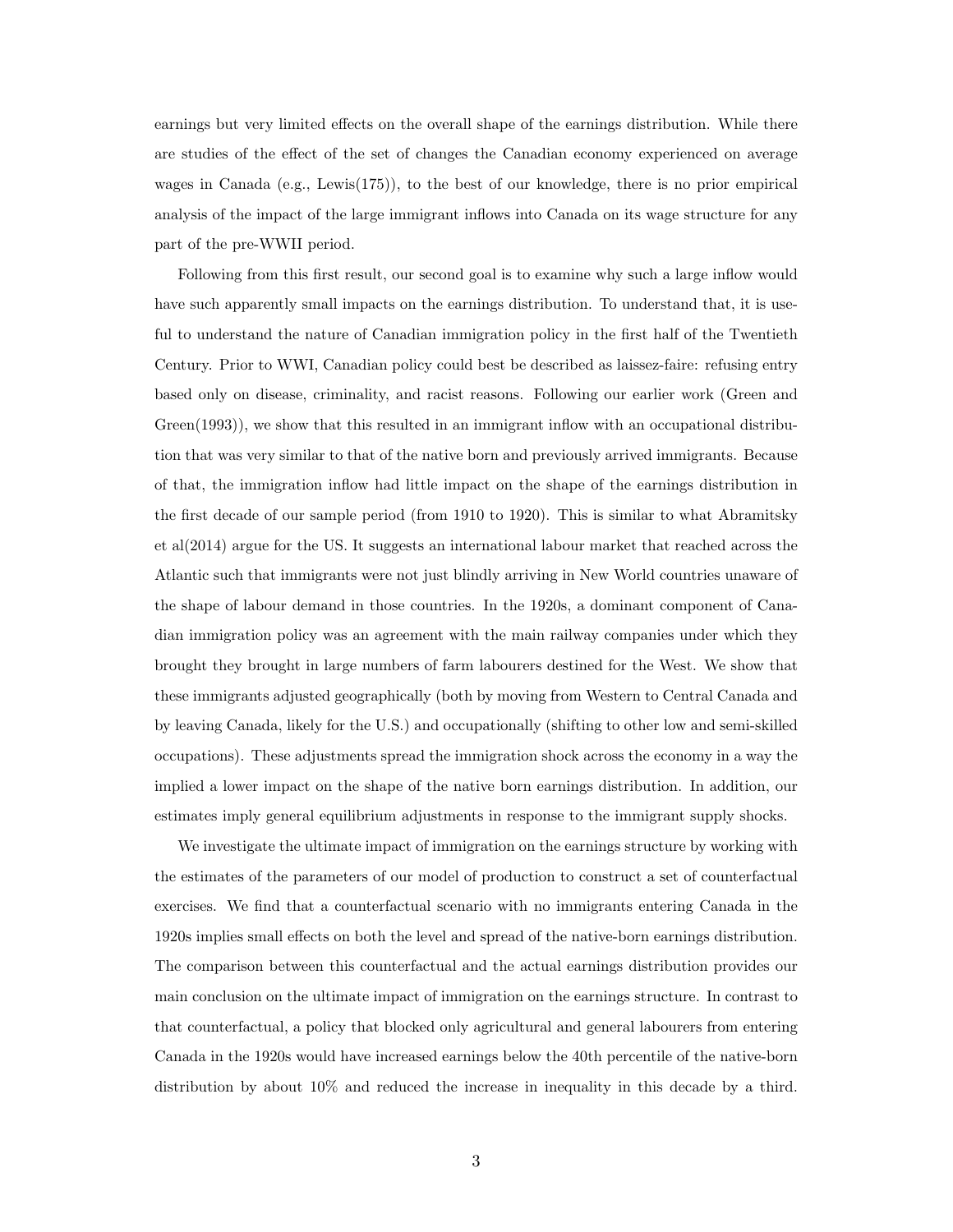Focussing on farm labour (the main immigrant group among males), we show that their annual earnings would have fallen by approximately 42% over the 1920s if all immigrant arrivals during that decade had stayed in Canada and in their stated intended occupation at time of arrival. Once we allow for the post-arrival adjustments by the immigrants themselves, that impact is reduced to 13%, and once we allow for general equilibrium effects, it is further reduced to a 4% decline. We conclude, much as earlier discussions that incorporate full general equilibrium effects (e.g. Hatton and Williamson(1998)) that immigration inflows within an occupation can have substantial impacts on wages in that occupation if the inflows are viewed in isolation. But once we take account of spill-over effects through patterns of complementarity and substitutability across occupations and of the fact that immigration inflows are either more balanced at arrival than is typically recognized or become more balanced with time in the host economy, the net impact on earnings inequality is limited.

Our third goal in the paper is to document movements in Canadian earnings inequality in the first half of the Twentieth Century. To do this, we use recently available micro data from the decadal Censuses of 1911, 1921, 1931 and 1941. The key advantage of this data is that it includes consistent questions on earnings and weeks worked across these Censuses. Working with this, we document large increases in inequality in the 1920s that were previously undocumented and also show new patterns in terms of experience profiles by occupation and intra-occupation changes in inequality. Ours, of course, is not the first depiction of Canadian wage movements. Accessible wage and price series have been developed by several authors (Bertram and Percy(1979), Mackinnon(1996), Emery and Levitt(2002)) and there are wage series in the Historical Statistics of Canada (Urquhart and Buckley(1965)). But these are either aggregated or relate only to a few occupations in the construction and manufacturing trades plus labourers, while our data represents the entire occupational wage structure. Using the Census data, we document a decadal pattern in which wage and earnings inequality changed little between 1910/11 and 1920/21, increased sharply between 1920/21 and 1930/31 then declined somewhat between 1930/31 and 1940/41. The net result was a substantial increase in inequality across the period stretching from just before WWI to just before WWII. The main implication from our estimates of immigration impacts is that the large increase in earnings inequality in the 1920s was not primarily due to immigration and must, instead, have reflected other forces relating to technological change, institutional change, or trade.

The remainder of the paper proceeds in 5 sections. In section 1, we describe Canada's immigration policies and immigration patterns, documenting both the size of the inflows and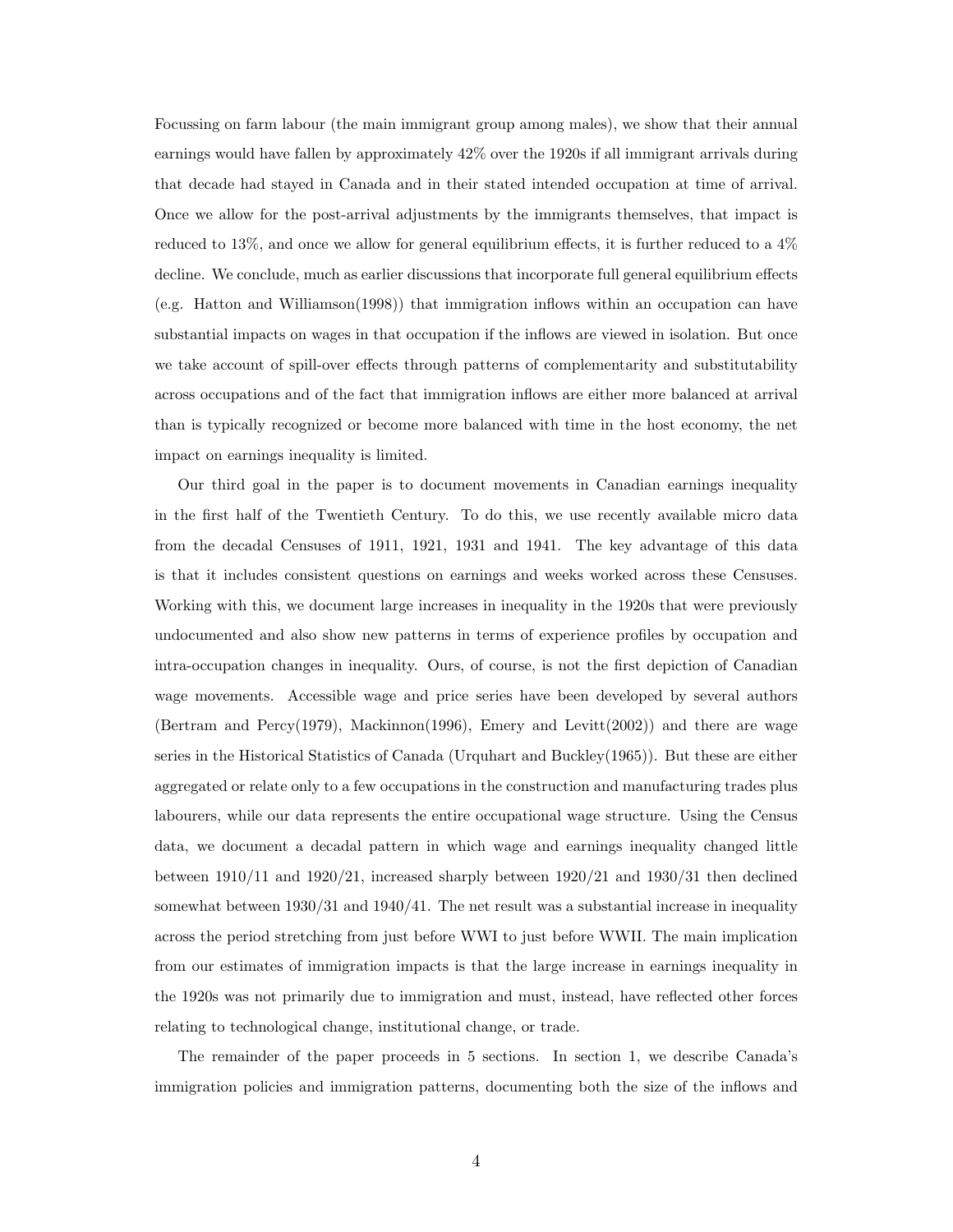the extent of the adjustments made by immigrants. In section 2, we describe our data and use it to document the main changes in the earnings distribution in Canada in this period, including a description of changes in age and occupational earnings differentials. In section 3, we present the results of the decomposition of changes in the earnings distribution using the Firpo et al(2012) approach and also show relative immigrant and native born earnings distributions. In section 4, we estimate the impact of the immigration inflows on native born wages and use them to generate counterfactuals. Section 5 concludes.

## 1 Immigration Policy and Patterns

We begin with an overview of Canadian immigration policy before WWII. As we will see, understanding changes in immigration policy in this period is helpful in interpreting how immigration affected the earnings structure in different decades. Green(1993), in a discussion of the political economy of immigration policy in Canada from 1896 to 1930, shows that the period can be divided into two periods: a period with a more laissez faire policy before WWI and a period with a more actively selective policy after WWI. He argues that the central theme of Canadian economics policy from Confederation in 1867 to WWI (and, possibly, into the 1920s) was the settlement of the West. This policy was seen as having two main benefits. The first was that a settled west would provide a market for the burgeoning manufacturing sector in Central and Eastern Canada. The second was to keep the West as part of Canada - safe from American aggression.<sup>3</sup> These objectives were to be attained through three inter-related policies, referred to collectively as the National Policy: 1) raising tariffs to support Central and Eastern Canadian infant industries; 2) building a transcontinental railroad; and 3) acquiring Rupert's Land from the Hudson's Bay Company. At the heart of these tripartite policies was immigration, i.e., a policy to fill the empty lands of the West as quickly as possible.

To carry out the latter policy, the Department of Agriculture (and later the Department of the Interior) established immigrant agents in the US, Britain and, to a limited extent, Europe. Their job was to attract not just immigrants to Canada but farmers and farm workers who would be willing to settle in the West. Importantly, while the government had clear preferences for British and American immigrants, its approach before 1906 was welcoming to farmers or farm workers from a much broader range of countries (Kelley and Trebilcock(2010)).<sup>4</sup> Moreover,

<sup>3</sup>Aitken(1969) termed this second goal "Defensive Expansionsim."

<sup>4</sup>Clifford Sifton, the Interior Minister from 1896 to 1905, famously stated in talking about what constituted a good quality immigrant,"I think that the stawart peasant in a sheepskin coat, born to the soil, whose forefathers have been farmers for ten generations, with a stout wife and half-dozen children is good quality." (quoted in Kelley and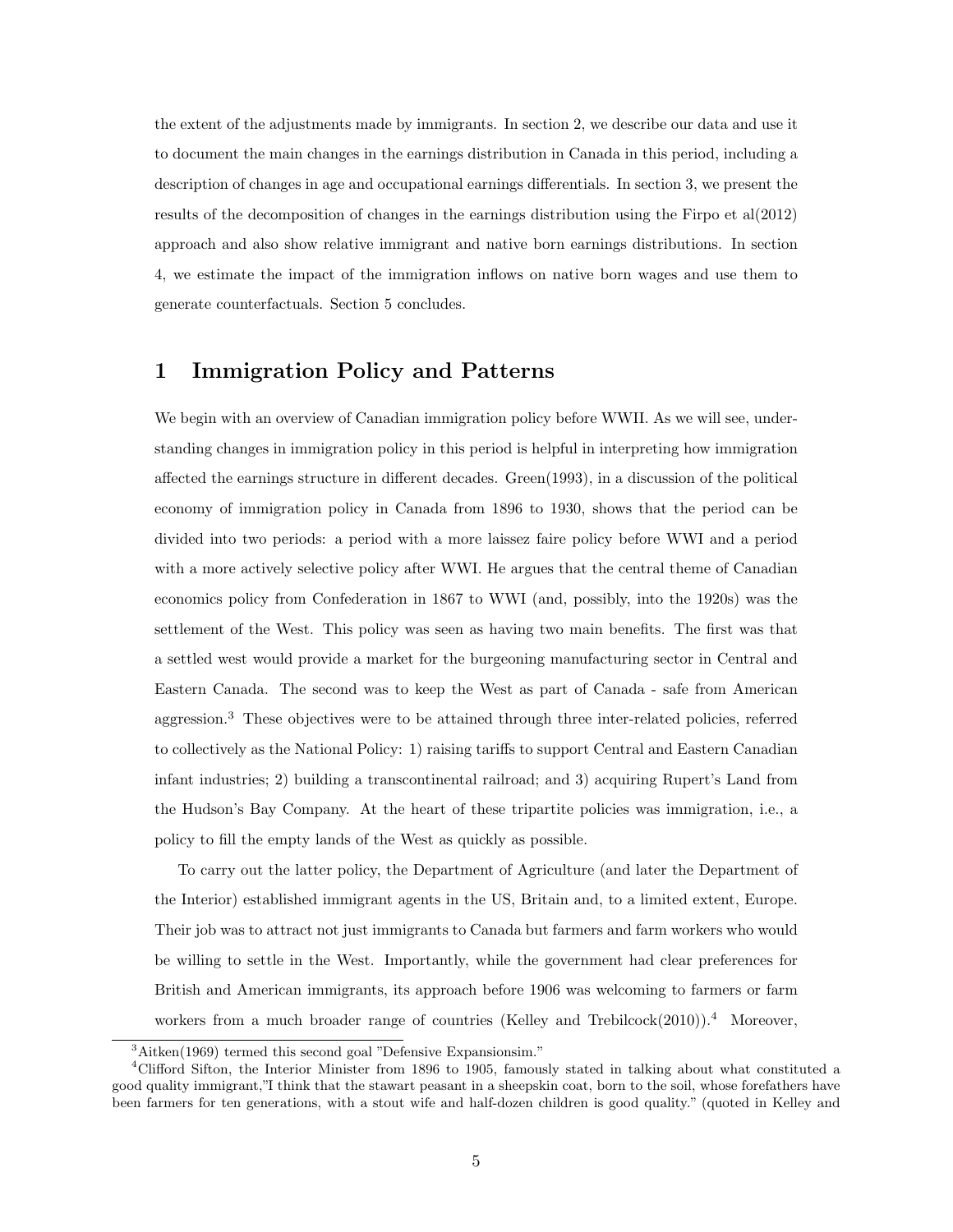before 1906 there was no legislation in place to allow the government to refuse immigrants apart from "the diseased, the criminal or vicious, and those likely to become public charges."  $(Green(1993))^{5}$ 

The shift to a selective immigration policy began with revisions to the Immigration Act in 1906, but the real watershed was the new Act introduced in 1910. The key section in the 1910 Act allowed the government to prohibit immigrants from landing if they belonged to "any race deemed unsuited to the climate or requirements of Canada," or in any specified class, occupation or character. Further, these prohibitions could be implemented through regulations, without the need to go to Parliament for approval (Kelley and Trebilcock(2010). The government now had almost unlimited power to select exactly the immigrants they wanted. It was a power they did not use to any real extent before WWI but it was used afterwards.(Green(1993))

Green(1994) argues that WWI was also a watershed in the role the West played in Canadian economic growth. Between the closing of the American frontier in 1896 and 1914, the expansion into the unsettled lands of the Prairies brought with it an unprecedented investment boom. But it was after WWI that Western exports of grains truly began to contribute as a driver of economic growth. In the new phase, too, there was strong demand for labour in the West. Partly this was because there was still land to be filled (Lew(2000)), but it was also because the farm export sector needed labour for what was a highly seasonal production cycle. The continued leading and, indeed, expanding role of agriculture in Canada's economic performance distinguished it from its southern neighbour which had progressed more rapidly to focusing on manufacturing (Wright(1990)).

Canada's immigration policy in the 1920s, like that in the US, distinguished between preferred countries (essentially, Britain, the US, and Northern and Western Europe), less preferred countries (Southern and Eastern Europe), and more or less prohibited countries (Asia). Prospective immigrants from preferred countries faced virtually no restrictions apart from the old ones of not being prospective criminals or wards of the state. Those from non-preferred countries were only to be admitted if they were farmers or farm labourers or, if they were women, domestic servants. Unlike the US, Canada did not impose numerical quotas of any kind to enforce this policy. Instead, Green(1993) argues, control was carried out indirectly by the requirement that immigrants from countries other than Britain had to get a visa before entering Canada (a requirement put in place by Order in Council in 1923) in conjunction with the strategic

Trebilcock(2010), p. 122)

<sup>5</sup>The clear exception to this was Asian immigrants who faced out a head tax and other restrictions set out with the Chinese Immigration Act of 1885 and its subsequent revisions.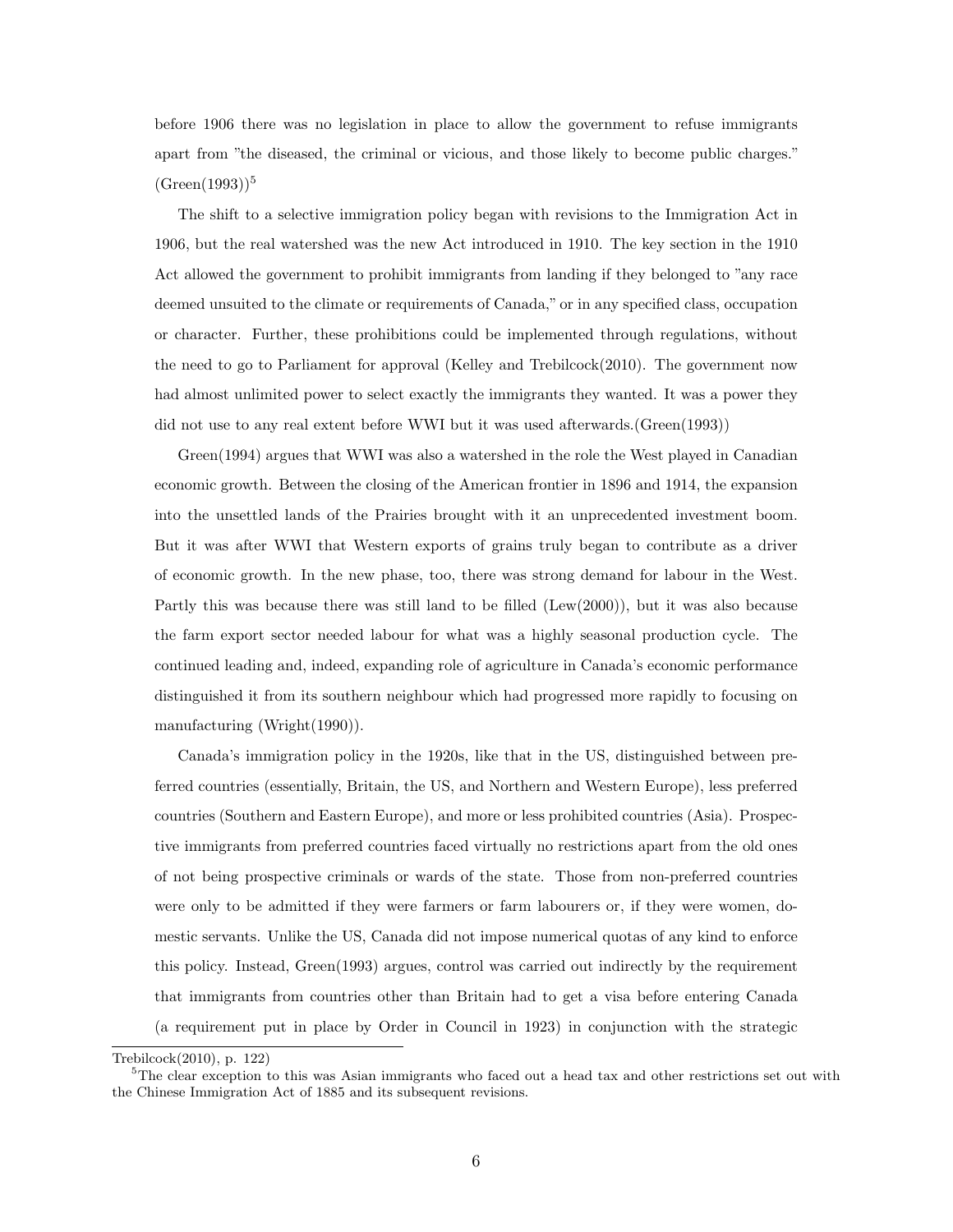placement of visa offices in preferred as opposed to non-preferred countries. Lew(2000) argues effectively that this policy combination on its own would likely have created an immigration inflow much like that in the US in the 1920s - small relative to the pre-war period and mainly from preferred countries - except for one factor. In 1925, the Canadian government entered into agreements with the two main railway companies for them to recruit agricultural labour in non-preferred countries. Lew(2000) shows that in the remaining years of the 1920s there was a surge of immigration dominated by immigrants from the non-preferred countries of Europe and headed for the West.<sup>6</sup> The flexibility of Canadian policy allowed the government to find a way to recruit labour targeted directly to farms in the West.  $\frac{7}{1}$  Green(1993) argues that this policy is a reflection of the rising economic power of farmers in the West, expressed through farm centered political parties.

Finally, with the onset of the Depression, the Canadian government used its powers to all but shut down immigration.

#### 1.1 Immigration: Flows and Stocks

Figure 1 shows the decadal immigration inflows to Canada for each decade since Confederation expressed as a proportion of the start of decade population. Even with the relative lack of immigration during WWI, the decade from 1910 to 1919 was the highest inflow decade on record, with the inflow being an astonishing 26.6% of the 1910 population. The 1920s inflow was smaller at 14.8% of the start of decade population, but this still makes it the fourth largest inflow on record, and much larger than any decade that has followed it. In contrast, the 1930s were the lowest immigration years on record, with the decadal immigration falling to 2.5% of the 1930 population.

Throughout the early twentieth century, the Canadian labour force and population were defined not only by immigration but also by substantial emigration. In the period from 1911 to 1921, emigration has been estimated at between 78% and 85% of the gross inflow for the decade (Urquhart and Buckley(1965), p.22).<sup>8</sup> Importantly, a large portion of the emigrants were Canadian born or immigrants who had arrived in earlier decades and so it is not necessarily the

 $6$ The government tried actively to bring in British farmers and farm labourers in the 1920s through the Empire Settlement Agreement and other initiatives. It was the substantive failure of these initiatives that led to the railway agreements (Kelly and Trebilcock(2010)).

<sup>&</sup>lt;sup>7</sup>In order to tighten the restriction that the immigrants were intended only for agricultural labour, the 1927 renewal of the agreement stipulated that the immigrants brought in by the railway companies had to have assured agricultural employment in advance (Lew(2000)).

<sup>&</sup>lt;sup>8</sup>The differences in the estimated flows related to differing assumptions on mortality rates and whether to treat transient entrants as immigrants then emigrants or not to include them in the gross flows at all (see Keyfitz(1950) and McDougall(1961)).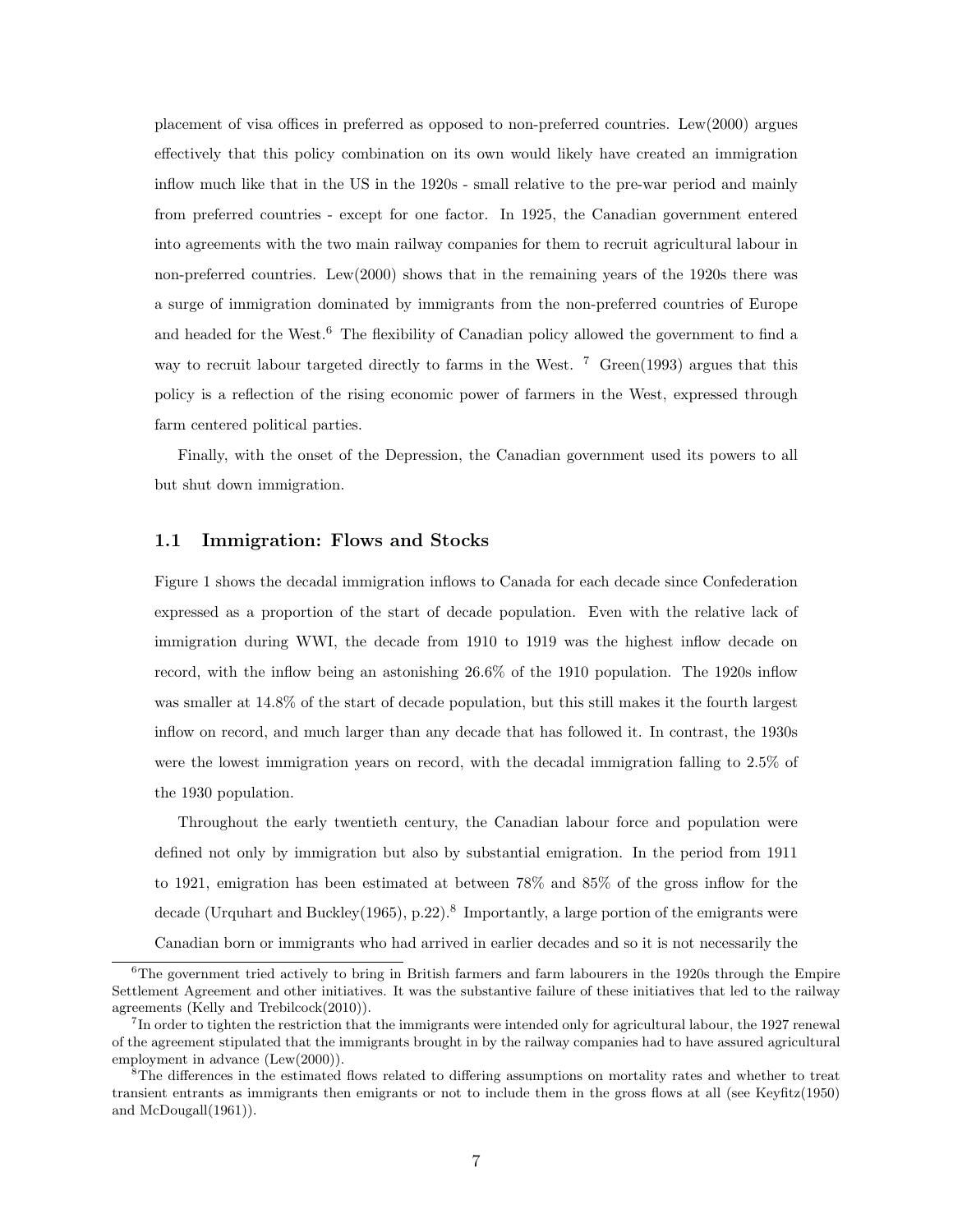

Source: Statistics Canada, CANSIM Tables V742019 (Estimated Population) and V742546 (Immigrant Arrivals).

case that 78 to 85% of immigrant arrivals in this decade re-migrated. This is important for us because we are interested in the impact of immigrants on the Canadian earnings distribution and so want to know how many immigrants worked in the Canadian labour market, at least for a while. By using Census data on year of arrival, we can obtain the proportion of immigrants who arrived in the years just preceding the Census and who were working in Canada at the time of the Census. Combining that with administrative data on inflows, we find that 37.7% of male immigrants who arrived in the 10 years before 1921 and 63% of those who arrived in the 2 years before 1921 were in Canada at the time of the 1921 Census.<sup>9</sup> The fact that a larger proportion of more recent arrivals were still in Canada at the time of the Census indicates that even if many immigrants eventually left Canada, a substantial proportion worked in and potentially had an

<sup>9</sup> In comparison, in 1931, 43% of immigrant male arrivals in the prior decade were working in Canada. The percentage is higher in the 1931 Census likely because of a tightening of US immigration policy. The US attempted to close the Canadian back door by requiring in their 1921 Act that European immigrants entering the US through another Western Hemisphere country had to have lived in the Western Hemisphere for at least a year. In 1922, the requirement was raised to five years.(Lew(2000)). Sources: Flow data: Urquhart(1965), p. 24. 1921 Stock data: Census of Canada, 1921, Volume 2, p.61; and Census of Canada, 1931, Volume 6, Table 31.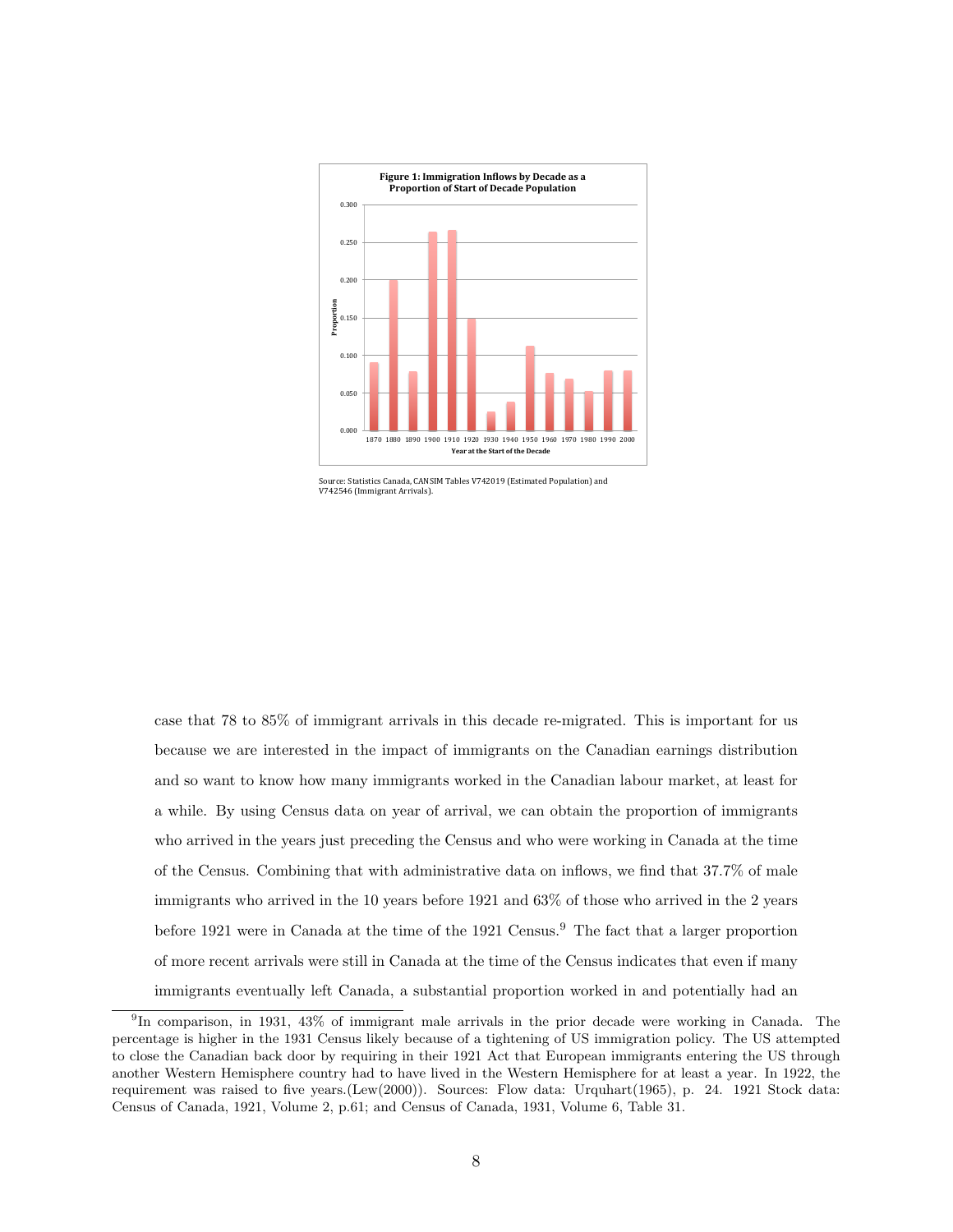impact on the Canadian labour market. Indeed, immigrants who arrived in the preceding decade comprised 17% of employed males age 15 to 64 in 1921 and  $14\%$  in 1931.<sup>10</sup> As a comparison, in 2011, 6% of the labour force was made up of immigrants who had arrived in the previous decade. From figure 1, the 2000s was a high inflow decade by post-war standards but not by pre-war standards. The pre-1930 decades were characterized by very large annual inflows partly offset by 50 to 60 per cent re-migration rates while the post-war decades have been characterized by smaller inflows but approximately 30% re-migration rates by the end of a decade (Aydemir and Robinson(2008)). The net outcome was the same in both periods: Canada historically has been a recipient of immigrant inflows that were large relative to its labour force. Our goal is to study the impact of those inflows on the earnings distribution in the early part of the Twentieth Century. In order to make sure we get estimates of the true impacts, we will work with net changes in numbers of both native born and immigrant workers between Censuses. Thus, our numbers will reflect labour force changes net of emigration and our estimates will include the impacts of the temporary migrants who were in the workforce at the time of the Census but later left.

Of course, the potential impact of immigration on the labour market is related to its composition as well as its size. Figure 2 shows proportions of male immigrants with a reported intended occupation for each year from 1911 to 1940.<sup>11</sup> In the years just prior to WWI, agricultural workers made up nearly 50% of the inflow but there was clearly a strong representation from other occupations. Green and Green(1993) examines the intended occupations of a micro sample of immigrants arriving by sea in 1912 and shows that immigrants had a balanced mix of intended occupations that matched the sectoral growth in the Canadian economy. This fits with an era which we have seen had an essentially laissez-faire immigration policy. During the War years, when the inflow consisted mainly of Americans, the importance of agricultural immigrants as a proportion of the inflow rose. Then in the 1920s, as the government began to employ its selective powers, that proportion continued to rise. The onset of the Railway Agreement is clearly visible, as the proportion listing an intended occupation in farming jumped to approximately 80% of the inflow in the late 1920s. Lew(2000) reports that the intended destinations of immigrants within Canada also reflected the impact of the Railway Agreement as 80% of immigrants entering from non-preferred countries in 1925 stated an intention of settling in the West. The proportions in

<sup>10</sup>Source: Canadian Census micro data described in section 2.

<sup>&</sup>lt;sup>11</sup>The series are from the Parliament of Canada Sessional Papers for each year. Specifically, they are from what are essentially the departmental annual reports from the Department of the Interior (up to 1917) and then the Department of Immigration. Immigrants with no classified occupation make up less than 10% of male immigrants in most years. The non-classified category includes both non-workers and professionals. The plots do not include the Miners occupation category.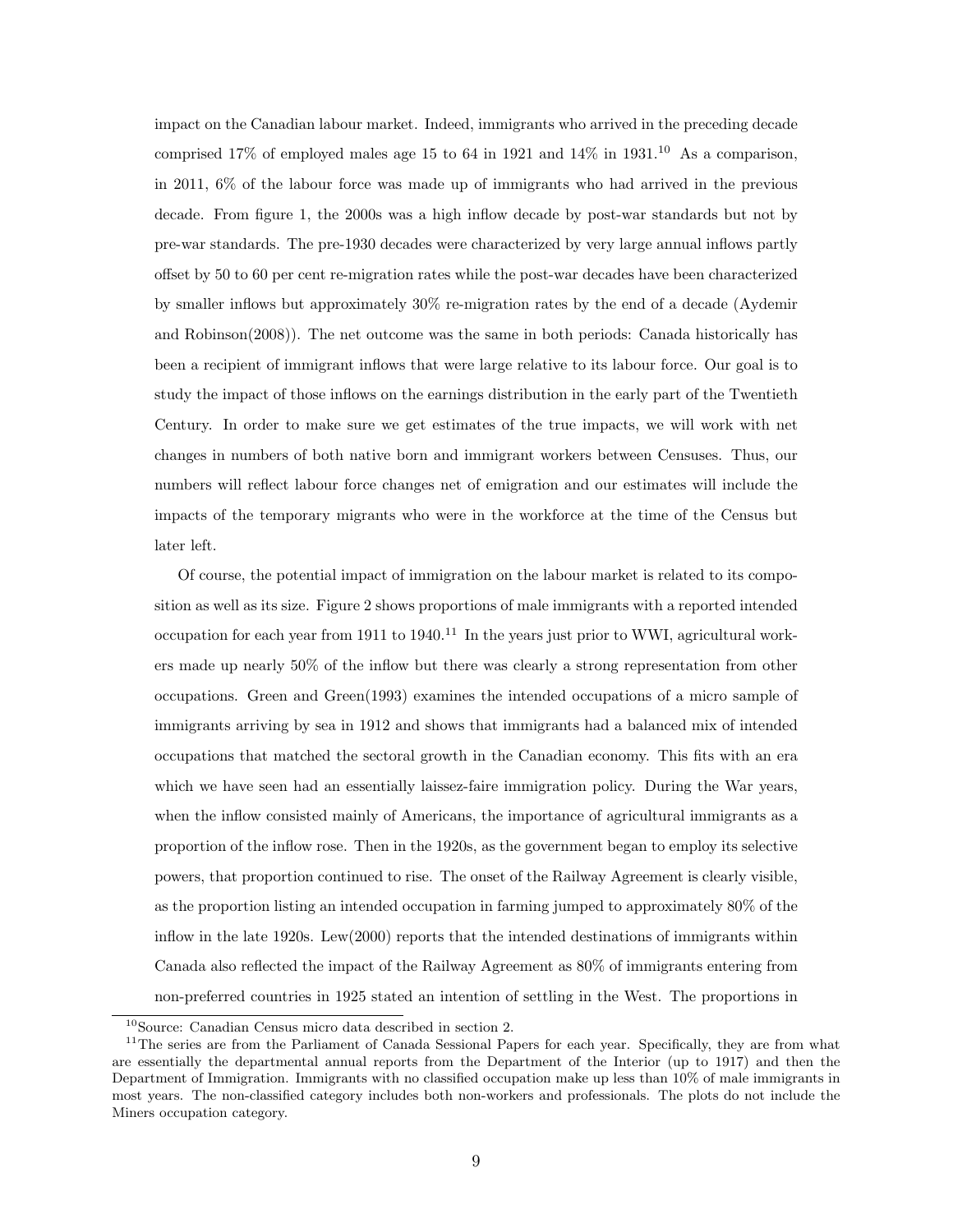the 1930s were more of a mixed bag but recall that this was a relatively low inflow period.



One important question for assessing the impact of immigration on the labour market is whether immigrants actually entered (and stayed) in their intended occupations. Some immigrants would have moved on to the US, others returned home and still others switched occupations within Canada. The net result might be an immigrant occupation distribution that bears only limited resemblance to the distribution of their stated intended occupations at time of arrival. To investigate this, in Table 1 we present distributions for males across broad occupations from the immigration department flow data and the Census.<sup>12</sup> Specifically, we sum the number

<sup>&</sup>lt;sup>12</sup>We describe the Census data in detail in the next section. The occupation categories are from the Sessional Papers inflow data. Assignment of the Census occupations to these categories is somewhat rough. In particular, the "General Labourer" category appears to include semi-skilled workers but some of the occupations we classify as semi-skiilled may belong in the "Mechanics" category in the immigration data. We put all skilled trades in the latter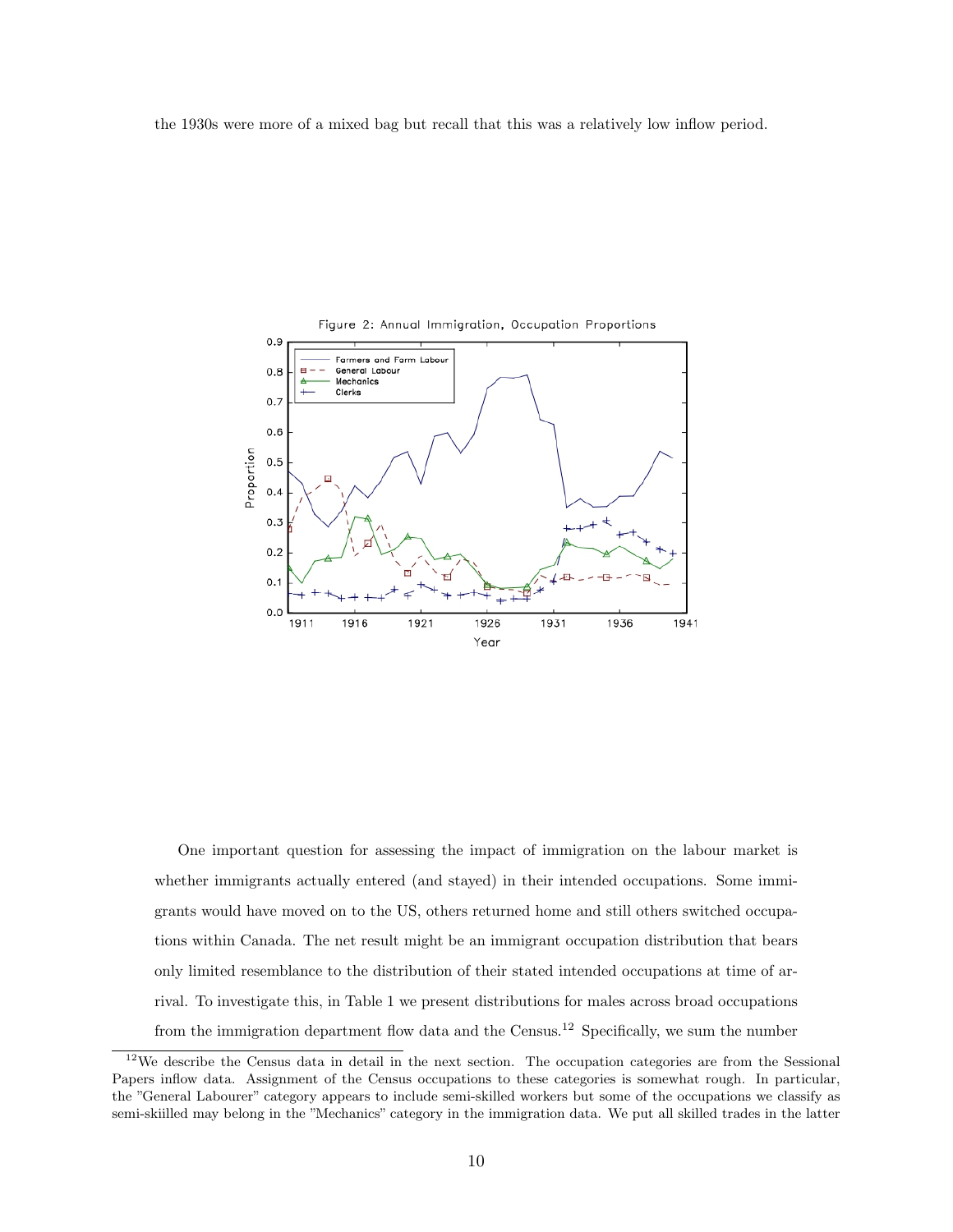| . .                  |         |           |         |       |        |      | $\tilde{}$ |           |           |        |
|----------------------|---------|-----------|---------|-------|--------|------|------------|-----------|-----------|--------|
|                      |         | Including |         |       |        |      |            | Excluding |           |        |
|                      |         | Farmers   |         |       |        |      |            | Farmers   |           |        |
|                      |         | Immigrant |         |       | Native |      | Immigrant  | Native    | Immigrant | Native |
|                      |         | Entrants  |         |       | Born   |      | 1911-21    | Born      | 1921-31   | Born   |
|                      |         |           |         |       |        |      | Entrants   |           | Entrants  |        |
|                      |         |           |         |       |        |      | Stock      |           | Stock     |        |
|                      | 1911-20 |           | 1921-30 |       | 1921   | 1931 | 1921       | 1921      | 1931      | 1931   |
|                      | Flow    | Stock     | Flow    | Stock |        |      |            |           |           |        |
| Farmers and Farm     | 0.38    | 0.21      | 0.66    | 0.32  | 0.46   | 0.40 | 0.14       | 0.14      | 0.23      | 0.11   |
| Labourers            |         |           |         |       |        |      |            |           |           |        |
| General Labourers    | 0.38    | 0.42      | 0.14    | 0.41  | 0.26   | 0.29 | 0.45       | 0.42      | 0.47      | 0.43   |
| Mechanics            | 0.17    | 0.18      | 0.14    | 0.15  | 0.15   | 0.16 | 0.20       | 0.24      | 0.17      | 0.24   |
| Clerks, Traders, etc | 0.06    | 0.19      | 0.06    | 0.12  | 0.13   | 0.15 | 0.21       | 0.20      | 0.13      | 0.23   |
| Total                |         |           |         |       |        |      |            |           |           |        |

Table 1: Proportions in Broad Occupations: Native Born and Immigrant Stocks and Flows

Sources: Flows: Sessional Papers of Canada, various years. Stocks: Census, various years. The left panel includes farmers in the "Farmers and Farm Labourers" numbers to match the inflow data. The right panel is based only on Census data and does not include farmers.

of immigrants entering in each category across the years 1911 to 1920 and then calculate proportions (these are labelled "Flow" in the table). We compare those proportions to the proportions of immigrants in our 1921 Census sample who arrived in the previous 10 years (labelled "Stock" in the table). We repeat this exercise for the 1921-30 period, using the 1931 Census, but do not include numbers for the 1930s because the 1941 Census does not report year of arrival for immigrants. We include occupation distributions for the native born for comparison. Farmers and farm labourers are not separated in the inflow data and in the left panel we also include farmers in the Census data for comparability. The right panel contains Census tabulations of the occupational distributions of immigrants and the native born excluding farmers, which is the sample we will use in our investigations in the remainder of the paper.

The numbers in the table provide our first main results in terms of understanding the impact of immigrants on the earnings distribution. Immigrants themselves made adjustments that mitigated their potential impact, but did so in quite different ways in the different policy regimes. The 1910's immigrants had an intended occupational distribution that was similar to the native born distribution in 1921, though more concentrated in the General Labourers category and less in Clerical. By the time we reach the 1921 Census, recent immigrants had moved away from farming occupations and toward both General Labourer and Clerical occupations. Moving to the right panel (which does not include farmers), the result was a recent immigrant distribution that is strikingly similar to that of the native born. The implication is that recent immigrants did not become farmers to nearly the same extent as the native born but otherwise were in very similar occupations. That similarity arises both because, under a laissez-faire immigration

category and combine miners with the General Labourer category. We drop professionals and managers to match the definition of the non-classified category (which we drop) in the immigration data. Nonetheless, we are confident in the Farmers and Farm Labour category that is crucial in our discussion.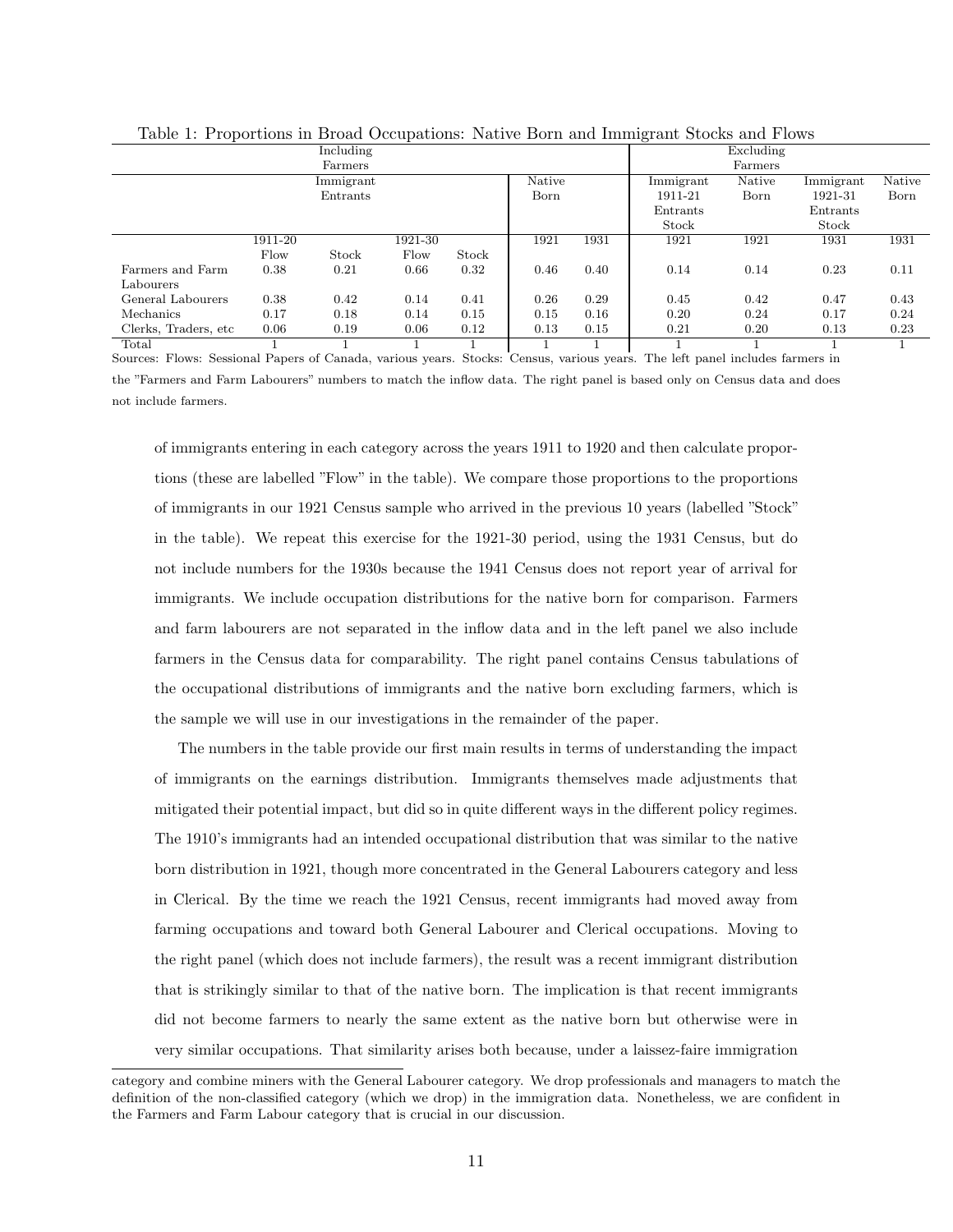policy, the migration choices made in the source countries resulted in an inflow that matched, in many ways, the occupational patterns in the host country, and because of adjustments after arrival. The point about choices made before migration is made in Abramitsky et al(2014), who show that the skill levels of immigrants to the US in this era also matched well with those of the native born. As described earlier, in Green and Green(1993), we also find that intended occupational and regional destinations of immigrants match the distributions of the native born quite closely in this period. Based on this and other evidence, we argue in that paper that the patterns fit with there being strong informational channels stretching back across the Atlantic.

As we described earlier, Canada had an active immigration policy in the 1920s, with a strong emphasis on agricultural labour. The resulting concentration in farming occupations in stated intentions of immigrants arriving in the 1920s was evident in Figure 2, and shows up again in Table 1. By 1931, however, the proportion immigrants who arrived in the 1920s in farming had declined from the 66% who claimed they would enter those occupations when they arrived to the 32% who were actually in those occupations in the 1931 Census. As in the 1910s, the distribution shifted away from farming occupations toward the General Labourer and Clerical categories. But while the Census distribution represents a very substantial shift relative to the inflow, it was still quite different from the 1931 native born distribution. In particular, even after dropping farmers, it continued to show a higher share as farm labourers and a lower share in the skilled trades than the native born. This indicates that the more directed policies of the 1920s did have some effect - that it was not simply a case of relabelling immigrants of different types as farmers. Nonetheless, the table shows that in a regime when immigrants were not able to adjust their choices before arrival, they made considerable adjustments after arrival. While the result is not as close a match to the occupational distribution of workers already in Canada as was evident in 1921, it still represented a significant step in that direction and, thus, a significant step in the direction of mitigating the expected effects of immigration on the labour market.

To better understand the nature of the adjustments that immigrants made after arrival, in Table 2, we present more detailed occupational breakdowns from the 1931 Census, with workers categorized as: native born; preferred country immigrants who arrived over 10 years before the Census; preferred immigrants arriving within the last 10 years; and non-preferred source country immigrants in both arrival categories. In addition, we break the table down between the West, and Central and Eastern Canada. Several points emerge from this table. First, an amazing 61% of the male workforce in the West in 1931 was foreign born. This again highlights the size of the immigration shock. Second, more long standing immigrants from preferred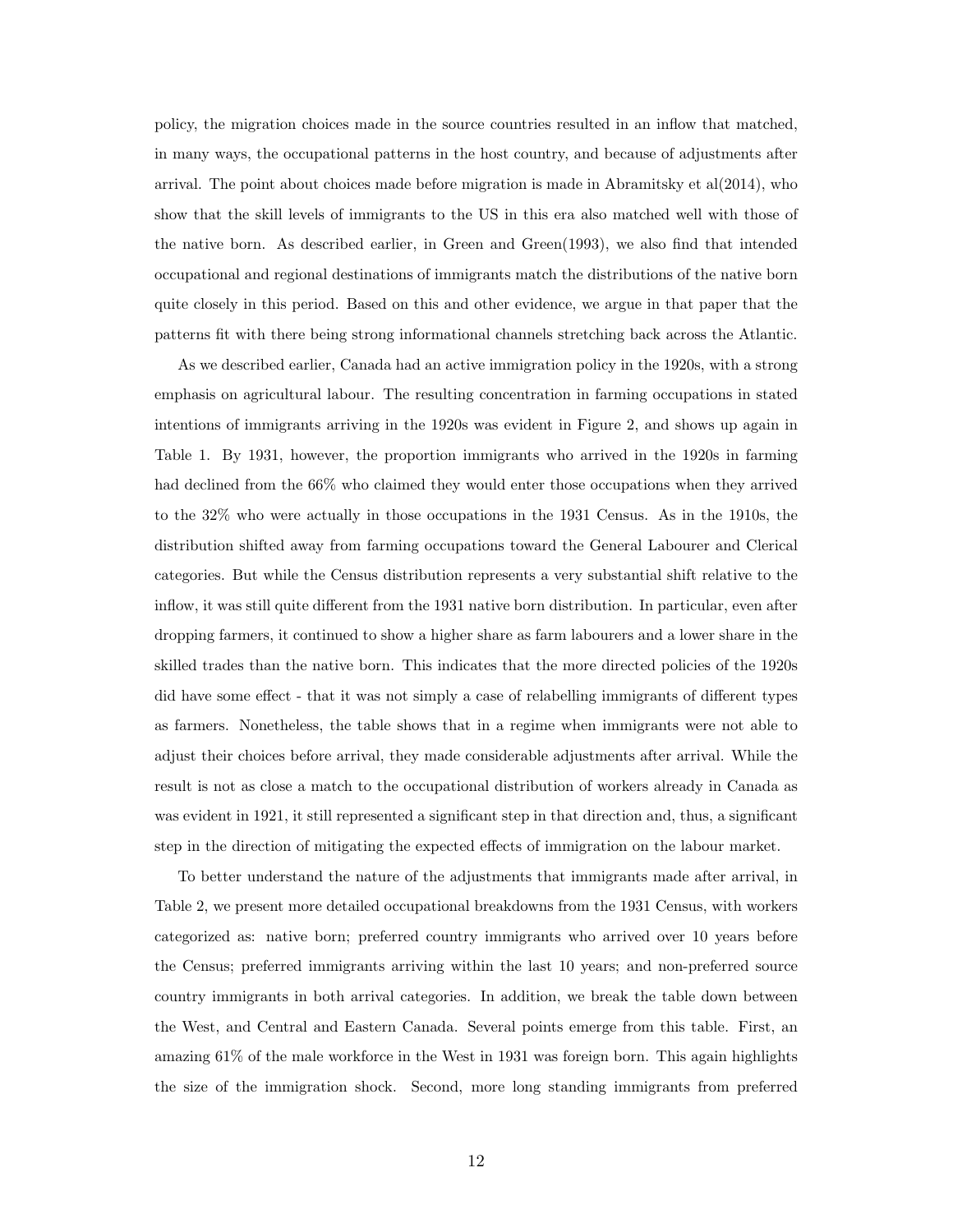countries were disproportionately represented in the trades and professional occupations and under-represented in both the farm labour and general labourer categories. Third, immigrants from non-preferred countries tended to be heavily represented in the general labourer category and under-represented in more skilled occupations. Fourth, about a third of the non-preferred country immigrants in the West in 1931 who arrived in the previous decade (immigrants who are likely to have entered under the Railway Agreement) were in farming, but even for that group a larger proportion were general labourers. Fifth, 71% of the non-preferred immigrants who arrived in the 1920s and who were in the West in 1931 were in lower skilled farm or general labour jobs. Sixth, though it is not shown in the table, among the non-preferred group who arrived in the 1920s, 47% were in the West. Thus, a large proportion of them ended up in general labourer jobs in the East. This table reinforces the view that immigration policy in the 1920s was effective in the sense that it generated the intended low-skilled labour supply shock in the West. However, it is also evident that this shock spilled over into other regions and other occupations. Based on our earlier discussion, it is possible that some of the adjustment in occupational composition came about through differential tendencies to re-migrate by occupation group. However, there is no way for us to know much of the net change in the occupational distribution after arrival comes through that route versus through movements within Canada. Finally, one implication of the post-arrival adjustments is that in our examination of immigration impacts later in the paper, we will need to be concerned about endogeneity since the observed occupational distribution, even of the new migrants, is clearly not just being assigned to specific regions and occupations through policy.

## 2 Movements in Earnings Inequality

We now turn to characterizing the shifts in the earnings structure that took place over our sample period (1911 to 1941). As we will discuss, this represents the first complete characterization of shifts in the Canadian earnings structure for this period and has been made possible by the recent availability of micro samples from the Canadian Censuses

#### 2.1 Data and Basic Patterns

We use microdata samples drawn from the 1911, 1921, 1931 and 1941 Canadian Censuses under the auspices of the Canadian Century Research Initiative (CCRI).<sup>13</sup> The samples correspond to

<sup>&</sup>lt;sup>13</sup>We accessed the data in the Queen's University and UBC Regional Data Centres. The interpretation and opinions expressed are those of the authors and do not represent those of Statistics Canada. Further details on the data are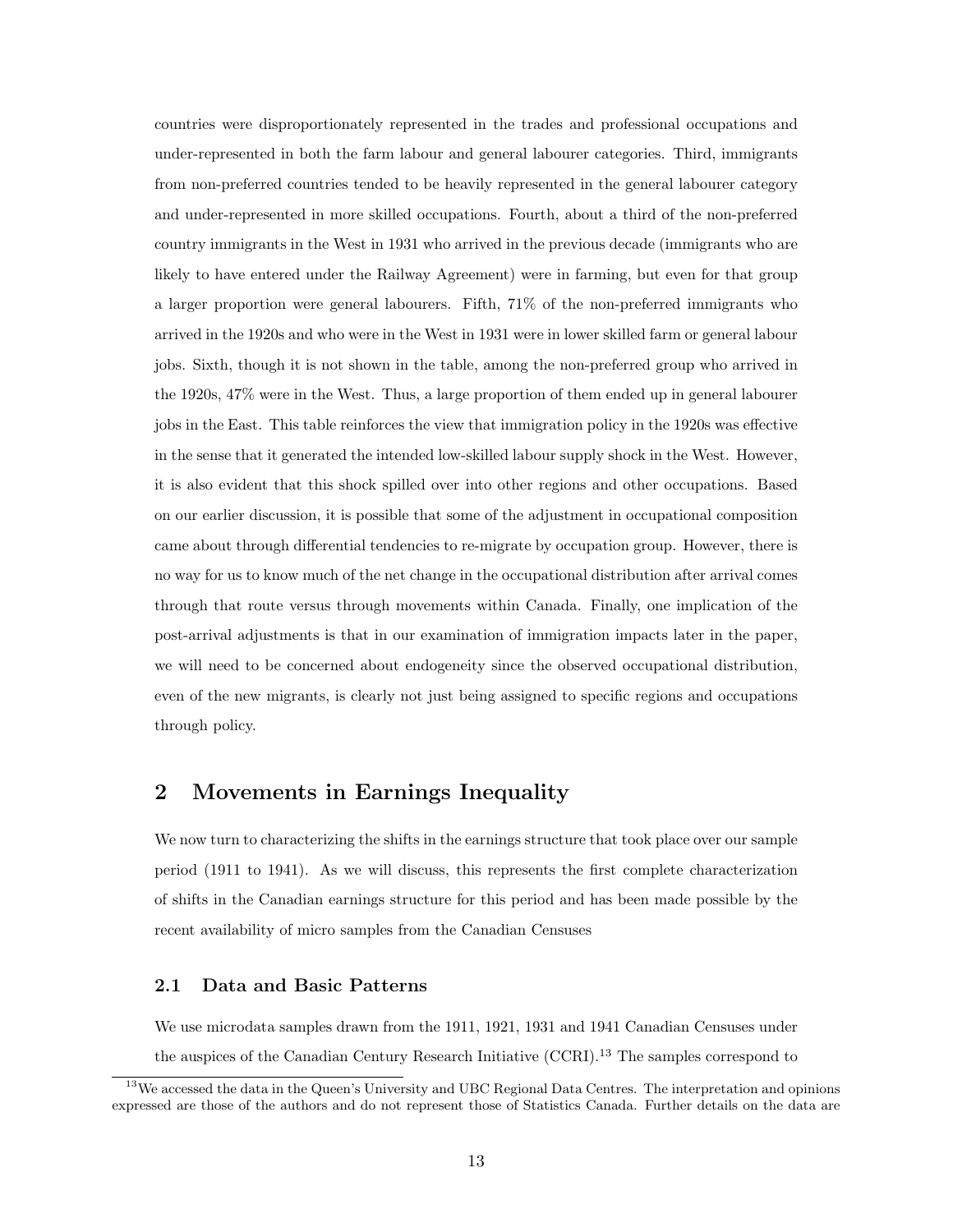|               | . <b>.</b>    |            |            | - 0        |           |  |
|---------------|---------------|------------|------------|------------|-----------|--|
| A: West       |               |            |            |            |           |  |
|               | <b>Native</b> |            | Immigrants |            |           |  |
|               | Born          | Pref       | Pref       | Not Pref   | Not Pref  |  |
|               |               | $<$ 10 yrs | $>10$ yrs  | $<$ 10 yrs | $>10$ yrs |  |
| Clerical      | 8.2           | 3.7        | 7.1        | 0.3        | 1.2       |  |
| Farm Labour   | 18.2          | 28.8       | 8.1        | 32.9       | 8.1       |  |
| Farm Managers | 1.5           | 1.9        | 1.2        | 1.1        | 0.6       |  |
| Labourers     | 17.3          | 23.3       | 16.0       | 37.8       | 41.3      |  |
| Managers      | 5.9           | 2.6        | 7.2        | 0.5        | $1.6\,$   |  |
| and Officials |               |            |            |            |           |  |
| Professional  | 6.7           | 2.9        | 6.9        | 1.2        | 1.6       |  |
| <b>Sales</b>  | 8.3           | 4.3        | 7.5        | 1.5        | 2.8       |  |
| Semi-Skilled  | 11.8          | 11.3       | 13.5       | 13.4       | 16.5      |  |
| Service       | 4.7           | 7.0        | 7.3        | 3.8        | 12.5      |  |
| Trades        | 17.5          | 14.3       | 25.4       | 7.6        | 13.8      |  |
| Total         | 100           | 100        | 100        | 100        | 100       |  |
| Proportion    | 0.39          | 0.11       | 0.30       | 0.09       | 0.11      |  |
| in Group      |               |            |            |            |           |  |

Table 2: Occupation Distributions at Census Dates by Region, 1931

B: Central and East

|               | Native  |            | Immigrants |            |           |
|---------------|---------|------------|------------|------------|-----------|
|               | Born    | Pref       | Pref       | Not Pref   | Not Pref  |
|               |         | $<$ 10 yrs | $>10$ yrs  | $<$ 10 yrs | $>10$ yrs |
| Clerical      | $6.5\,$ | 5.0        | 7.5        | 0.8        | 1.7       |
| Farm Labour   | 6.5     | 17.4       | 3.6        | $5.5\,$    | 1.6       |
| Farm Managers | 0.9     | 1.5        | 0.4        | 1.1        | 0.5       |
| Labourers     | 22.7    | 20.4       | 14.8       | 48.4       | 32.9      |
| Managers      | 4.4     | 2.8        | $4.5\,$    | 1.0        | 2.9       |
| and Officials |         |            |            |            |           |
| Professional  | 5.8     | 4.0        | 6.4        | 1.7        | 2.8       |
| <b>Sales</b>  | 8.2     | 5.2        | 6.5        | 2.3        | 4.8       |
| Semi-Skilled  | 17.6    | 14.7       | 17.7       | 17.7       | 22.5      |
| Service       | 5.2     | 7.6        | 8.1        | 4.6        | 11.0      |
| Trades        | 22.2    | 21.5       | 30.5       | 17.0       | 20.0      |
| Total         | 100     | 100        | 100        | 100        | 100       |
| Proportion    | 0.71    | 0.07       | $0.15\,$   | 0.04       | 0.04      |
| in Group      |         |            |            |            |           |

Sources: Census, various years.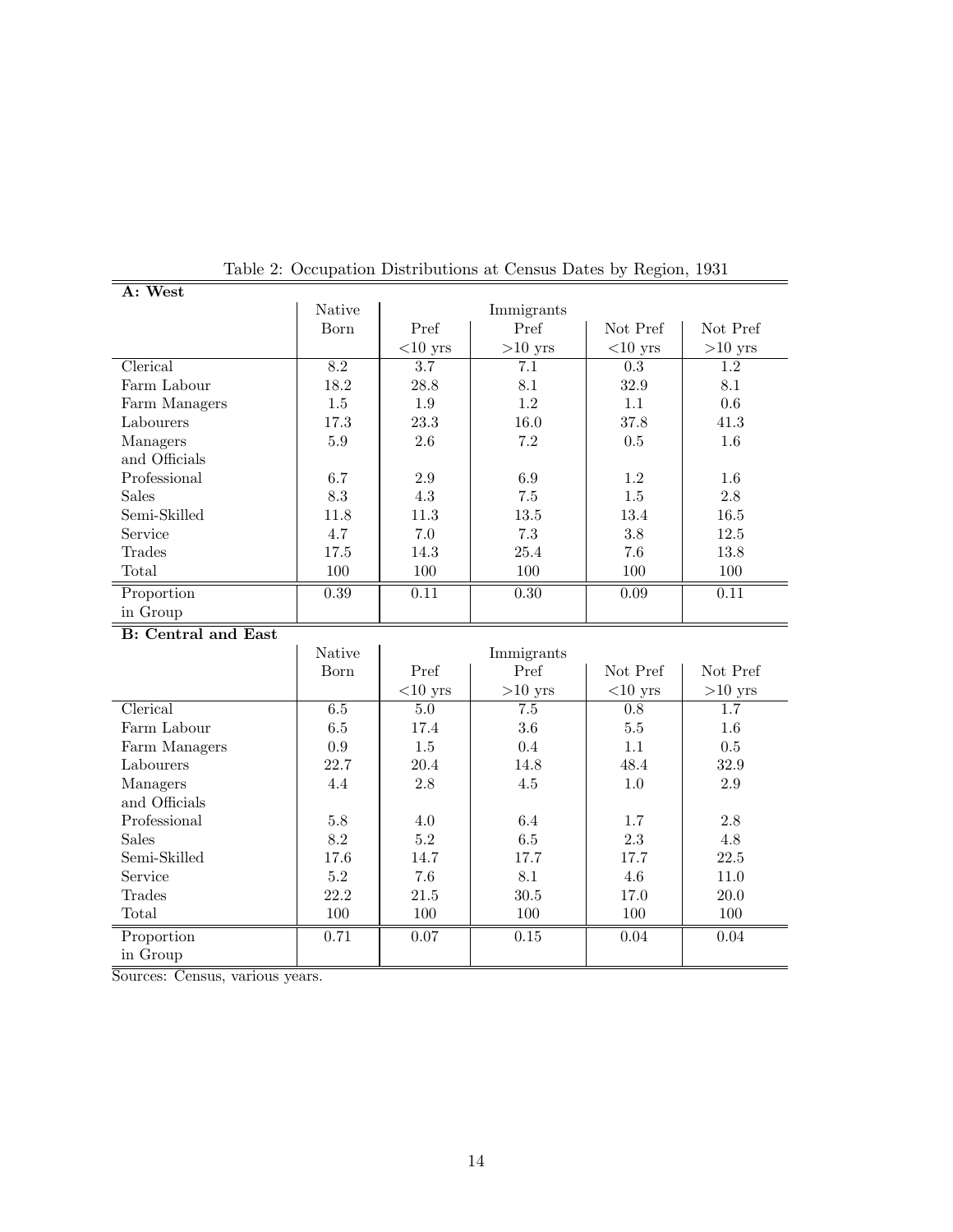5%, 4%, 3% and 3% of the Census population files for the 1911, 1921, 1931 and 1941 Censuses, respectively. The samples are random samples of dwellings with fewer than 30 inhabitants with a more complicated sampling scheme for larger dwellings. We use the weights provided in all of our estimation to take account of this scheme.

The key variables for our purposes are annual earnings and weeks worked. Both earnings and weeks worked refer to the twelve month period preceding June 1 of the Census year. Annual earnings refer to wage, salary, commission or piece rate earnings from all jobs in that period. Importantly, the question about annual earnings is identical across the Censuses in our sample, asking the respondent to report "total earnings in the preceding 12 months." Using a variable on type of work, we selected only "wage-earners" which, in both the introductions to the 1921 and 1931 Censuses is defined as "a person who works for salary or wages, whether he be the general manager of a bank, railway or manufacturing establishment, or only a day labourer." This definition excludes the self-employed and unpaid family workers (e.g., farmers sons). It is worth emphasizing that farmers working on their own farm would not be included in our sample even though they make up a substantial share of the overall workforce.<sup>14</sup> We do not include them because we are concerned that their income would reflect a combination of the wages we are interested in and returns on their capital.<sup>15</sup> We restrict our sample to males aged 15 to 64.

We construct a weekly wage by dividing annual earnings by annual weeks worked. However, as described in the appendix, weeks worked were elicited differently in 1911 and 1941 compared to 1921 and 1931. This raises issues about the consistency of the weekly wage measure over our whole period and, as a result, we focus mainly on results using annual earnings.<sup>16</sup> We convert earnings and weekly wages into 1913 Toronto equivalent dollars using the cost of living indexes in Emery and Levitt(2002). Because our earnings data correspond to 12 month periods spanning half of two consecutive calendar years, we use the average of the listed 1910 and 1911 values for the first Census, and similar averages for the other Censuses. We use the direct numbers for the 13 larger cities investigated in Emery and Levitt(2002) and use the value for the smallest of their cities in a province for workers in smaller towns and rural areas in the province.

Occupation is another important variable in our investigation. The CCRI project used

provided in the Appendix.

 $14$ In 1946, among males, there were 683,000 farm owners, 143,000 paid farm workers, and 245,000 unpaid family workers (Urquhard(1965, p. 63).

<sup>&</sup>lt;sup>15</sup>We also exclude other self-employed workers for the same reasons as farmers. It is worth noting, though, that the ratio of wage earners to the complete set of "gainfully occupied" workers rises in this period. Thus, the wage movements we observe will partly reflect selection issues related to shifts in the labour force toward paid employment. As with the rest of the wage inequality literature, we do not pursue those selection issues here.

<sup>&</sup>lt;sup>16</sup>We present results based on weekly wages in the appendix. Our main conclusions are not affected by switching from annual earnings to weekly wages.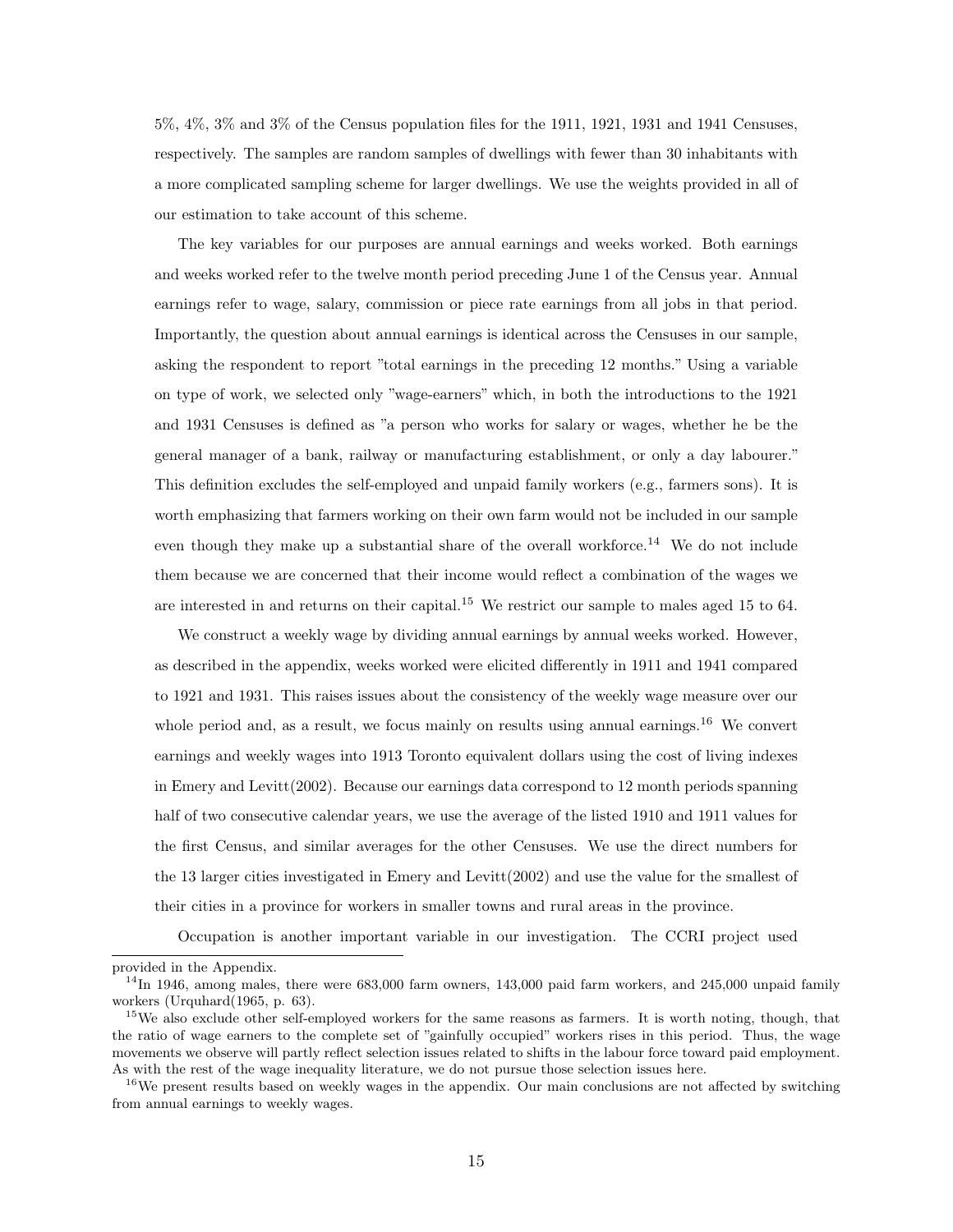answers to questions on occupation and industry in the original Census data to map into a joint occupation and industry coding corresponding to the Integrated Public Use Microdata Series (IPUMS) system that is itself based on the 1950 US Census codes. Working with these codes, we formed aggregate occupation groups at approximately the 3-digit Standard Occupational Classification group level. We drop occupation categories with fewer than 5 observations in any of our Census samples.The result is 146 consistently defined occupations. We will call these 146 occupations the "narrow" occupational grouping. At times, we will also work with a "broad" grouping in which we aggregate the narrow occupations into 10 groups: general labourers, farm labourers, farm managers, clerical workers, managers, professionals, sales occupation workers, service workers, semi-skilled workers, and tradesmen.<sup>17</sup>

Finally, we group individuals into 4 age categories: 15 to 24; 25 to 39; 40 to 54; and 55 to 64. In our estimations, we work with data aggregated to the age by occupation level since we don't have any observable characteristics within these groups. We drop all age by occupation cells with fewer than 10 observations in any year.

#### 2.1.1 Changes in Earnings and Wage Distributions

Figure 3 contains a depiction of changes in the real annual earnings distribution for each of our three decades (1911-21, 1921-31, 1931-41). The solid line in this figure corresponds to the difference between log earnings in 1921 and log earnings in 1911 at each percentile, and thus roughly shows the percentage differences in the distributions at each percentile. The line with squares shows the same difference between 1931 and 1921, and the line with triangles shows the difference between 1941 and 1931. The horizontal dashed line corresponds to zero change between the years. Notice that we are comparing percentiles not specific people across years. Thus, when we report that, say, the 10th percentile declined by 15% this does not necessarily mean that a person who was at the 10th percentile in 1911 experienced a decline of 15% in his earnings. As a result, the movements depicted in this figure reflect a combination of shifts in real wages within occupations, related changes in rankings of occupations, and changes in the proportion of workers in each occupation. In figures of this type, a line sloping up to the right reflects an increase in inequality between the pair of years because in that case increases at the

<sup>&</sup>lt;sup>17</sup>Occupation corresponds to jobs held at the time of the Census, while earnings and weeks worked correspond to all jobs in the previous twelve months. Thus, our calculated average earnings for an occupation may not be the true average earnings for people who work only in that occupation. For example, if workers employed in a skilled occupation at the Census date spent part of the year working as labourers then our calculated average earnings would be lower than the average earnings for a person employed solely in that occupation. Comparisons to other data indicate that this is not a concern for the least skilled workers (e.g., labourers) or most skilled (e.g., professors) in Census data but may be important when considering the earnings of tradesmen (Green and Green(2008)).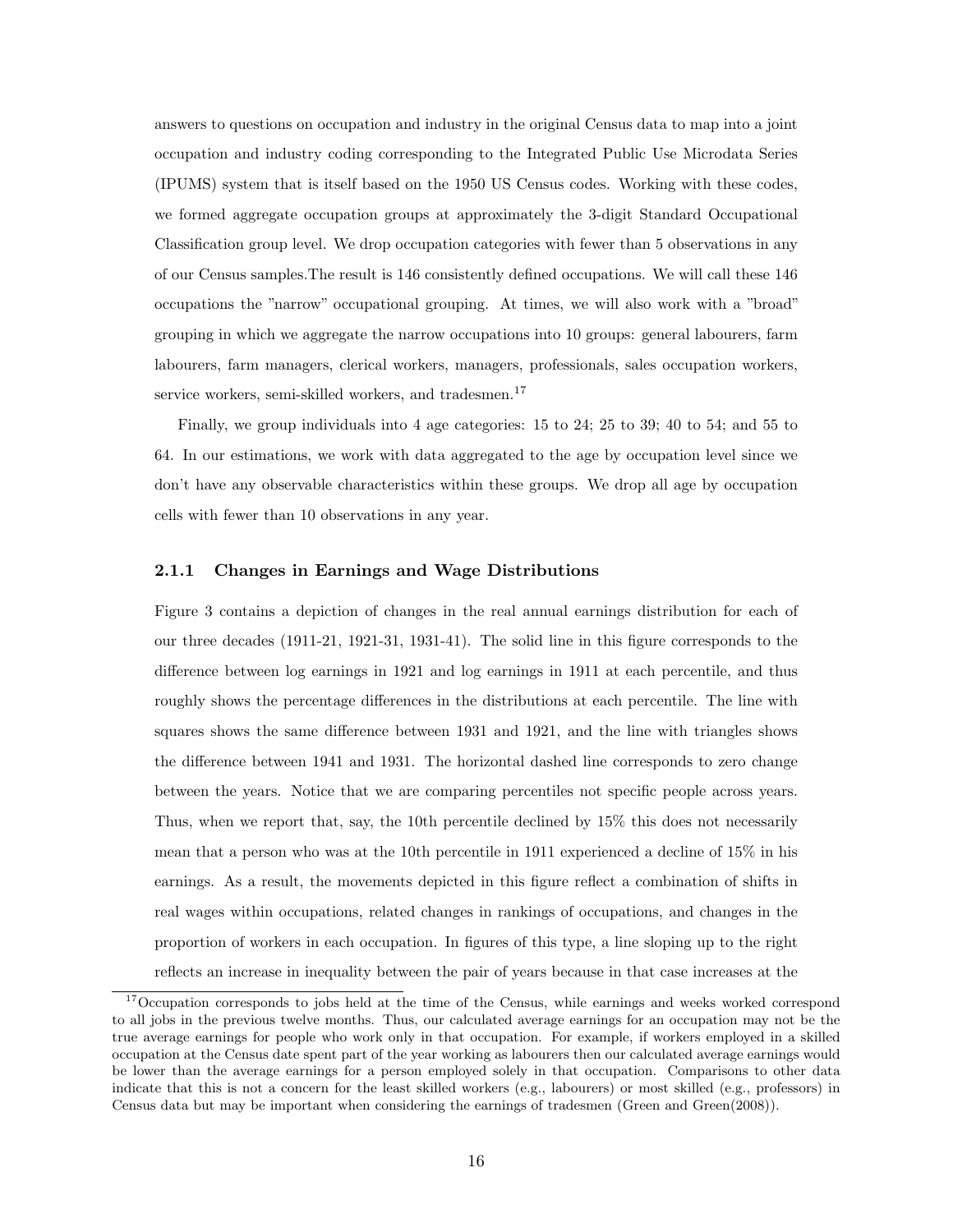top of the distribution are greater than at the bottom (or decreases are less).



Looking at the line capturing the difference between 1911 and 1921, there is slight evidence of an increase in inequality as the percentiles below about the 30th decline by close to 10% in real terms while those in the upper end of the distribution increase by just under 10%. These movements, however, are dwarfed by the increase in inequality in the 1920s. Below about the 60th percentile, the real difference line increases linearly from a difference of approximately 0.6 log points (or, about a 45% decline) near the 5th percentile to approximately zero near the 55th percentile. Above the 60th percentile, the differential continues to increase across percentiles, though at a slower rate. The ratio of the 95th to the 5th percentiles rises by a factor of almost 10 in this decade. Finally, over the 1930s there is a decrease in inequality as there is very little in the way of changes at the top of the distribution compared to approximately 20% increases through much of the lower half of the distribution. This pattern is not enough to offset what happened over the 1920s, though, so that the net effect over the whole period from 1911 to 1941 is a strong increase in earnings inequality.

In Figure 4, we show the 1911 - 1941 difference for annual earnings and reproduce the 1921- 31 difference. We focus on these differences in order to compare to the weekly wage differences that are presented in the same figure. Recall that these two differences are the ones that are the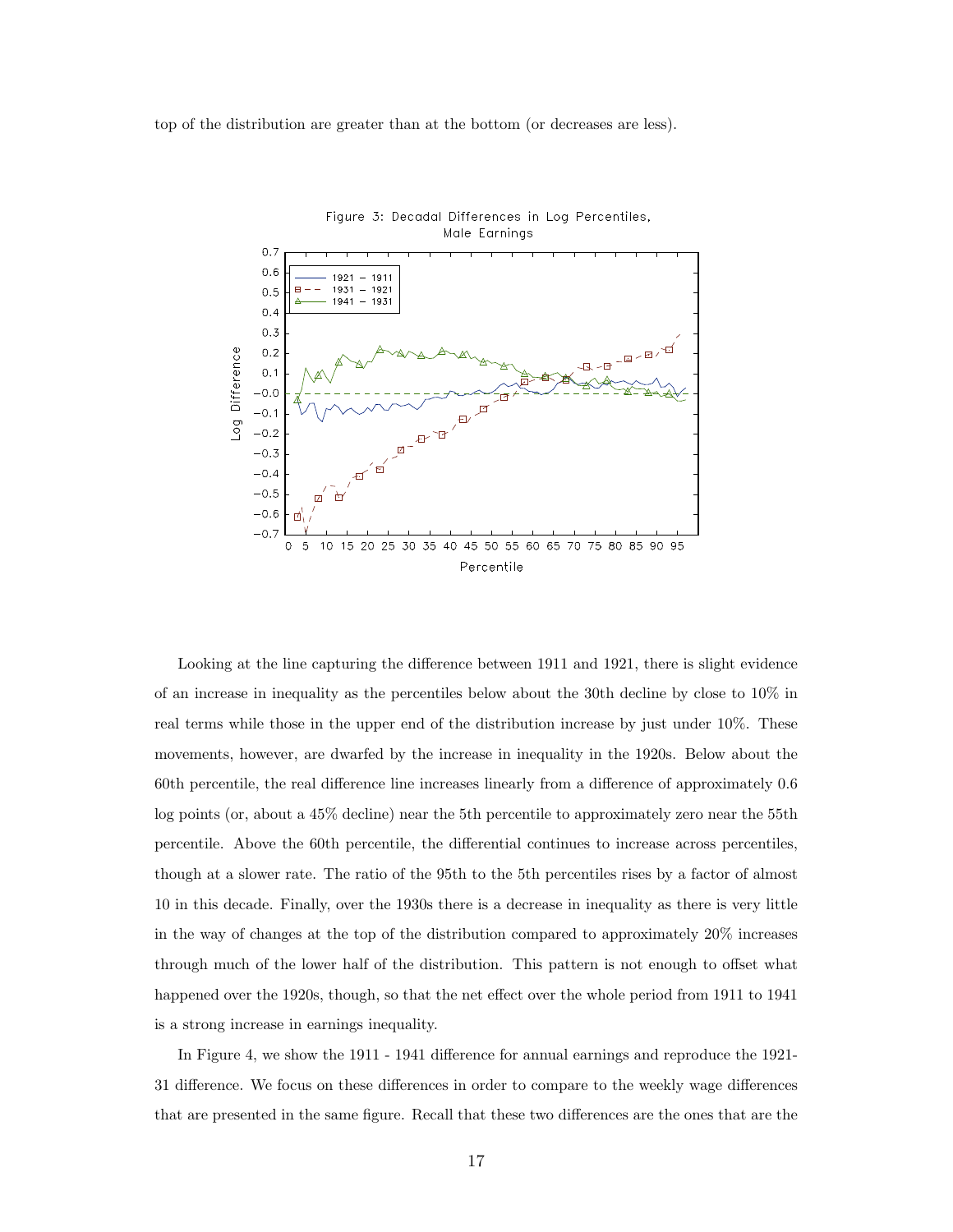most reliable for weekly wages because of changes in questions about weeks of work over time. The 1911-41 difference for earnings shows that there is a strong long-term increase in inequality below the median but a relatively constant increase in earnings levels across percentiles above the median. For weekly wages, the long term pattern has a roughly similar shape to annual earnings, though much more muted and with increases in level across much of the distribution. Whereas with annual earnings there are declines at virtually all percentiles below the median, in weekly wages there are declines only below the 15th percentile. As with annual earnings, the increase in inequality in the weekly wage is driven mainly by movements in the 1920s.



One immediate point of interest is the much more substantial decline in the lower half of the annual earnings distribution than is evident in the weekly wage distribution. Given that weekly wages are constructed as annual earnings divided by weeks of work, the difference must reflect a drop in weeks of work. Indeed average weeks worked per year declined from 44 in 1921 to 42 in 1931. This may reflect selection issues related to the fact that approximately a third of paid employees in the 1921 Census do not report their weeks of work. <sup>18</sup> However, this would not

<sup>&</sup>lt;sup>18</sup>A decline in weeks of work from 1921 to 1931 may also seem surprising given the labour market problems in 1921. However, while 1921 was a bad labour market year, the labour market in the summer and fall of 1920 was actually strong (exactly when it began to turn bad - either in October or in December - depends on whether the source of information is unions or employers (Dominion Bureau of Statistics (1921)). The 1921 Census asks about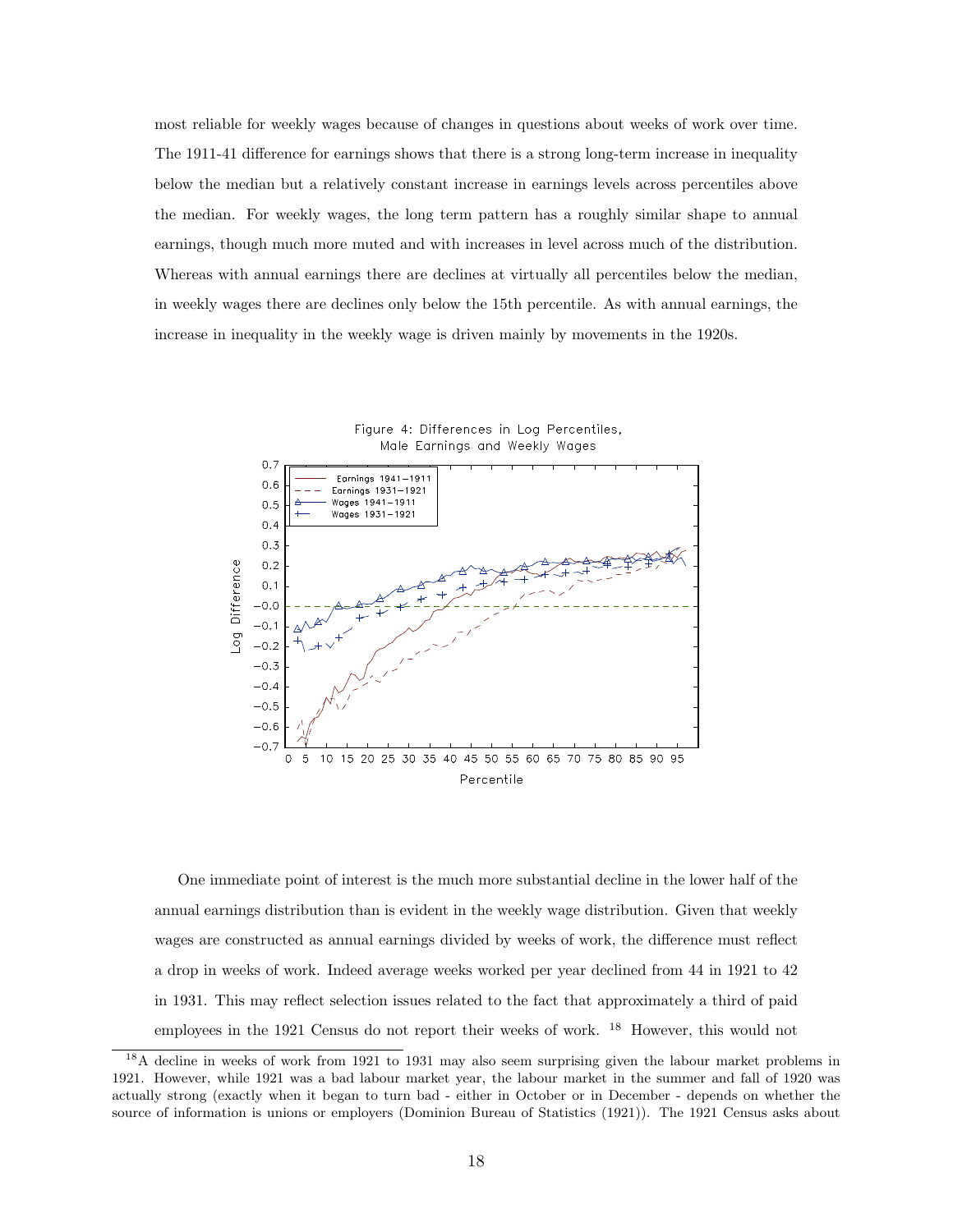explain the substantial difference between wage and earnings patterns for the 1911-1941 change since there are no such selection issues in either year. In the end, given the changes in weeks worked questions and the possible selection effects in 1921, we conclude that it is preferable to focus on annual earnings, where we have a consistent measure over time.

Overall, the figures in this section provide a portrait of Canada undergoing a substantial long-term change in its earnings structure in the period from just before WWI to just before WWII. Roughly speaking, this can be broken down into: a decade with small inequality increases from 1911 to 1921; a decade with a very substantial increase in inequality, driven particularly by large real earnings declines at the bottom of the distribution, from 1921 to 1931; and a mixed period with some reductions in inequality from 1931 to 1941.

The other two main investigations of wage movements in this era are Emery and Levitt(2002)'s study using data from the Labour Gazette and Mackinnon(1996)'s work using data from the Canadian Pacific Railway. Emery and Levitt(2002) focus on regional wage differentials and do not directly discuss movements in national inequality, while Mackinnon(1996) provides some discussion of wage differentials between skilled trades and labourers. We provide a detailed comparison of results from Census data with the results from both of these other papers in Appendix B. Here, we summarize our conclusions. The Labour Gazette was published by the Department of Labour and includes reports from agents across Canada on local labour market conditions including wages and hours of work. The wage data for Labourers from the Gazette is in strong agreement with what we observe in the Census. In that sense, what we show as movements in weekly wages near the 25th percentile (where labourers are located) in Figure 4 fit with what is observed in a different data source. On the other hand, the wage series for Machinists show differences. Both the Census and Gazette data indicate an increase in the trades/labour skills differential over the entire 1911-1941 period but with very different timing since the Gazette data indicate that the main increase in the differential occurred in the 1910s. Mackinnon(1996) argues that the Gazette data for the skilled trades primarily correspond to union contracts and since the unionization rate was only about 11% in this period, do not accurately reflect the main wage movements in the economy. Mackinnon(1996)'s wage data from the records of the CPR show the same pattern of a declining trade/labourer differential in the 1910s and increase in the 1920s as we see in the Census data, but with the 1910s decline being larger than in our data. However, the CPR wage data used in Mackinnon(1996) reflect wages that were under

labour market experiences over the 12 months preceding the start of June Census date. Thus, 7 out of the 12 months are from 1920 and, as a result, the 1920/21 Census data does not represent as bad a labour market as one might expect given the 1921 Census date. The 1930/31 Census data represents a similarly mixed year.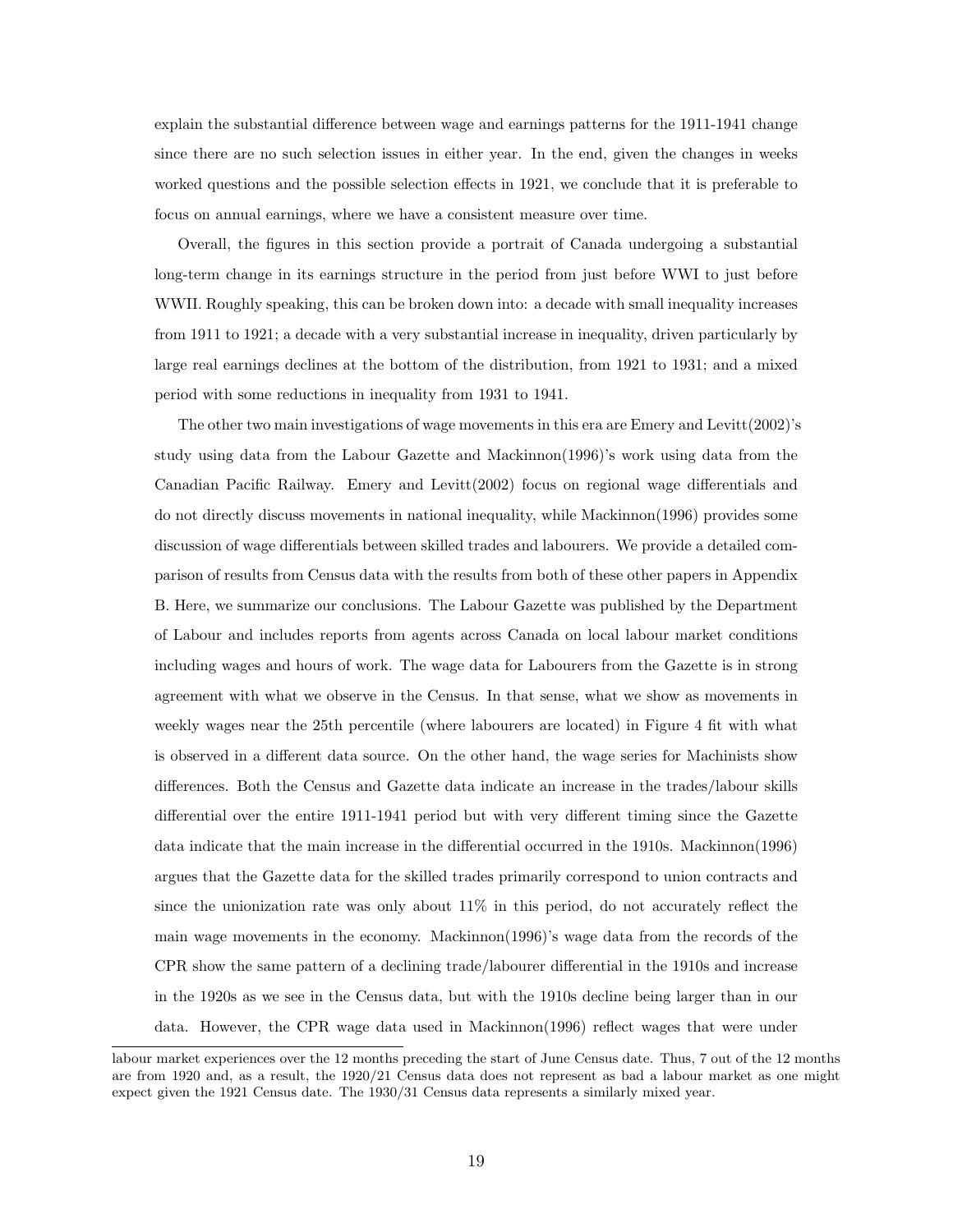direct government control until into the 1920s and themselves correspond to union agreements. Our main conclusion is that, while the other data show some of the same broad patterns as in the Census, the combination of wage patterns and coverage of the other datasets indicates that Census data is likely to be more reliable.

But regardless of these specific comparisons, it is important to note that all earlier work on wage inequality for Canada has been done in terms of these ratios between specific occupations - most often between skilled, blue collar trades or clerks and labourers. In fact, both Emery and Levitt(2002) and Mackinnon(1996) present values for wages for these types of workers from the published Census tables. Our is the first presentation of which we are aware of the entire earnings distributions for these years. In our data, general labourers have earnings that place them at approximately the 25th percentile of the overall earnings distribution and the skilled trades and clerical workers have earnings near the 75th percentile. Using the Census micro data, we are able to see whether movements in the skill differential (i.e., what is essentially the 75-25 ratio) are indicative of the overall changes in inequality. An examination of Figure 1 indicates that given the relative similarity of changes in earnings above about the 60th percentile, following the 75th percentile does a good job of capturing movements in the upper tail of the distribution. But the lower tail of the distribution shows a much stronger decline than that observed at the 25th percentile in the 1920s and smaller increases in the 1940s. Thus, focussing on skilled worker versus labourer wage differentials leads to a substantial understatement of the extent of the increase in inequality in earnings over this period.

## 3 Decomposing the Changes in the Earnings Distribution

We turn now to the question of whether the changes in earnings inequality in this period are linked to the immigrant inflow. The most direct way for the immigrant inflow to affect the earnings distribution is through shifting the composition of the workforce. In the absence of general equilibrium impacts on wages, an immigrant inflow concentrated, for example, in low skilled occupations would imply a change in the shape of the earnings distribution simply because of adding a disproportionate number of workers in the lower part of the distribution. In this section, we decompose the decadal changes in Canada's earnings distribution into factors related to immigrant status, age, and occupation. There are no measures of educational attainment in the Censuses and so we focus on occupation rather than education as a measure of skill.

A change in the earnings distribution can arise through three channels: changes in the distribution of workers across skill related categories (immigrant status, age, and occupation, in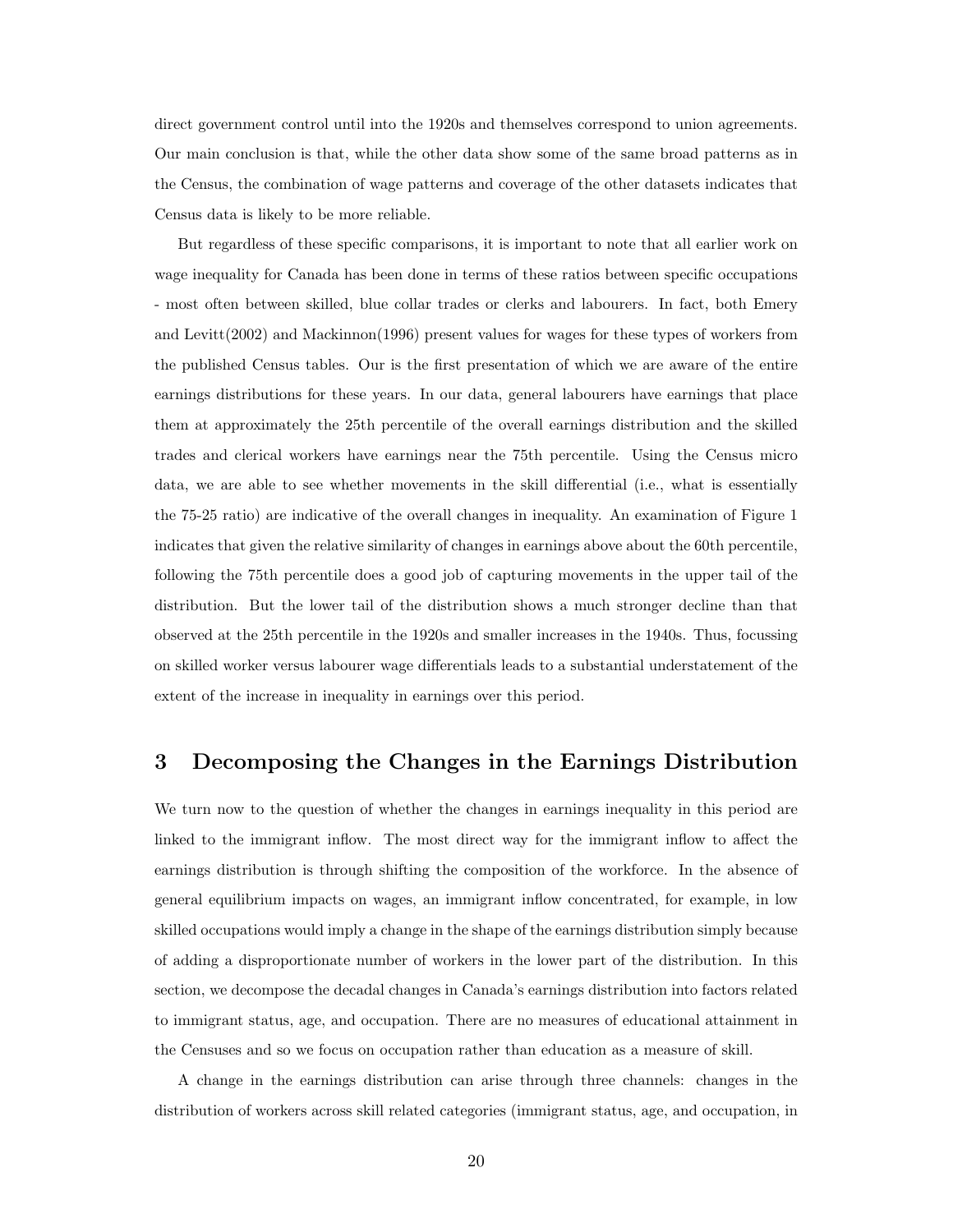our case); changes in the differences in average earnings between those categories; and changes in the dispersion of earnings within the categories. We have already discussed the changes in the proportion of immigrants by occupation. Table 1 also indicates that the native born occupational composition was relatively constant over this period.

In order to investigate the between group wage differentials, in Table ?? we present differences in average log wages between groups defined by 10 occupation groups and 5 10-year wide age groups and the average log wage for a base group (15 to 24 year old general labourers) for each Census year. The wage differentials in 1911 and 1921 were quite similar. In both cases, there were substantial increases in wages between the 15-24 year olds and the 25-34 years olds for all occupations. But age differentials beyond age 24-34 were quite flat, even for white collar occupations like professionals. Virtually all occupations also showed a small decline in average earnings between ages 45-54 and 55-64. The cross-occupation differences at a particular age line up with expectations, with the highest wages for managers and professionals, the lowest for labourers, and semi-skilled and skilled white and blue collar workers falling in between.

Between 1921 and 1931, the earnings structure changed in two ways. First, we see the emergence of more substantial age differentials. For example, the difference between 25-34 year old and 35-44 year old managers was .19 log points in 1921 but .32 log points in 1931. Second, the earnings differentials between occupation groups increased substantially, particularly among blue collar occupations and between white collar and blue collar occupations. As an example, the earnings differential between trades occupations and semi-skilled workers and labourers was .07 and .46 log points, respectively, in 1921. These rose to .13 and .78 in 1931. At the same time, the differential between clerical workers and managers was virtually unchanged over this period. Finally, between 1931 and 1941, the age differentials either stayed the same or increased slightly while the occupation differentials tended to decrease.

To obtain a measure of changes in within occupation earnings dispersion, we estimated the difference between the 90th and 10th percentiles of the log earnings distribution for each of our 10 broad occupation categories, holding the age dimension constant by looking only at 35-44 year olds. The average of these 90-10 differentials across occupations took values of 1.22, 1.23, 1.65 and 1.63 in 1911, 1921, 1931, and 1941, respectively. Thus, within occupation earnings dispersion was constant between 1911 and 1921, jumped dramatically between 1921 and 1931, and then was relatively constant again between 1931 and 1941. Overall, the earnings calculations indicate that the wage structure (both between and within occupations) changed substantially between 1921 and 1931 but moved only mildly in the decades before and after that.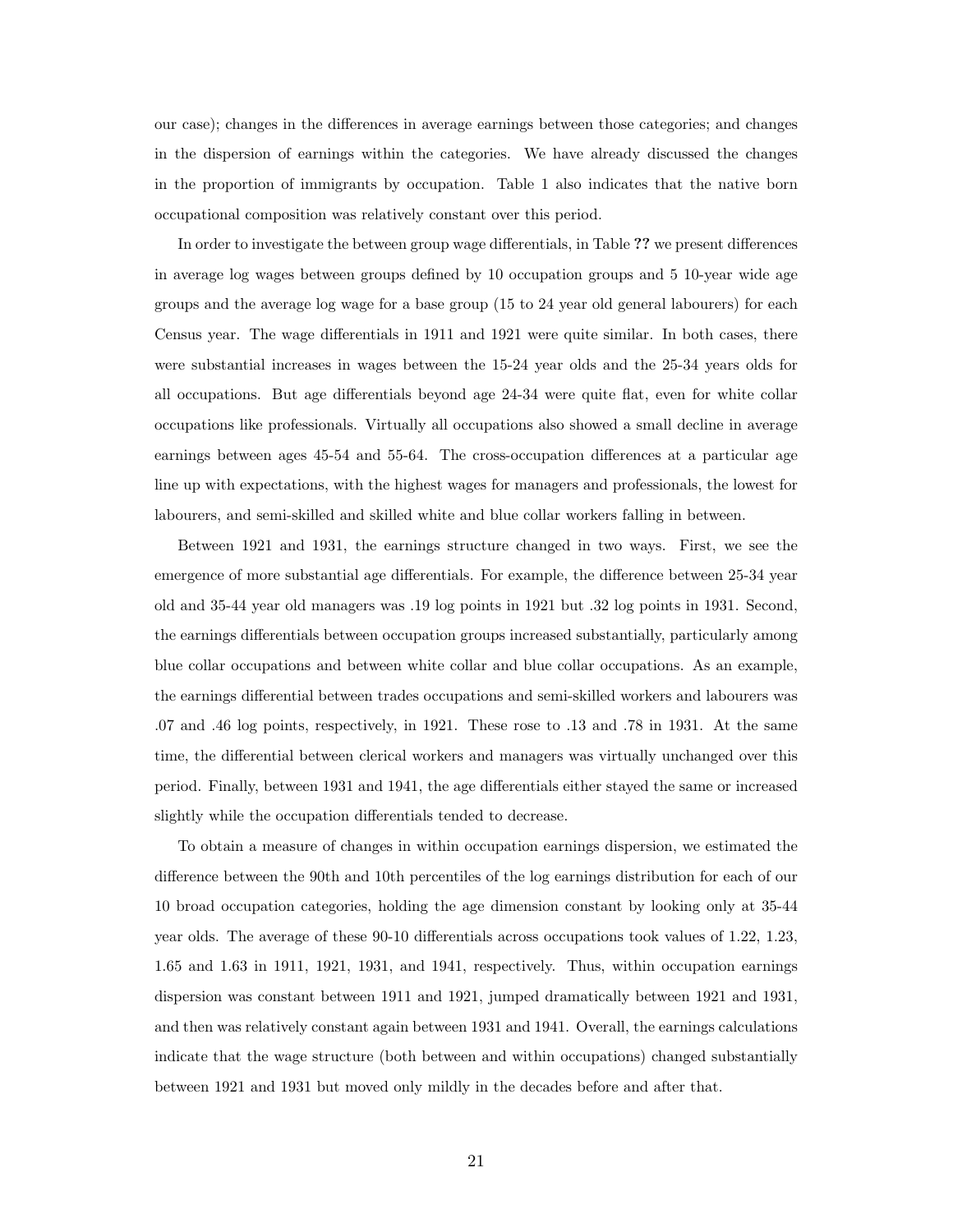| Occupation                                                            |                                    |                                         | Age Group                       |                                 |                                 |
|-----------------------------------------------------------------------|------------------------------------|-----------------------------------------|---------------------------------|---------------------------------|---------------------------------|
|                                                                       | 15-24                              | 25-34                                   | 35-44                           | 45-54                           | 55-64                           |
| Labourer                                                              | $\Omega$                           | 0.18                                    | 0.19                            | 0.20                            | 0.12                            |
| Clerical                                                              | 0.23                               | 0.72                                    | 0.78                            | 0.88                            | 0.87                            |
| Farm Labour                                                           | $-0.49$                            | $-0.22$                                 | $-0.18$                         | $-0.24$                         | $-0.32$                         |
| Farm Managers                                                         | $-0.41$                            | $-0.01$                                 | 0.10                            | 0.18                            | 0.03                            |
| Managers                                                              | 0.44                               | 0.94                                    | 1.11                            | 1.11                            | 0.94                            |
| Professionals                                                         | 0.35                               | 0.82                                    | 0.92                            | 1.00                            | 0.92                            |
| Sales                                                                 | 0.20                               | 0.72                                    | 0.87                            | 0.84                            | 0.86                            |
| Semi-skilled                                                          | 0.17                               | 0.46                                    | 0.46                            | 0.47                            | 0.37                            |
| Service                                                               | $-0.09$                            | 0.34                                    | 0.46                            | 0.42                            | 0.32                            |
| Trades                                                                | 0.27                               | 0.64                                    | 0.66                            | 0.64                            | 0.56                            |
| B: 1921                                                               |                                    |                                         |                                 |                                 |                                 |
| Labourer                                                              | 0.00                               | 0.29                                    | 0.34                            | 0.28                            | 0.19                            |
| Clerical                                                              | 0.33                               | 0.81                                    | 0.94                            | 0.78                            | 0.87                            |
| Farm Labour                                                           | $-0.38$                            | $-0.07$                                 | $-0.01$                         | $-0.13$                         | $-0.28$                         |
| Farm Managers                                                         | $-0.39$                            | 0.00                                    | 0.08                            | 0.09                            | $-0.01$                         |
| Managers                                                              | 0.45                               | 1.05                                    | 1.24                            | 1.18                            | 1.06                            |
| Professionals                                                         | 0.43                               | 0.90                                    | 1.06                            | 1.03                            | 1.01                            |
| <b>Sales</b>                                                          | 0.31                               | 0.78                                    | 0.94                            | 0.89                            | 0.84                            |
| Semi-skilled                                                          | 0.20                               | 0.62                                    | 0.63                            | 0.57                            | 0.47                            |
| Service                                                               | $-0.06$                            | 0.41                                    | 0.55                            | 0.54                            | 0.41                            |
| Trades                                                                | 0.28                               | 0.71                                    | 0.80                            | 0.72                            | 0.63                            |
| C: 1931                                                               |                                    |                                         |                                 |                                 |                                 |
| Labourer                                                              | 0.00                               | 0.38                                    | 0.52                            | 0.52                            | 0.43                            |
| Clerical                                                              | 0.93                               | 1.50                                    | 1.69                            | 1.67                            | 1.54                            |
| Farm Labour                                                           | $-0.28$                            | $-0.01$                                 | 0.01                            | $-0.03$                         | $-0.09$                         |
| Farm Managers                                                         | $-0.03$                            | 0.38                                    | 0.68                            | 0.64                            | 0.38                            |
| Managers                                                              | 1.10                               | 1.70                                    | 2.02                            | 2.00                            | 1.86                            |
| Professionals                                                         | 1.05                               | 1.59                                    | 1.93                            | 1.90                            | 1.80                            |
| <b>Sales</b>                                                          | 0.75                               | 1.44                                    | 1.58                            | 1.61                            | 1.47                            |
| Semi-skilled                                                          | 0.55                               | 1.03                                    | 1.17                            | 1.11                            | 0.99                            |
| Service                                                               | 0.31                               | 1.02                                    | 1.21                            | 1.23                            | 1.00                            |
| Trades                                                                | 0.62                               | 1.14                                    | 1.30                            | 1.29                            | 1.11                            |
| D: 1941                                                               |                                    |                                         |                                 |                                 |                                 |
| Labourer                                                              | 0.00                               | 0.44                                    | 0.51                            | 0.49                            | 0.36                            |
|                                                                       |                                    |                                         |                                 |                                 |                                 |
|                                                                       |                                    |                                         |                                 |                                 |                                 |
|                                                                       |                                    |                                         |                                 |                                 |                                 |
|                                                                       | 0.54                               |                                         | 1.67                            | 1.80                            | 1.75                            |
|                                                                       |                                    |                                         |                                 |                                 |                                 |
| <b>Sales</b>                                                          | 0.35                               | 1.12                                    | 1.34                            | 1.36                            | 1.17                            |
| Semi-skilled                                                          | 0.31                               | 0.90                                    | 1.07                            | 1.09                            | 0.99                            |
| Service                                                               | $-0.20$                            | 0.74                                    | 0.85                            | 0.85                            | 0.77                            |
| Trades                                                                | 0.35                               | 0.96                                    | 1.11                            | 1.18                            | 1.06                            |
| Clerical<br>Farm Labour<br>Farm Managers<br>Managers<br>Professionals | 0.37<br>$-0.60$<br>$-0.44$<br>0.50 | 1.06<br>$-0.24$<br>0.05<br>1.32<br>1.23 | 1.32<br>$-0.19$<br>0.31<br>1.56 | 1.44<br>$-0.28$<br>0.41<br>1.64 | 1.32<br>$-0.44$<br>0.29<br>1.63 |

Table 3: Differences in Average Log Wages by Age and Occupation

A: 1911

Sources: Census, various years. The table entries for each year show the difference in average log wages between each occupationxage category and the average log wage for general labourers aged 15 to 24 in that year.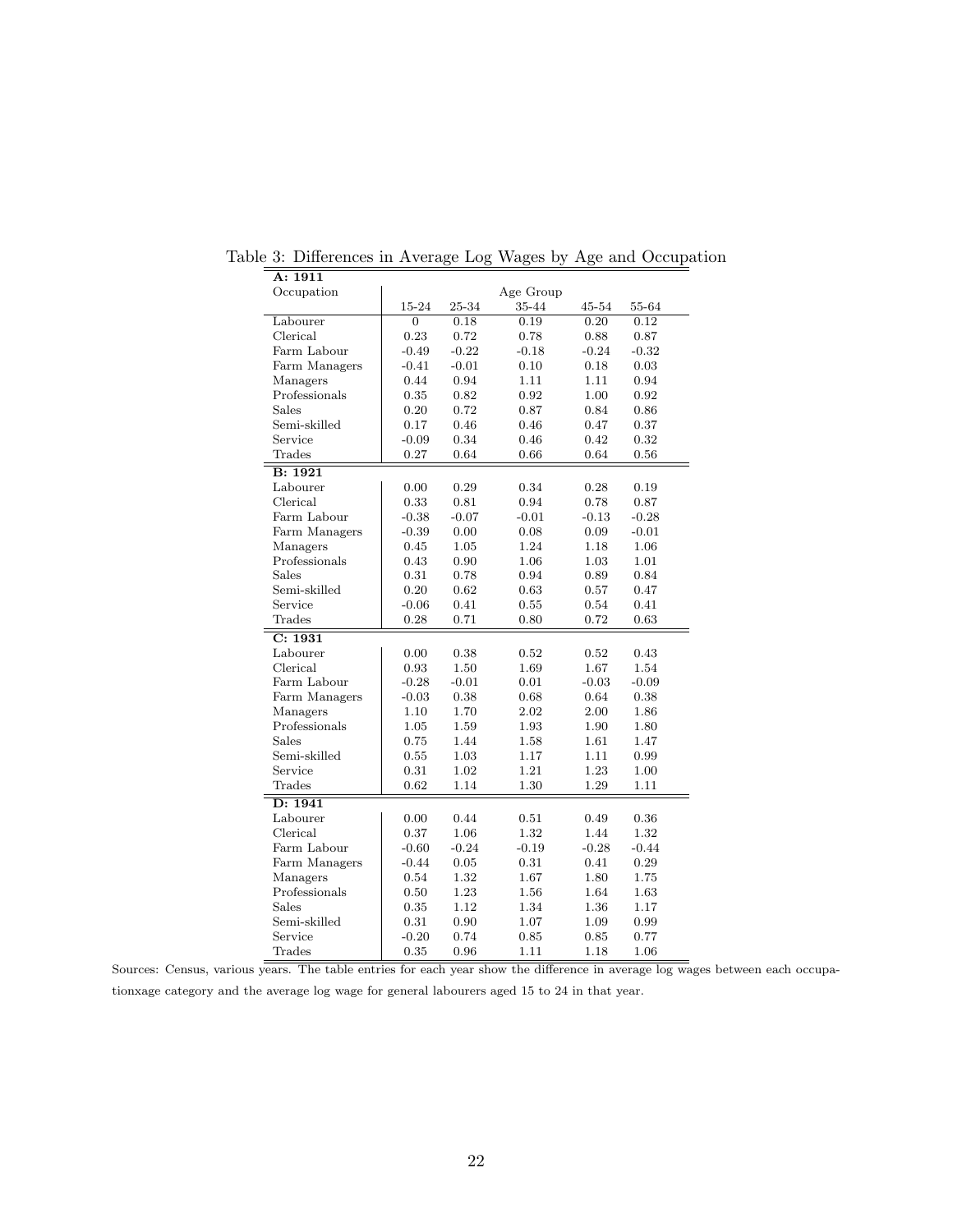To judge the relative importance of the composition shifts versus the changes in the wage structure, we employ the ingenious decomposition technique developed in Firpo et al $(2009)$ (hereafter, FFL). At the core of the FFL methodology are influence functions, which show the influence of an observation on the value of a given statistic. Of particular interest for us is their demonstration that once the influence functions for quantiles are "recentered" around the sample quantile values, one can decompose movements in the quantiles of a distribution in a manner directly analogous to the way movements in a sample mean can be decomposed in a Oaxaca decomposition. In particular, one can assess the extent to which shifts in the distribution of observable characteristics shift specific quantiles. We use their methodology to assess the impact of shifts in four personal characteristics on the earnings distribution: age (arranged in 5, 10-year groups); occupation (in the 146 groups described earlier); whether a person was an immigrant who arrived in the 10 years prior to the Census; and whether a person was an immigrant who arrived more than 10 years before the Census (native born workers form the omitted category).<sup>19</sup>

In Figure 5a, (in the line labelled "actual difference") we plot the change in each decile of the real earnings distribution between 1911 and 1921. This is a re-plotting of the relevant line in Figure 3 but only showing the decile points. The line labelled "Explained" shows changes in a given decile that would be predicted as happening purely because of changes in the composition of the labour force along the age, occupation and immigration dimensions. The third line (labelled, "Residual") equals the difference between the actual change and the change arising purely from changes in the composition in terms of observables and corresponds to the change that would have happened if the composition were held constant. As such, it captures the impact of changes in the quantile specific coefficients associated with the observables (including the intercept) and reflects changes in returns to observable and unobservable worker characteristics. For the 1911-21 period, shifts in observable characteristics explain very little of the overall change in earnings inequality below the 7th decile, However, those composition shifts play an important role at the top of the distribution, explaining 30%, 60%, and 45% of the movements at the 7th, 8th and 9th deciles, respectively. For the 1921-31 changes shown in Figure 5b, composition explains a similarly small proportion of changes in the lower two-thirds of the distribution. In the right tail, composition again explains more but to a lesser extent than in the previous decade (explaining 40%, 20% and 13% of the top three deciles in ascending order).

The overall conclusion from the decomposition exercise is that movements in observable characteristics, including changes related to the inflow of immigrants, are not a major determinant

<sup>&</sup>lt;sup>19</sup>We implemented the decomposition at the ten decile points in Stata using the rifreg ado file found on Nicole Fortin's website.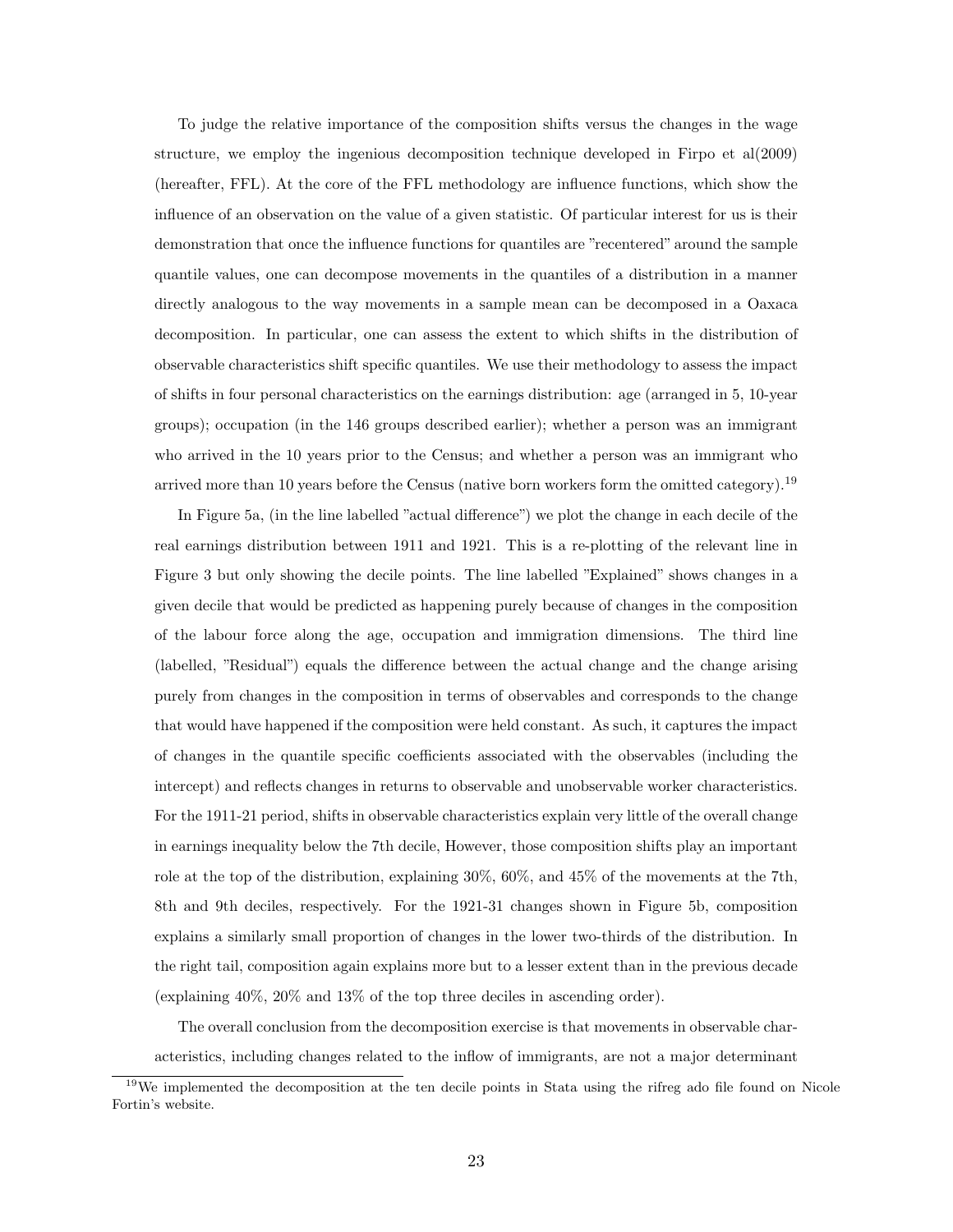

of movements in the real earnings distribution. Most importantly, they explain little of the substantial decline in the lower tail of the real earnings distribution in the 1920s. That decline arises from a combination of the increased earnings differentials between age-occupation groups and the increase in within-group dispersion. As part of the counterfactual exercises in section 4, we generate the change in the earnings distribution that would have arisen if there had been no within-group variation. Based on that exercise, the relative importance of the "between" versus "within" components varies considerably in the lower half of the distribution, with the change in within occupation dispersion (the "within" component") accounting for 80% of the decline in the 5th percentile between 1921 and 1931 but only 20% of the decline in the 10th percentile. Above the median, changes in within group dispersion plays essentially no role in explaining changes in the earnings quantiles over this decade.

To better understand the role of immigration in these decompositions, in figure 6, we plot differences in percentiles of the immigrant and native born earnings distribution for each Census (immigrant minus native born). The striking point from the figure is that for the 1911, 1921 and 1931 Census years, the immigrant and native born earnings distributions were very similar, with differences at most points being under 10 percentage points. For 1941, the immigrant earnings distribution is strongly superior to that of the native born. However, since there had been virtually no immigration for a decade, the immigrant workforce was older than the native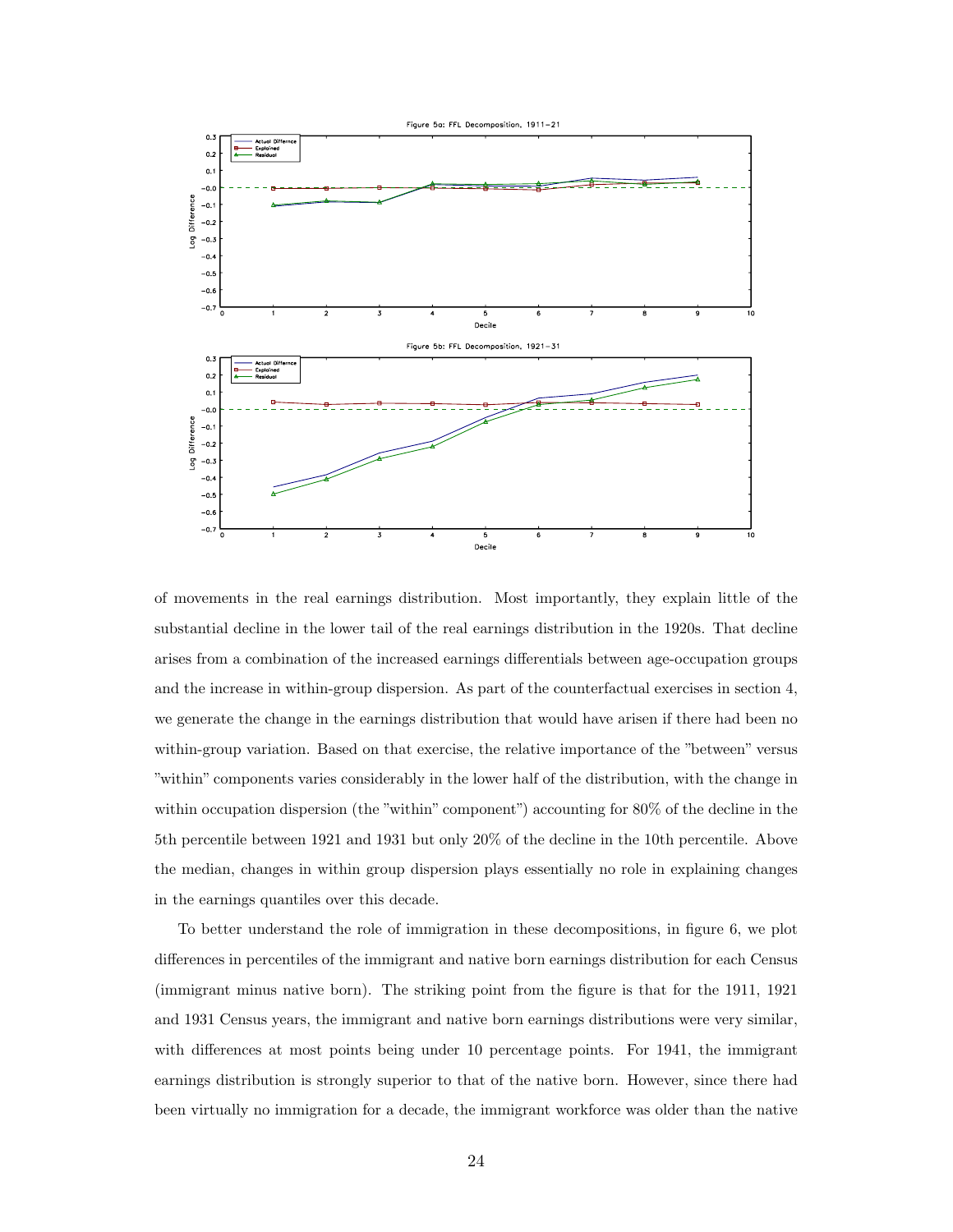born at that point and this difference likely just reflects returns to experience rather than a true immigrant advantage. Given that, as we have seen, immigrant and native born occupational distributions were broadly similar, the similarity of the earnings distributions implies that there was not systematic discrimination (or differentials in productivity) between immigrants and the native born in the workforce.<sup>20</sup> It also accounts for why the decomposition exercise shows little effect from the immigration inflow. However, this is not the final answer on whether the immigration inflow affected the wage structure since this decomposition exercise ignores general equilibrium effects in the form of the immigration shocks altering occupation specific wages over time. To assess the latter potential impacts we will need to introduce more economics, and we turn to that in the next section.



# 4 Estimating the Impact of Immigration on Changes in the Wage Structure

In this section, we examine the question of whether immigration affected earnings inequality

in inter-war Canada using techniques from recent papers on the impact of immigration on the

<sup>&</sup>lt;sup>20</sup>Based on wage data and referring to the report of the US Immigration Commission, Hatton and Williamson(1998) similarly argue that "immigrants received roughly the same wages as natives." In contrast, Green and Mackinnon(2001) find that new immigrants faced a substantial earnings disadvantage relative to the native born that declined only gradually. However, their data is from the 1901 Census, before the real onset of the very large immigration flows that define our period.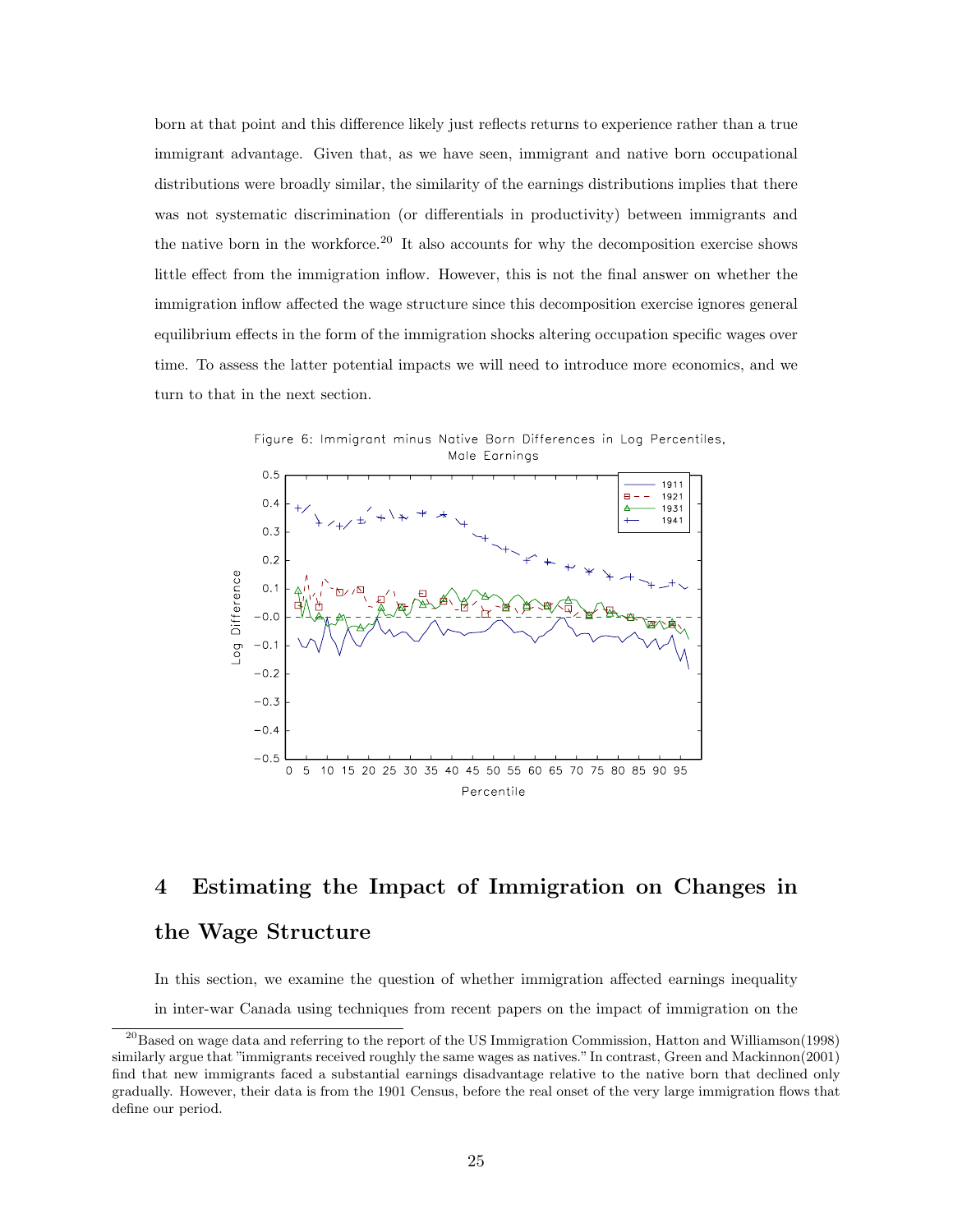native born wage distribution. Given the evidence in section 2 showing that, for example, immigrants listing an intention of working on a farm in the West ended up as general labourers in Ontario, we believe it is more appropriate in our context to follow approaches that focus on national level wage and employment patterns as opposed to approaches comparing local labour markets.

## 4.1 Nested CES Model

We address the impact of immigration on the wage structure using a quasi-structural estimation approach based on a nested Constant Elasticity of Substitution (CES) production function. Our specification follows closely those in Ottaviano and Peri(2010) (hereafter, OP) and D'Amuri et al(2010) (hereafter, DOP). The advantage of this approach is that it allows for a complete accounting of the impacts of immigration by incorporating the possibility that an increase in the supply of immigrants in one occupation can have impacts on wages for other workers through substitutabilities and complementarities in production. Of course, the CES specification, even in its nested form, imposes significant restrictions on allowable patterns of interactions of use of factors. However, more flexible alternatives are not feasible in our situation with a limited number of years of data and a large number of skill groups.

We begin by considering the aggregate production specified as a simple Cobb-Douglas function of a labour aggregate,  $L_t$ , and capital,  $K_t$ .

$$
Y_t = A_t L_t^{\alpha} K_t^{(1-\alpha)} \tag{1}
$$

where  $Y_t$  is aggregate output and  $A_t$  is a productivity shifter.<sup>21</sup> We will assume that the economy faces fixed world prices for the output but that production also involves scarce factors (land in the rural sector, and entrepreneurial ability in the other sectors), implying downward sloping labour demand curves. <sup>22</sup>

Following DOP, we specify the labour aggregate as a CES function of types of skilled (or unskilled) labour. In their model, these skills are defined by education level while in ours they are the 10 broad occupations used in the investigations in the previous sections. Given this

 $^{21}$ In an earlier version of the paper, we allowed, further, for separate production functions in rural, major city, and town sectors. We have also estimated separate specifications in which we dropped the Maritime Provinces (which were recipients of small numbers of immigrants) and for the West alone. The estimated elasticities of substitution were very similar by sector and region, and so we have chosen, instead, to simplify to one aggregate production function.

 $^{22}$ This is in contrast to the specification for the manufacturing sector in Chambers and Gordon(1966) and makes our set-up closer to that in Lewis(1976).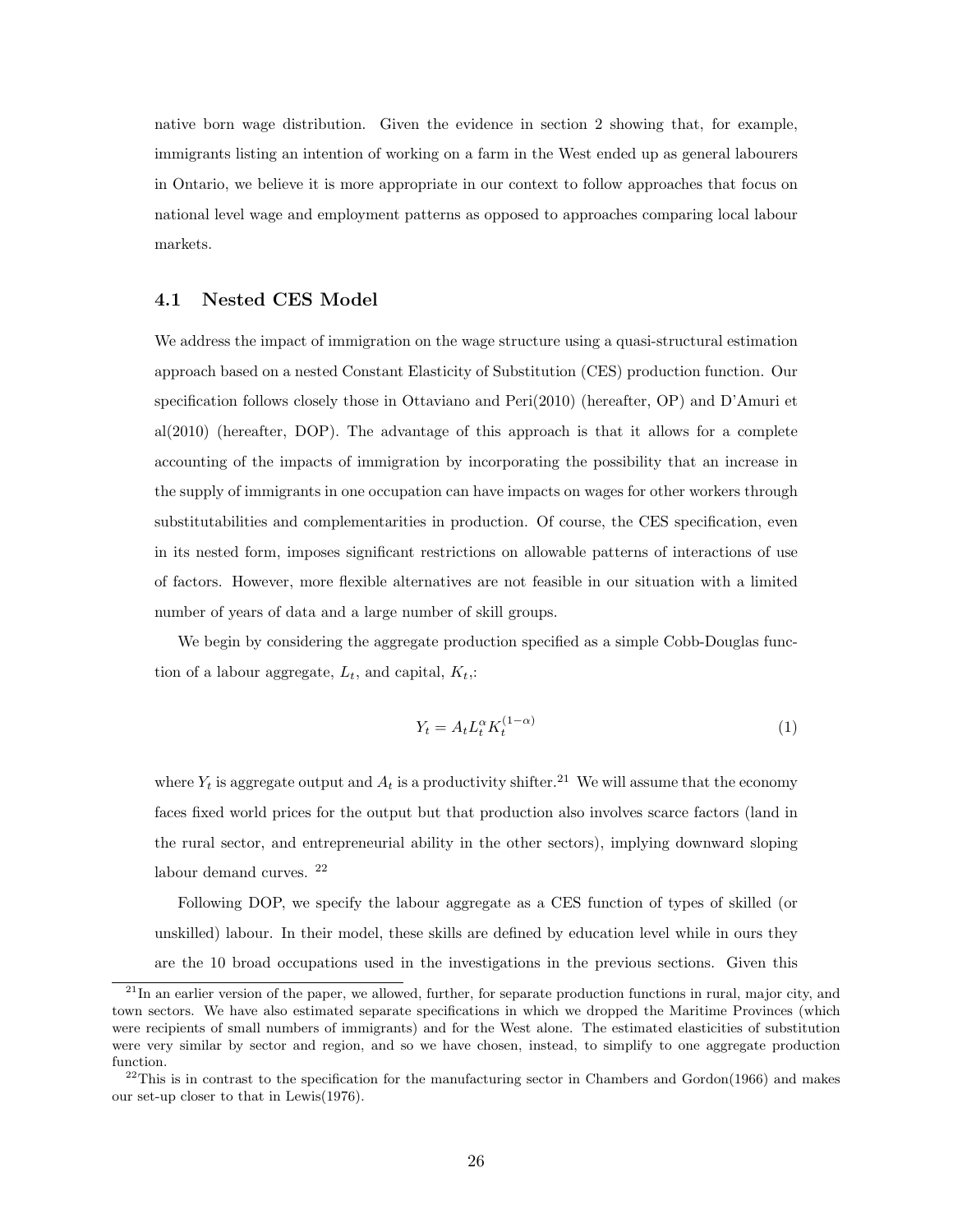specification, the labour aggregator in period t can be written as:

$$
L_t = \left(\sum_{k=1}^{10} \theta_{kt} L_{kt}^{\frac{\sigma - 1}{\sigma}}\right) \frac{\sigma}{\sigma - 1} \tag{2}
$$

where  $L_{kt}$  is employment in occupation k, and  $\theta_{kt}$  are skill-time specific productivity shocks. The parameter  $\sigma$  determines the degree of substitutability among broad occupation groups.

We will express the labour in each broad occupation group as a CES aggregate of employment in each of the narrow occupations within the broad group (e.g., for different specific sales occupations within the broad Sales group), that is,

$$
L_{kt} = \left(\sum_{l=1}^{n_k} \theta_{klt} L_{klt}^{\frac{\sigma_o - 1}{\sigma_o}}\right)_{\sigma_o - 1}^{\frac{\sigma_o}{\sigma_o - 1}}
$$
\n
$$
\tag{3}
$$

where,  $n_k$  is the number of narrow occupations in broad group k,  $\theta_{klt}$  are narrow occupation specific productivity shocks, and  $\sigma_o$  is the elasticity of substitution among narrow occupations within the same group. Working with the occupational employment in two levels in this way allows for the possibility that, for example, two types of sales occupations are more substitutable than sales workers and trades workers.

The skill specific labour can itself be written as a CES aggregate of employment for each of the 4 possible age groups described earlier:

$$
L_{klt} = \left(\sum_{j=1}^{4} \theta_{kljt} L_{kljt}^{\frac{\rho - 1}{\rho}}\right)^{\frac{\rho}{\rho - 1}}
$$
(4)

where  $L_{kljt}$  is employment in narrow occupation l within broad occupation group k, age group j, and  $\theta_{k l i t}$  is the associated productivity shock. Again,  $\rho$  is a parameter capturing substitutability; in this case among age groups within the same narrow occupation.

Finally, within each type of labour defined by occupation and age group, we can observe workers broken down into new immigrants (who arrived in Canada in the decade preceding a given Census year, t), old immigrants (who arrived over ten years before t), and the native born. As we saw in section 2, Canada experienced inflows in immigration before 1921 that were both very large relative to its existing labour force and had an occupational distribution that was similar to that of the native born. The latter similarity increased with time such that a decade after arrival, the immigrant occupational distribution was very close to that of the native born in the three Censuses where we observe year of arrival (1911, 1921, and 1931). In reduced form estimates not presented here, we also observe that it is new immigrants who have the main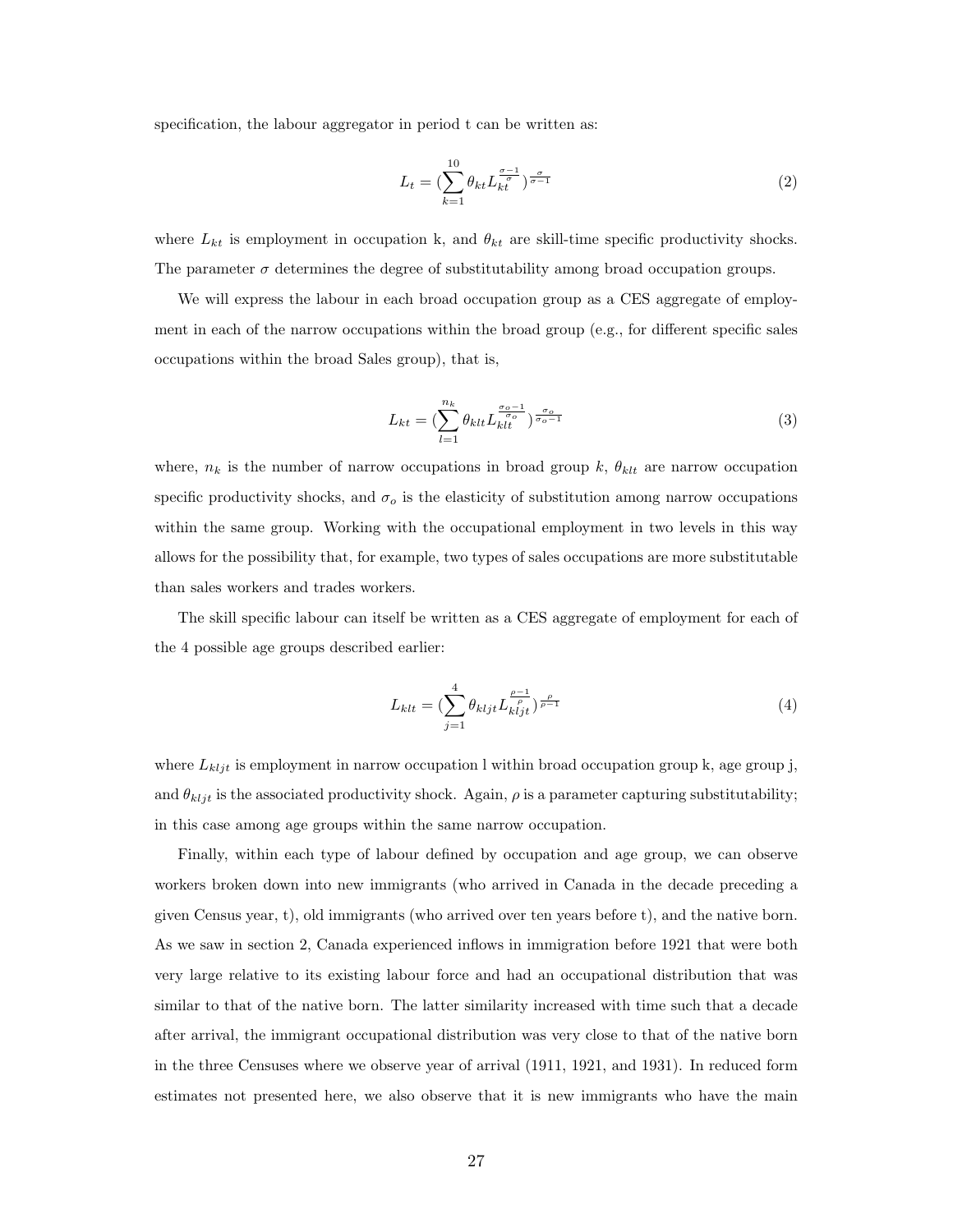impact on the wages of the native born. Based on this, we implement a specification in which we assume that old immigrants and the native born are close substitutes while new immigrants are a potentially more dissimilar factor. In terms of the nested CES specification, this implies two further levels of nesting: one at which a combination of old immigrants and the native born are treated as a separate factor relative to new immigrants, and another which is concerned with the aggregation of old immigrants and the native born. Thus, we will first write,

$$
L_{kljt} = (\theta_{Ikljt} I_{kljt}^{\frac{\delta-1}{\delta}} + \theta_{ONkljt} ON_{kljt}^{\frac{\delta-1}{\delta}})^{\frac{\delta}{\delta-1}}
$$
(5)

where,  $I_{k l j t}$  corresponds to employment of new immigrant workers,  $ON_{k l j t}$  corresponds to employment of a combination of old immigrants and the native born, and  $\delta$  is a parameter governing substitutability between new immigrants and old immigrant/native born workers in the same occupation-age group.

At the final level of nesting we have,

$$
ON_{kljt} = (\theta_{Okljt} O_{kljt}^{\frac{\phi-1}{\phi}} + \theta_{Nkljt} N_{kljt}^{\frac{\phi-1}{\phi}})^{\frac{\phi}{\phi-1}}
$$
(6)

where,  $O_{kljt}$  represents employment of old immigrant workers,  $N_{kljt}$  represents employment of the native born, and  $\phi$  is, again, the relevant substitutability parameter.

Using equations (??) through (??), and again following DOP closely, we can derive a wage equation for a native born worker in a given occupation-age cell, assuming their wage equals their marginal product:

$$
\ln w_{Nkljt} = \ln(\frac{\partial F}{\partial L_t}(K_t, L_t)) + \frac{1}{\sigma} \ln L_t + \ln \theta_{kt} - (\frac{1}{\sigma} - \frac{1}{\sigma_0}) \ln L_{kt} + \ln \theta_{klt} - (\frac{1}{\sigma_0} - \frac{1}{\rho}) \ln L_{klt}
$$

$$
+ \ln \theta_{kljt} - (\frac{1}{\rho} - \frac{1}{\delta}) \ln L_{kljt} + \ln \theta_{ONkljt} - (\frac{1}{\delta} - \frac{1}{\phi}) \ln ON_{kljt} + \ln \theta_{Nkljt} - \frac{1}{\phi} \ln N_{kljt} \quad (7)
$$

We can similarly derive the log wage equations for an old immigrant worker in the same cell.

## 4.1.1 Estimating Equations and Results

The parameters in the nested CES model can be obtained sequentially, moving up the levels of aggregation. Thus, following OP, we can obtain an estimate of  $\phi$  by taking the difference between the log wage expressions for native born and previously arrived immigrant workers:

$$
\ln(\frac{w_{Nkljt}}{w_{Okljt}}) = \ln(\frac{\theta_{Nkljt}}{\theta_{Okljt}}) - \frac{1}{\phi} \ln(\frac{N_{kljt}}{O_{kljt}})
$$
\n(8)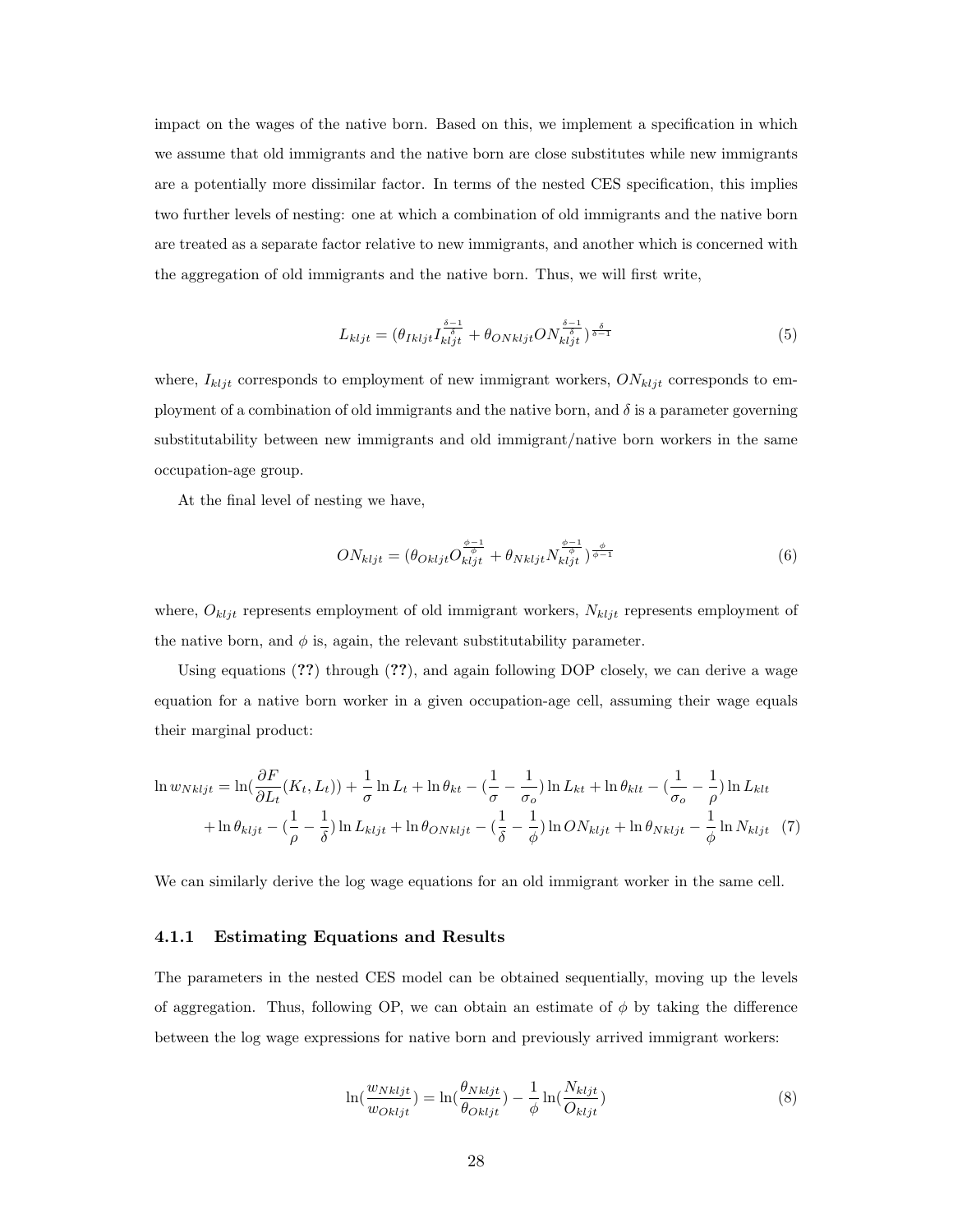This yields a simple intuitive formulation: holding constant relative differences in productivity, comparing relative differences across cells in wages and employment levels between old immigrant and native born workers tells us about the substitutability of the two types of workers. If we see a large relative jump in old immigrant employment but comparatively small changes in their relative wages, for example, we would conclude that old immigrant and native born workers are very substitutable in production - that the old-immigration shock affected immigrant and native born wages similarly. Defining cells as narrowly as possible makes it more plausible that there are no productivity differences between the worker types. Thus, old immigrant and native born agricultural labourers of the same age would reasonably be expected to be working with the same technologies and thus to have the same θ's. To isolate this cell-level variation, we include separate occupation, age and time effects. This is equivalent to assuming that we can write,

$$
\ln(\frac{\theta_{Nkljt}}{\theta_{Okljt}}) = \psi_l + \psi_t + \psi_j + u_{kljt}
$$
\n(9)

where the  $\psi$ 's are fixed effects and  $u_{kjt}$  is an independent error term.<sup>23</sup> Identification then relies on the assumption that relative supplies of native born versus previously arrived immigrants may respond to longer run factors such as the persistent occupation, age and time effects captured in the included fixed effects, but do not respond to the idiosyncratic disturbances to productivity reflected in  $u_{kjt}$ . <sup>24</sup>

We run equation  $(?)$  using real annual earnings and employment numbers from the Census data aggregated to the narrow occupation group level. We drop cells with fewer than 10 observations and weight using the square root of the cell size. The dropping of small or empty cells leaves 1534 occupation by age group cells. In all of our estimations, standard errors are clustered at the occupation x age group level to allow for flexible forms of serial correlation in the error term. When we move to working with new immigrants in the higher nesting levels, we will create instruments to address potential endogenous adjustments by the immigrants, but no such instrument is available for the older immigrants and so we only present OLS results for this regression. In Table 4, we present the key estimated coefficients (the negative inverse elasticities) and the implied elasticities from each stage of the CES nesting. The results correspond to

 $23$ Because the narrow occupations are nested in the broad occupations, the inclusion of the complete set of narrow occupation fixed effects would make the inclusion of broad group fixed effects redundant.

<sup>&</sup>lt;sup>24</sup>Ottaviano and Peri(2008) provide an extended discussion of the form for  $\frac{\theta_{Nkjt}}{\theta_{Okjt}}$ , arguing for modelling it as time invariant since general technological shifts over time are captured in higher levels in the nesting. However, they also note that it is common to allow for the possibility that there is time variation and we follow that tradition by including time effects. It is worth noting that even they must really be assuming some time variation in this ratio because without it there would be no error term in the regression.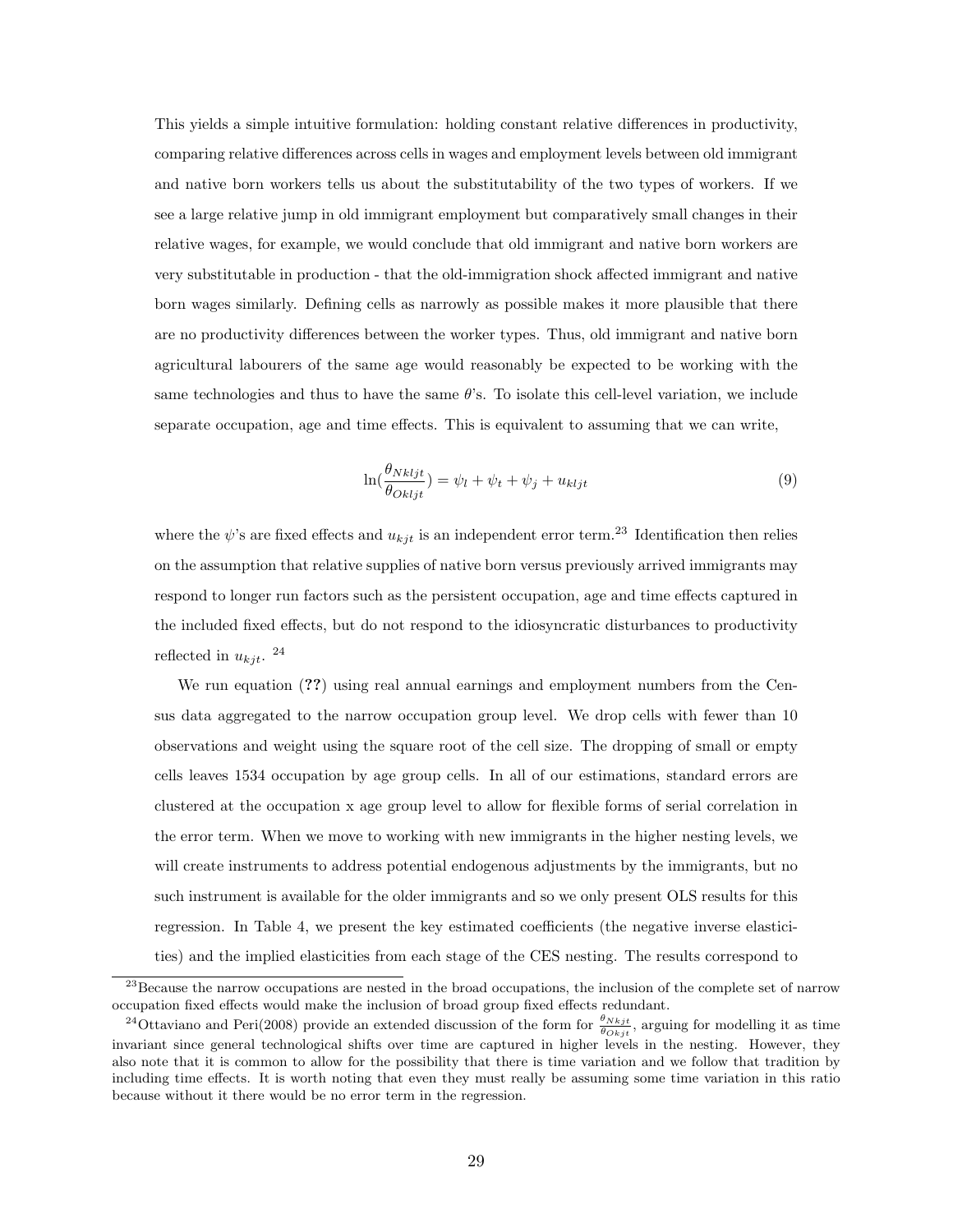dependent variables constructed using annual earnings. The parallel set of results using weekly wages are very similar and we do not present them for brevity.

|                     | <b>OLS</b>                                                                  | IV                        | Implied<br>Elasticity<br>Elasticity<br><b>Between</b> |                                        | No. of<br>Obs | First Stage<br>F stat |
|---------------------|-----------------------------------------------------------------------------|---------------------------|-------------------------------------------------------|----------------------------------------|---------------|-----------------------|
| $-\frac{1}{\phi}$   | $-.014$<br>(.018)                                                           |                           | 71                                                    | Old Immigs<br>&Naty Born               | 1394          |                       |
| $-\frac{1}{\delta}$ | .008<br>(.018)                                                              | $\overline{11}$<br>(.091) |                                                       | New Immigs<br>$&$ Old Immigs/Natv Born | 1258          | 12.3                  |
| $-\frac{1}{\rho}$   | $-0.073**$ $-0.045*$<br>(.012) (.019)                                       |                           | 22                                                    | Age Groups                             | 1127          | 552                   |
|                     | $-\frac{1}{\sigma_0}$ -.10 <sup>**</sup> -.10 <sup>*</sup><br>(.020) (.049) |                           | 7                                                     | Narrow<br>Occ. Groups                  | 423           | 35.6                  |
| $-\frac{1}{\sigma}$ | $-.28$<br>(.14)                                                             | $-.32$<br>(.16)           | 3                                                     | <b>Broad</b><br>Occ. Groups            | 30            | 6.7                   |

Table 4: Negative Inverse Elasticities of Substitution from CES Estimation

Notes: The calculated elasticity is based in the IV estimate in all rows except for the elasticity between old immigrants and the native born, where there is no valid instrument.

Specifications for the first two rows include year, age and occupation fixed effects. The remaining rows include year and occupation fixed effects.

Standard errors in parentheses. Standard errors are clustered at the occupation by age group level in the first three rows, and at the occupation levels in the remaining rows.

\*, \*\* correspond to statistical significance at the 5 and 1 % levels, respectively.

Our estimate of the negative inverse elasticity of substitution is -.014 and not statistically significant at any conventional level. This falls in the lower part of the range of estimates from DOP for modern day Germany and OP for modern day US (their estimates lie between -0.01 and  $-0.06$ ). <sup>25</sup> The corresponding elasticity from our estimates is 72, implying that previously arrived immigrants and native born workers are almost perfectly substitutable in production, as we predicted.

We next move one step up in the nesting hierarchy to consider substitutability between workers already in Canada (both native born and immigrants who arrived at least 10 years before a given Census) and newly arrived immigrants within the same age-occupation cell. To do this, we aggregate (??) to the previous/new immigrant worker level. Thus, for the combination

<sup>&</sup>lt;sup>25</sup>Both DOP and OP use education groups rather than occupation groups, with 3 education groups and 8 experience groups. Thus, the total number of skill cells is similar to ours when we use broad occupation groups.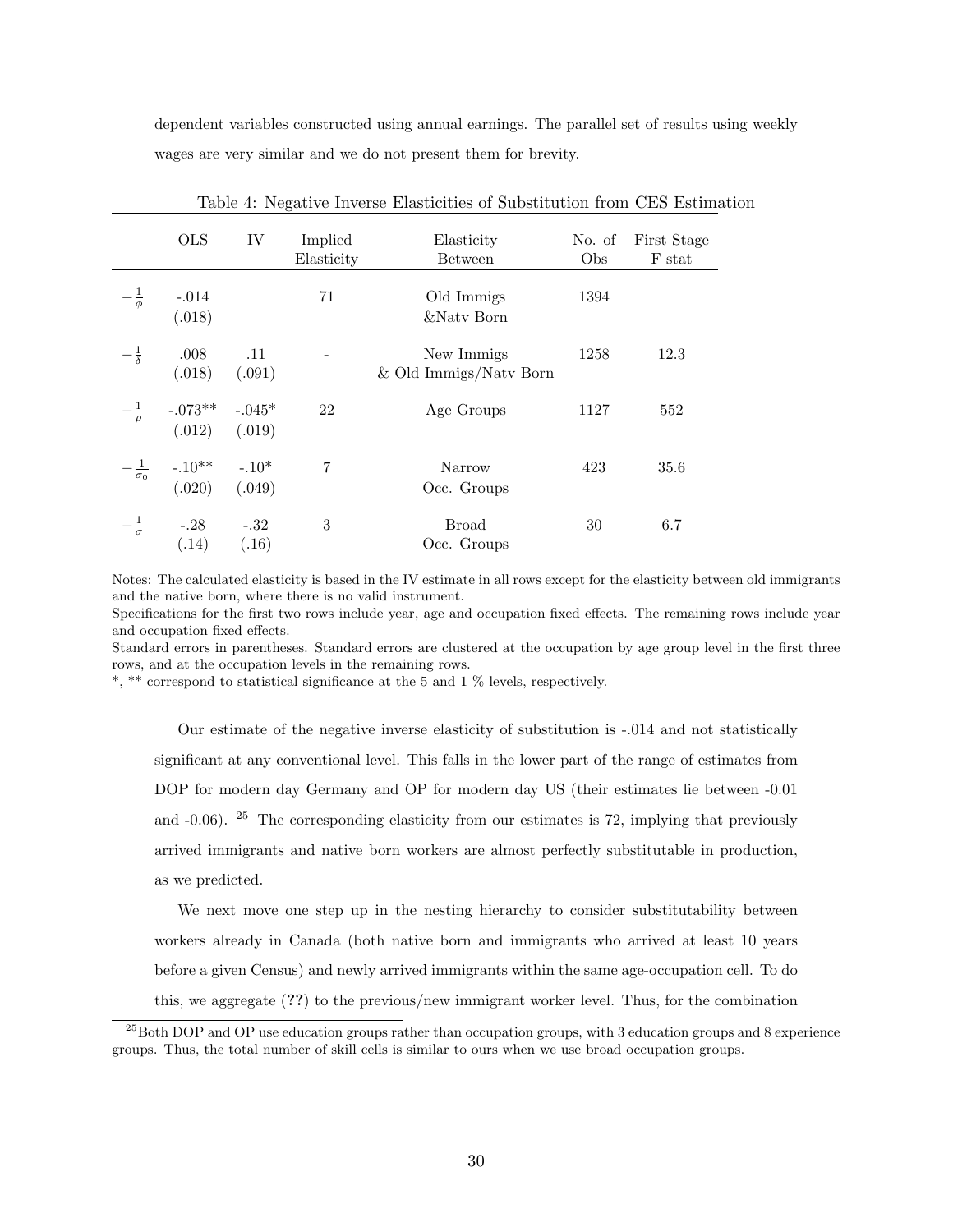of previously arrived immigrants and the native born the relevant equation is:

$$
\ln \bar{w}_{ONkljt} = \ln(\frac{\partial F}{\partial L_t}(K_t, L_t)) + \frac{1}{\sigma} \ln L_t + \ln \theta_{kt} - (\frac{1}{\sigma} - \frac{1}{\sigma_o}) \ln L_{kt} + \ln \theta_{klt} - (\frac{1}{\sigma_o} - \frac{1}{\rho}) \ln L_{klt} + \ln \theta_{kljt} - (\frac{1}{\rho} - \frac{1}{\delta}) \ln L_{kljt} + \ln \theta_{ONkljt} - \frac{1}{\delta} \ln ON_{kljt} (10)
$$

where  $\bar{w}_{ONk l j t}$  is the weighted average of old immigrant and native born wages in the occupationage cell, with the weights being the proportions of old immigrant and native born workers. A similar equation can be derived for new immigrant workers. Taking the difference between these two equations then yields,

$$
\ln(\frac{w_{Ikljt}}{\bar{w}_{ONkljt}}) = \ln(\frac{\theta_{Ikljt}}{\theta_{ONkljt}}) - \frac{1}{\delta} \ln(\frac{I_{kljt}}{ON_{kljt}})
$$
(11)

As with (??), we will assume that the ratio of productivity terms can be captured by occupation, age and time fixed effects plus an idiosyncratic error term.

While it is common to approach this type of estimation treating immigration as an exogenous supply shock within a given cell, it is also common to be concerned about potential remaining endogeneity. In particular, in our context, we know that immigrants who were explicitly brought in to work in agriculture in the West, were, by the time we observe them in the next Census, in a variety of occupations and locations. Thus, the set of changes in immigrant employment we observe might reasonably be expected to be partly due to endogenous responses to within-cell productivity shocks. One approach taken to this problem by a number of authors, starting with Card(2001), is to instrument for the change in immigrant supplies using a variable based on the notion that immigrants will move to locations within the host country where there are enclaves of people from their country of origin, regardless of the local economic circumstances. We use a variant on this instrument in which we assume that immigrants move to a geographical location based partly on these enclave considerations and then, once there, pursue the most common occupations in that location. That is, we assume that when they search for a job in the location they are attracted to for companionship reasons, their probability of finding a job in a given occupation is proportional to the size of that occupation in that location. Moving to a mining town, immigrants are more likely to find mining jobs than if they moved to Toronto, say.

To construct the instrument, consider an immigrant from source country g, and let the proportion of immigrants from g in location r in year t be given by  $p_{grt}$ . Also, let the proportion of all workers in narrow occupation l that is within broad occupation k in location r in period t be given by  $\pi_{k l r t}$ . We will predict the number of people from country g in occupation k in year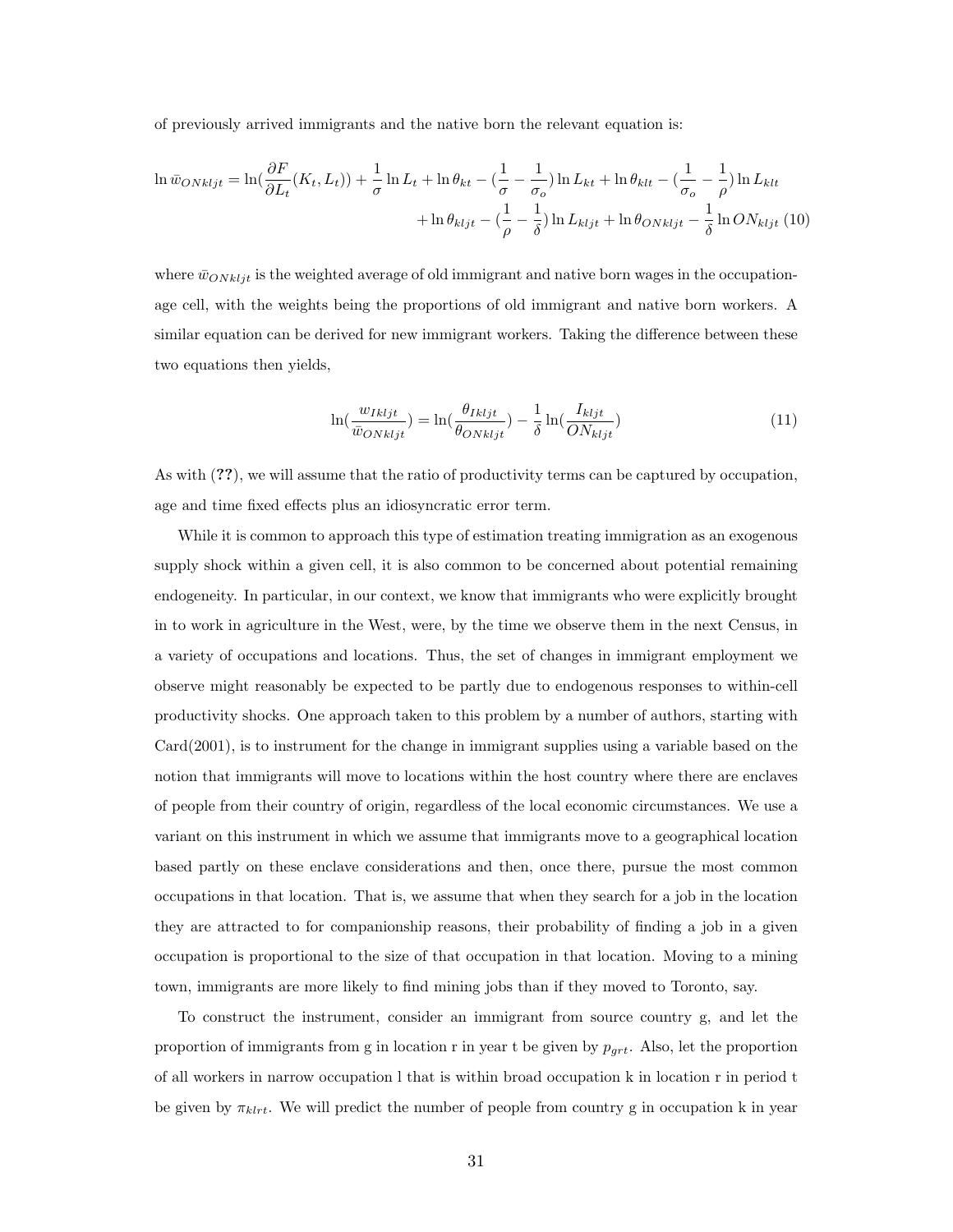t+1 at the national level as:

$$
n10_{klgt+1} = \sum_{r} \pi_{klrt} * p_{grt} * n10_{gt+1}
$$
\n(12)

where  $n10_{qt+1}$  is the number of immigrants from country g who arrived in the previous 10 years at the national level. Note that this exercise is done separately by age group with both the  $\pi_{klrt}$  weights and the national level inflows  $(n_{gt+1})$  being age group specific.<sup>26</sup> Finally, we form our instrument for  $\ln(\frac{I_{k l j t}}{ON_{k l j t}})$  as  $\ln(\frac{n l 0_{gt}}{ON_{k l j t}})$ . The first stage F-stat for this instrument is 12.3, implying that we do not have a weak instrument problem.

The key identifying assumption is that neither the composition of employment by occupation at the start of a period in a location nor the distribution of immigrants from a given country across locations at the start of the period are correlated with the change in productivity within an occupation-age cell at the national level in the ensuing decade. We also require that the general growth in immigration from each country is not correlated with the cell specific productivity shocks. These assumptions would be violated if people from a given source country only immigrated to Canada because there was an increase in demand for a specific occupation in a specific location. So, for example, if all migrants from Lithuania were miners and they all went to Northern Ontario because there was an ongoing increase in demand for miners across decades in that region then the correlation between past concentrations and recent inflows of Lithuanians to the region would partly reflect productivity trends rather than just living situation preferences and the instrument would be problematic. Note that the issue has to do with trends in productivity not levels (i.e., not just the fact that miners do well in Canada) because we include occupation fixed effects. The fact that  $\pi_{krt}$  is calculated for all workers in the location, not just for immigrants from the specific source country, makes it more likely that the requirements for the instrument to be valid are met.

Both the OLS and IV estimates of  $-\frac{1}{\delta}$  are positive and insignificant. We interpret this as implying that new immigrants and previously arrived workers are perfect substitutes.

Next, we aggregate the wage equations to the occupation-age level. As with the previous exercise, we can write an expression (which we omit for brevity) for  $\bar{w}_{kljt}$ , the weighted average of immigrant and native born wages in the sector-occupation-age cell, with the weights being

 $^{26}$ The regions are defined as follows. We divide Canada into rural areas, towns, and 13 major cities (Victoria, Vancouver, Edmonton, Calgary, Regina, Winnipeg, Hamilton, Toronto, Ottawa, Montreal, Quebec City, St. John, and Halifax). Towns are all locations with populations over 5000 that are not on the list of major cities, and rural areas are all remaining locations. We define a region as either a major city or a town or rural area within a given province (e.g., towns and rural areas in British Columbia are two of our regional groups). We group Prince Edward Island and Nova Scotia together, resulting in 8 provincial groups. Thus, the total number of regions is  $13 + (8^*2) =$ 29.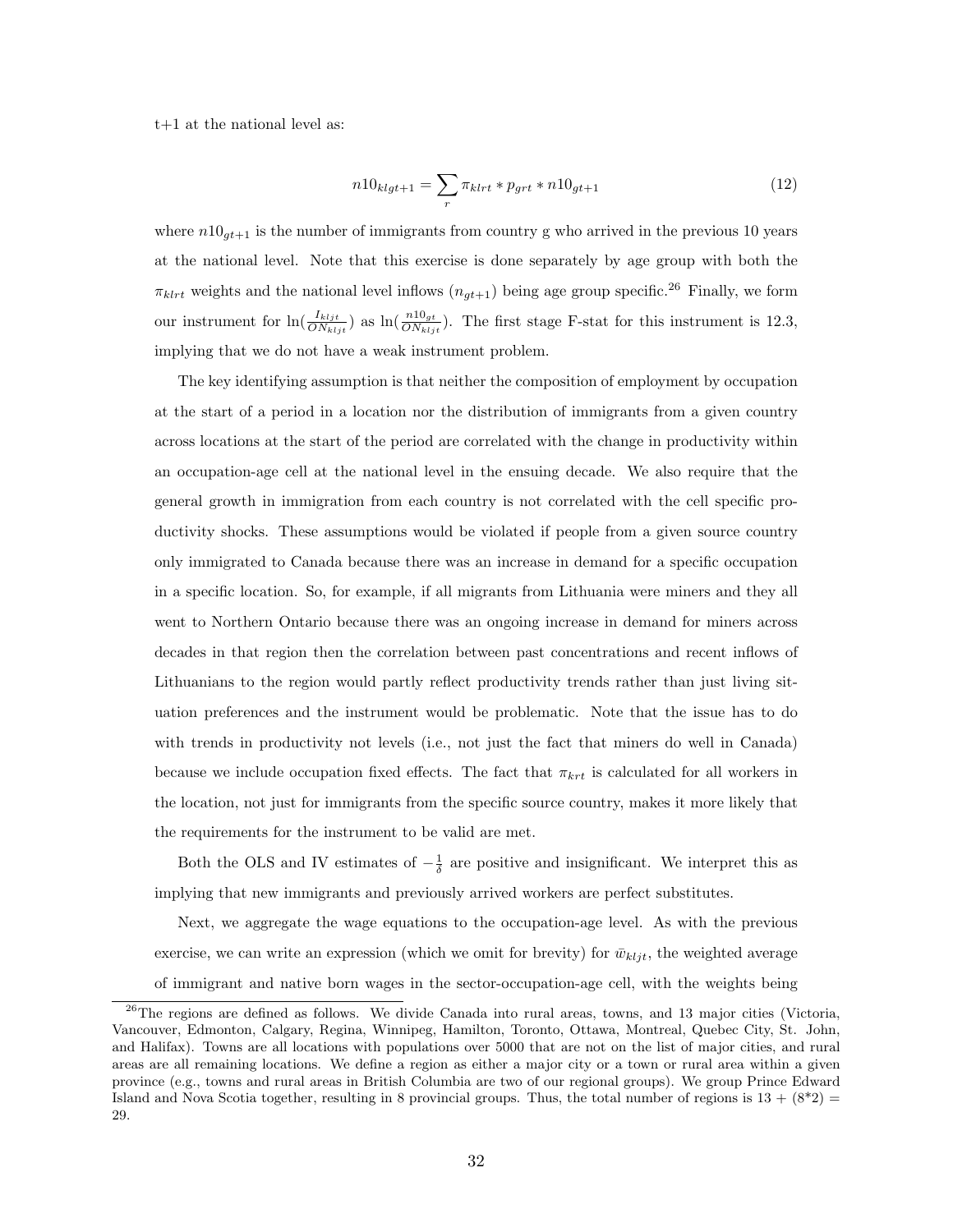the proportions of immigrant and native born workers. If we choose an arbitrary age group, j  $= 1$ , as the base group, we can take the difference between the mean wage of any other group and the base group to arrive at:

$$
\ln(\frac{\bar{w}_{kljt}}{\bar{w}_{kl1t}}) = \ln(\frac{\theta_{kljt}}{\theta_{kl1t}}) - \frac{1}{\rho} \ln(\frac{L_{kljt}}{L_{kl1t}})
$$
\n(13)

Since we want to isolate variation within occupation-time cells in order to make it more likely that the relative  $\theta$  values can be considered to be equal, we run this regression in differences including full sets of separate occupation, age and time dummies. This allows for separate trends for each age and occupation group. We instrument for the employment ratio using the log of the ratio of our  $n10_{k l j t}$  variable for each age group relative to the base group value for  $n10_{k l j t}$ . The resulting first stage is strong (with an F-stat of 552). The omitted category is workers aged 25 to 39 and we drop that group from the estimation. Our IV estimate of  $-\frac{1}{\rho}$  is -.045 and is statistically significant at the 5% level. The implied corresponding elasticity of substitution is 22, which is large but considerably below the substitutability among immigrant and native born workers within age x occupation cells.

Next, we aggregate up to the narrow occupation group level to arrive at,

$$
\ln w_{klt}^- = \ln\left(\frac{\partial F}{\partial L_t}(K_t, L_t)\right) + \frac{1}{\sigma} \ln L_t + \ln \theta_{kt} - \left(\frac{1}{\sigma} - \frac{1}{\sigma_o}\right) \ln L_{kt} + \ln \theta_{klt} - \frac{1}{\sigma_o} \ln L_{klt} \tag{14}
$$

where  $w_{klt}$  is the average wage in the occupation cell in period t. If we assume that the first three terms on the right hand side of (??) can be captured by occupation and time effects then we can estimate (??) including those effects, using within occupation over time variation. As at the third level, we run the regression in differences and include occupation and time dummies. We instrument for the change in  $\ln L_{klt}$  using the log of the  $n10_{klt}$  variable aggregated up to the narrow occupation level. The first stage F statistic is again large at 35.6. The resulting estimate of  $-\frac{1}{\sigma_o}$  is -.10 and is statistically significant at the 5% level. The implied elasticity of substitution among narrowly defined occupations within a broad occupation group is 7.

Finally, we aggregate up to the broad occupation group level and estimate the analogous equation to (??) using the same methods. Again, the instrument is based on an aggregated version of  $n10_{kljt}$ . In this case, we do have a weak instrument problem, with a first stage Fstatistic of 6.7. The IV estimate for  $-\frac{1}{\sigma}$  is -.32, which is not statistically significant at the 5% level. We also implemented a specification in which we instrumented for the change in the log total employment level using the change in immigration based on Borjas(2003)'s interpretation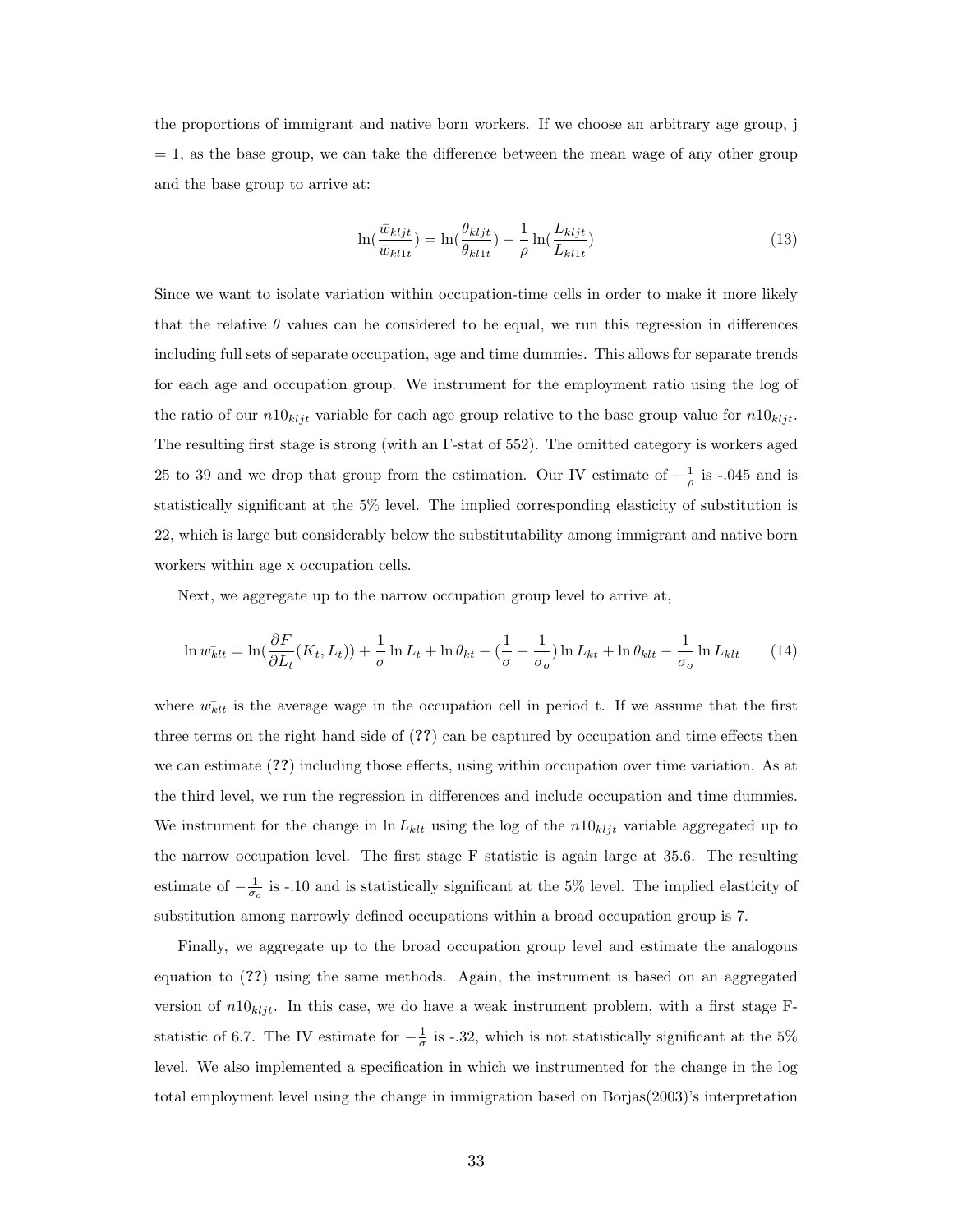of immigration as a supply shock. That results in a first stage F stat of 89 and a (statistically significant) estimate for  $-\frac{1}{\sigma}$  of -.44. We do not report this estimate in the table because we do not believe in that instrumenting strategy. However, from the combination of those estimates and the OLS and IV estimates reported in the table, we are confident that the estimated inverse elasticity is larger than that for the previous stages. In the simulation exercises in the next section, we use the IV point estimate, -.32, which corresponds to an elasticity of substitution for broad occupation groups of 3.

#### 4.1.2 Counterfactual Exercises

The elasticities estimated to this point are of limited intuitive value on their own but can by used with the equation for native born wages, (??), to investigate the impact of immigration on native born wages. As OP point out, inspection of  $(??)$  reveals several channels through which an immigrant shock in a specific occupation by age cell can affect the wage of any native born worker defined by his broad occupation group, his narrow occupation within that group, and his age. First, the fact that labour of different types is imperfectly substitutable implies that all workers benefit from an increase in the total number of workers in the economy. This is captured in the second term on the right hand side of (??), which is positive. The fourth term on the right hand side captures the effect of increased immigration within the same broad immigration group. This effect will be negative if the elastisticity of substitution among broad groups is less than that among the narrow groups within broad groups (as seems likely). This, and the overall size effect captured in the second right hand side term, are the channels through which immigration in the same broad occupation group but a different narrow occupation group can affect a worker's wage. Similarly, the sixth term allows us to capture the effects of immigration in the same narrow occupation but different age group and the eighth term reflects the direct effect of immigrants entering in the same narrow occupation and age group. The last two quantity terms in the expression relate to previous arrivals and the native born and so won't change with immigration.(Ottaviano and Peri(2010)).

Our approach to quantifying the impact of immigration on native born wages is to construct a set of counterfactual wage distributions. In particular, we focus on the 1921-31 decade and construct counterfactuals corresponding to: 1) no immigration between 1921 and 1931 (in order to match the most common counterfactual considered in the previous literature); 2) no general or agricultural labourer immigration in that decade (in order to examine the inequality implications of the dominant, low skilled component of the inflow); and 3) no immigration of professionals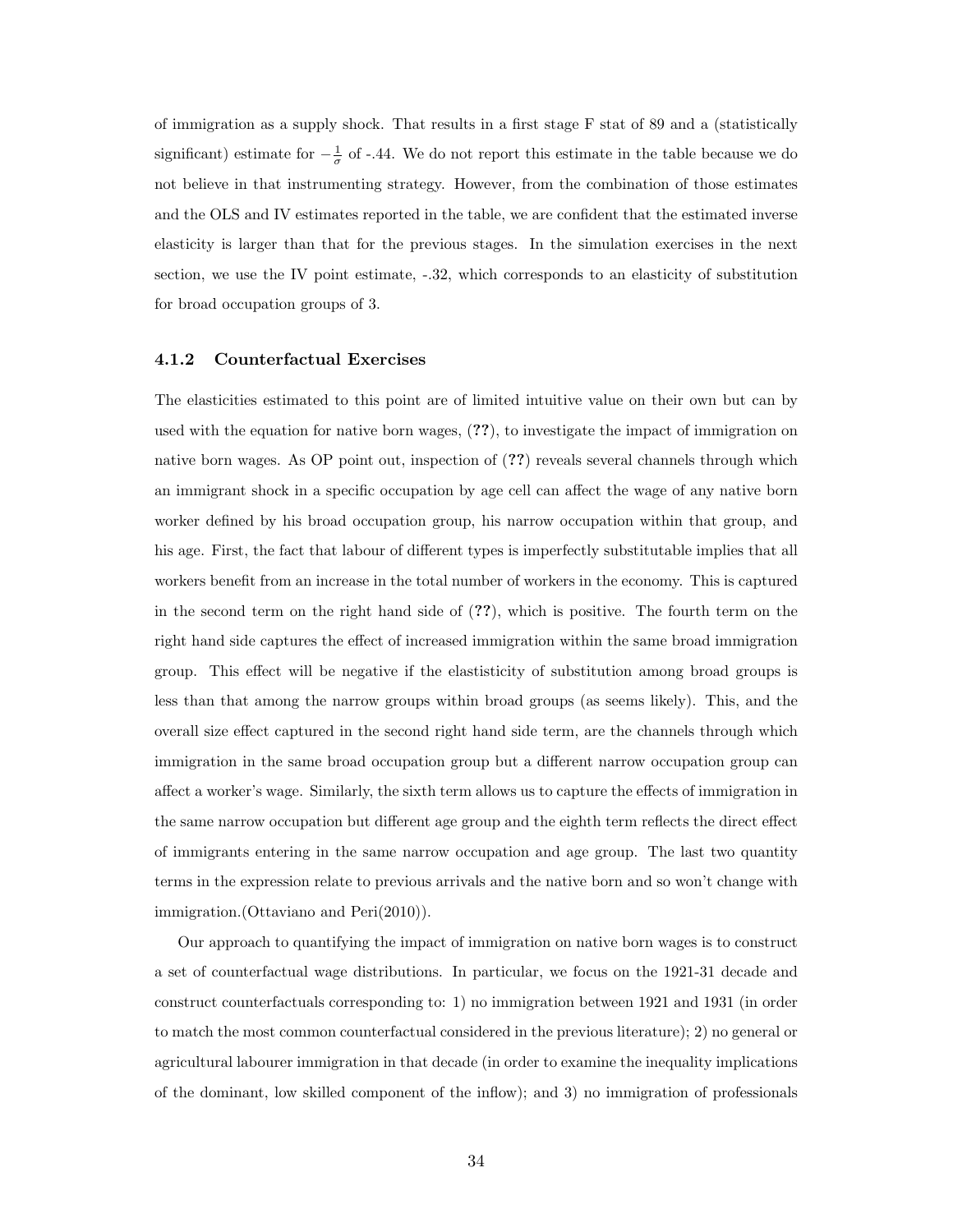in that decade (as a point of comparison for 2)). To construct the first counterfactual, consider generating a fitted wage for 1931 using equation (??) but with the number of recent arrival immigrants subtracted from each relevant labour measure on the right hand side. That is, form a new version of  $L_{kt}$  as  $L_{kt}$ - $I_{kt}$  (where  $I_{kt}$  is the number of recent immigrants in broad occupation, k), a new version of  $L_{klt}$  as  $L_{klt}$ - $I_{klt}$ , and so on. Importantly, this counterfactual is based on the number of new immigrants observed in the 1931 Census and so already nets out any effect that emigration would have in reducing the impact of initial immigration inflows. Since the productivity terms (the  $\theta$ 's and  $\ln \frac{F}{L_t}(K_t, L_t)$ ) are assumed not to change with immigration, we can construct the counterfactual wage in 1931 as,

$$
\ln w_{Nkljt}^c = \ln w_{Nkljt} - \frac{1}{\sigma} \ln I_t + \left(\frac{1}{\sigma} - \frac{1}{\sigma_o}\right) \ln I_{kt} + \left(\frac{1}{\sigma_o} - \frac{1}{\rho}\right) \ln I_{klt} + \left(\frac{1}{\rho} - \frac{1}{\delta}\right) \ln I_{kljt} \tag{15}
$$

We then construct a complete counterfactual distribution by creating a set of "phantom" people for each occupation x age cell. That is, if a given cell has  $n_{klj}$  native born workers in it in 1931 then we generate  $n_{klj}$  phantom people all with the fitted wage,  $\ln w_{Nklj}^c$ . Doing this for each cell, we obtain a dataset that has the same size and distribution of workers across cells as the true 1931 data but with fitted wages that reflect the estimated elasticities and the counterfactual quantities.

To capture the impact of not having immigration, we need to compare this counterfactual distribution to the actual distribution. This requires forming a version of the true distributions that eliminates within occupation by age cell wage variation, just as the counterfactual exercise does. For 1931, we do this by again constructing a set of phantom workers for each cell but in this case we assign them the actual average wage for the relevant cell in 1931. We do this for both 1921 and 1931 then calculate the percentiles of these generated datasets and take the log difference. In Figure 7, we plot the resulting difference line (which we label the "fitted" difference) along with the differences in log percentile between these years from the actual dataset (replotted from Figure 1 and labelled here as "True"). The result shows that removing the within-cell variation does not substantially alter the picture of increased earnings inequality in the 1920s. In terms of the decomposition discussion in the previous section, the fitted line shows the effects of changes in the wage structure that arise only because of changes in between group wage differentials. The fact that it lies above the actual line below the median implies that both between group differential changes and changes in dispersion within groups explain the increase in inequality in the lower part of the distribution. On the other hand, above the median, the fitted and actual lines are coincident, implying that the earnings changes in that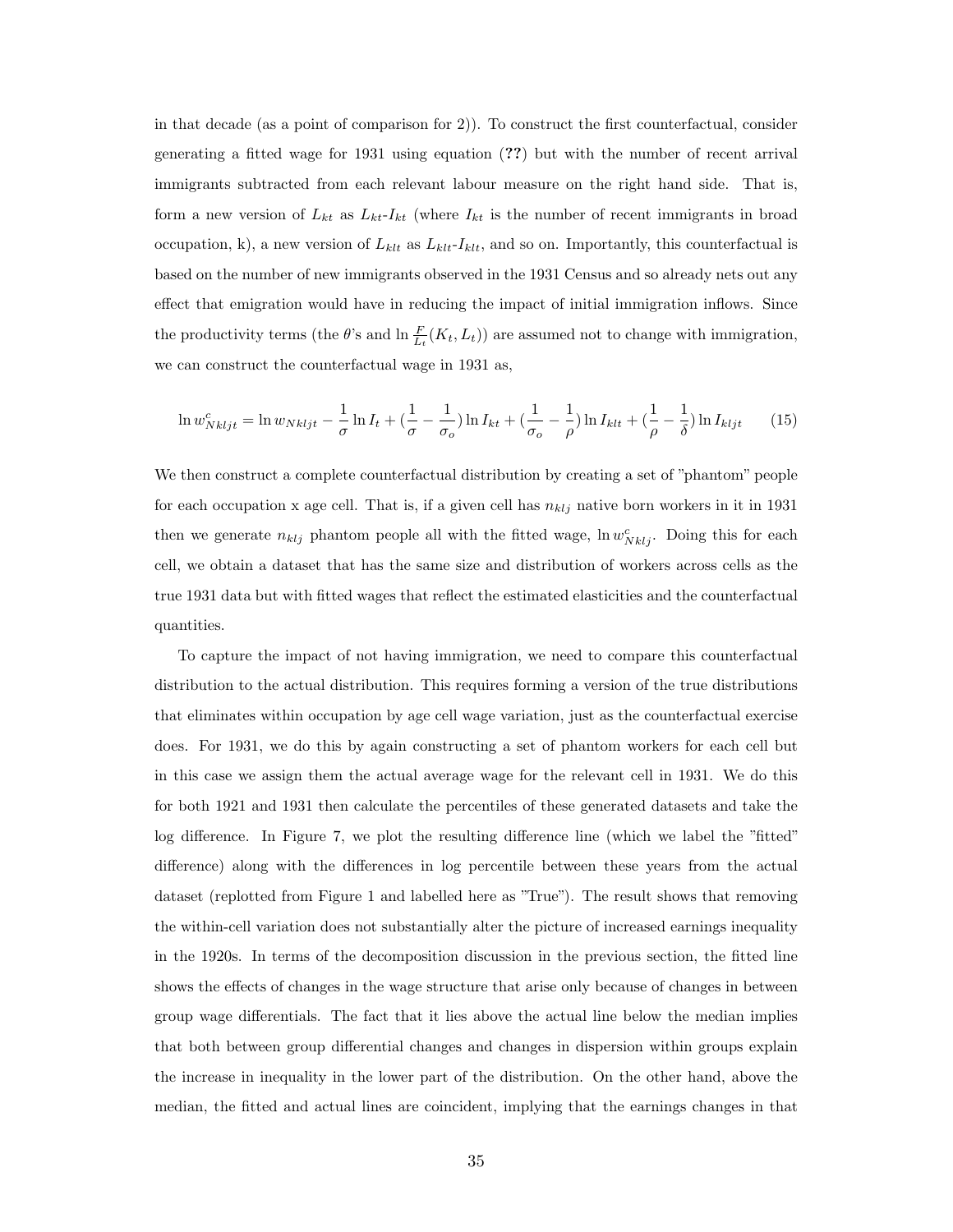part of the distribution arise only because of within group dispersion.



Figure 7: Actual and Fitted Differences in Log Percentiles, Male Earnings, 1921-31

In Figure 8a, we re-plot the fitted line from the previous figure along with the difference between the log percentiles of the 1931 counterfactual distribution with no recent arrival immigrants and the 1921 fitted distribution. The result is a small implied immigration impact across the distribution. This can be seen more clearly in Figure 9, where we plot the difference in log percentiles between the counterfactual distribution and the fitted 1931 distribution. This difference provides our key estimate of the net impact of immigration on the earnings structure in this period. Because the number of immigrants we remove from the 1931 labour force to construct the counterfactual come from the Census, they reflect the adjustments made by immigrants within Canada. Given our earlier arguments that the occupational distribution of new immigrants is similar to that of the workers already in Canada, taking them away from the distribution implies small changes in the distribution. But the occupational distributions of new arrivals versus settled workers are not identical and the small impact partly reflects general equilibrium adjustments. We return to a measure of the relative importance of those various channels for one group of workers below. In Figure 8b, we plot differences corresponding to the other two counterfactuals: eliminating only recent immigrant labourers and only recent immigrant professionals. The implied effects of the labourers alone are substantial. Below the 40th percentile, removing the labourer inflow would have resulted in an average increase in native born real earnings of nearly 10 percentage points. Again, this be seen clearly in the plots relative to the true 1931 distribution in Figure 9. There, one can also see the spillover impact of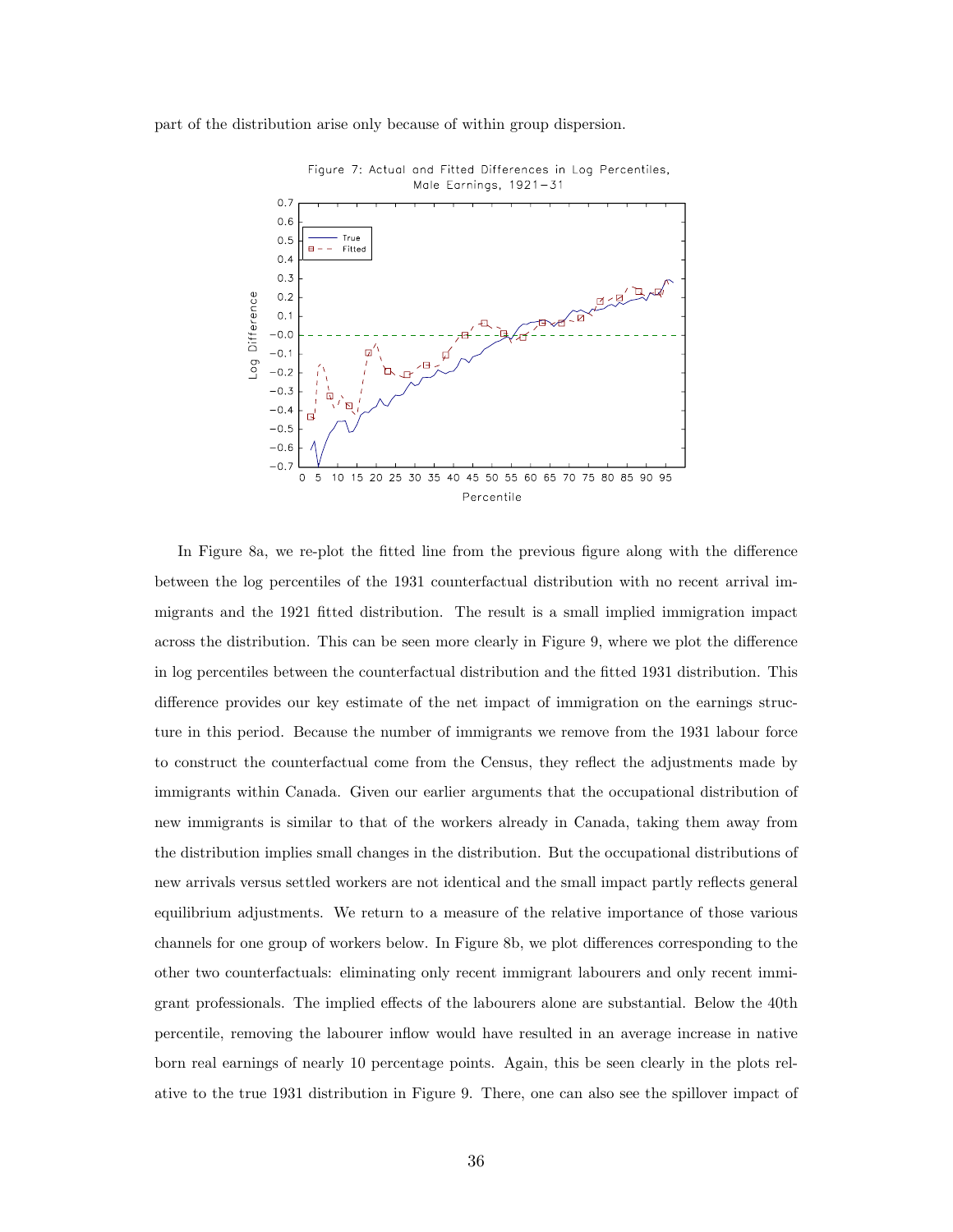

removing immigrant labourers on wages in other occupations. In particular, real earnings in occupations with above median wages would have fallen by approximately 5%. This highlights the arguments in OP that one needs to look beyond narrow occupation groups to measure the full impact of immigration. It also implies that the impact of low skilled immigration alone was to substantially increase inequality. The growth in the difference between the log 90th and 10th percentiles in the 1920s would have been reduced by nearly a third if no immigrant labourers had been admitted. The growth in the 50-10 differential would have been reduced by over 50%. The other counterfactual shows the impact of not admitting recent professional occupation immigrants. Removing that inflow would have had substantial positive effects on wages above the 90th percentile but only small negative effects elsewhere in the distribution.

We can use different predicted impacts on farm labourers under various scenarios as a means of highlighting the extent of the adjustment channels we have discussed. In the Appendix, we present estimates of the main specification from Borjas(2003) in which we regress decadal changes in native born wages on the proportional increase in farm labour that is due to recent immigration. <sup>27</sup> This specification can be given an interpretation as showing estimates of the

<sup>&</sup>lt;sup>27</sup>That is, we estimate the regression,  $\Delta \ln(w_{N jkt}) = \alpha_{0t} + \alpha_1 \frac{\Delta E_{I jkt}}{E_{N} (1 - \lambda + E)}$  $\frac{\Delta E_{Ijkt}}{E_{Njkt-1}+E_{Ijkt-1}} + \Delta u_{jkt}$ , where  $\Delta \ln(w_{Njkt})$  is the change in native born log earnings in occupation j and age group k,  $\Delta E_{Ijkt}$  corresponds to the number of recent immigrants who were in that occupation and age category in the time t (e.g., 1931) Census, and  $E_{Njkt-1} + E_{Ijkt-1}$  is the total number of workers (native born and immigrant) who were working in that occupation by age cell in the t-1 Census (1921 in this example). Note that the regression is based on Census data and thus the immigrant employment numbers are after immigrant adjustments.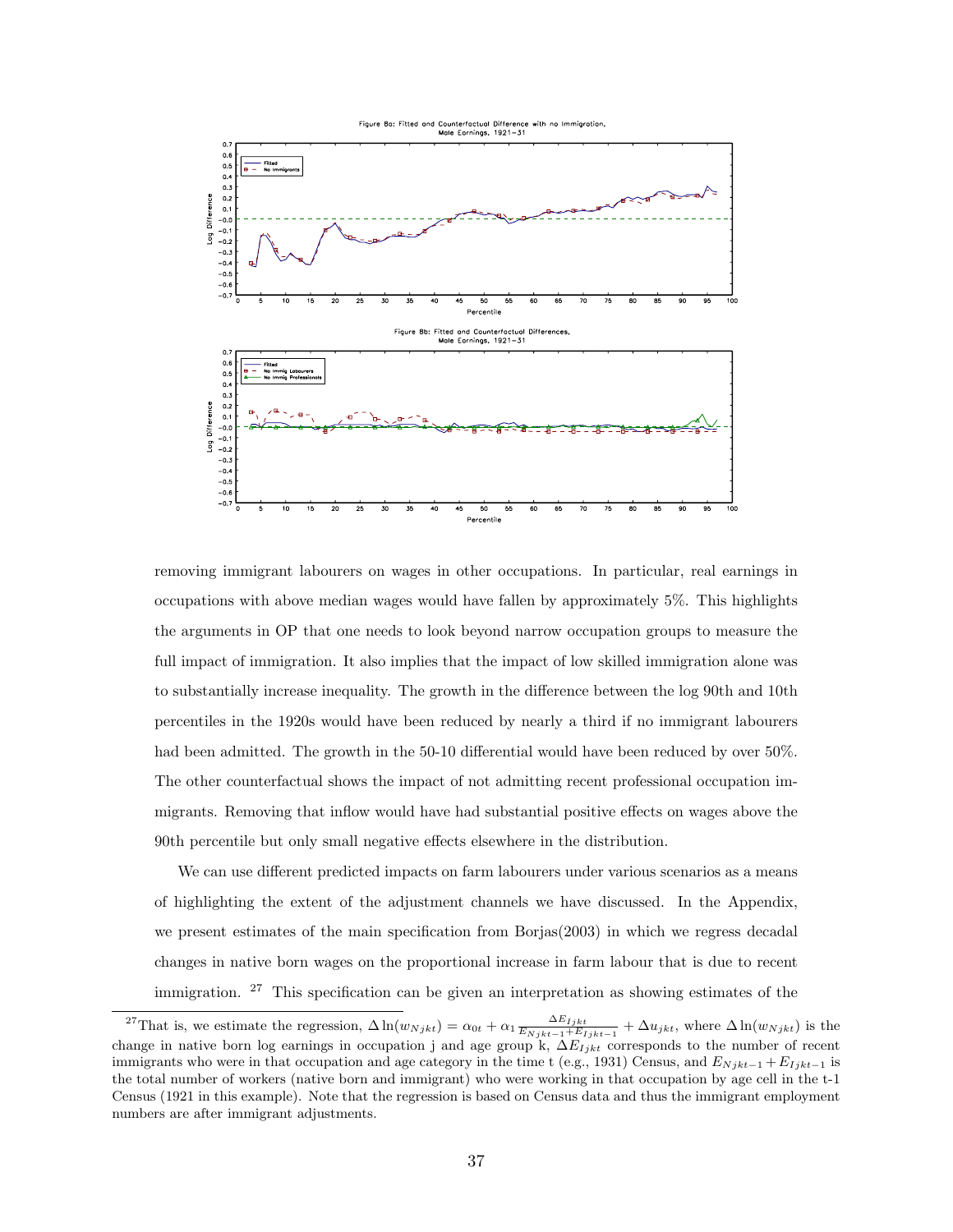

elasticity of demand if immigrants and native born workers were perfect substitutes and each occupation represents a separate labour market. That is, the estimated effects can be seen as reflecting immigrant effects on earnings when there are no further general equilibrium effects. Using the narrow occupation groupings in order to match with our more structural estimation, the estimated coefficient on the proportion of workers who arrived in the previous decade is -0.35. If all the immigrants who arrived in the 1920s had remained in Canada and in their intended occupation, the inflow of new immigrants over the 1920s would have implied a 158% increase in the farm workforce and thus a  $42\%$  decline in worker earnings in that sector.<sup>28</sup> However, the actual number of farm workers in 1931 who were immigrants who had arrived in the previous decade (i.e., the number after accounting for adjustments through re-migration and occupational switching) amounted to an 39% increase in the farm workforce, and thus would imply an 13% decline in farm worker earnings in the absence of other general equilibrium effects. Finally, making use of our production function parameter estimates and the full set of immigration inflows, our first counterfactual implies that the total immigration inflow implied a 4% drop in farm worker earnings. This last reduction (from the 13% effect to the 4% effect) represents the impact from taking account of general equilibrium adjustments in the economy.

 $^{28}$ For this calculation, we adjust the total inflow for the fact that the inflow statistics include farmers as well as farm labourers. To do this, we multiply the inflow in the "Farmers and Farmer Labourers" category by the proportion of the sum of farmers and farm labourers who were farm labourers among immigrants who had arrived in the previous decade in the 1931 Census (0.65). For this calculation and the ones that follow, we use the number of males employed as farmer labourers in the 1921 Census as the base.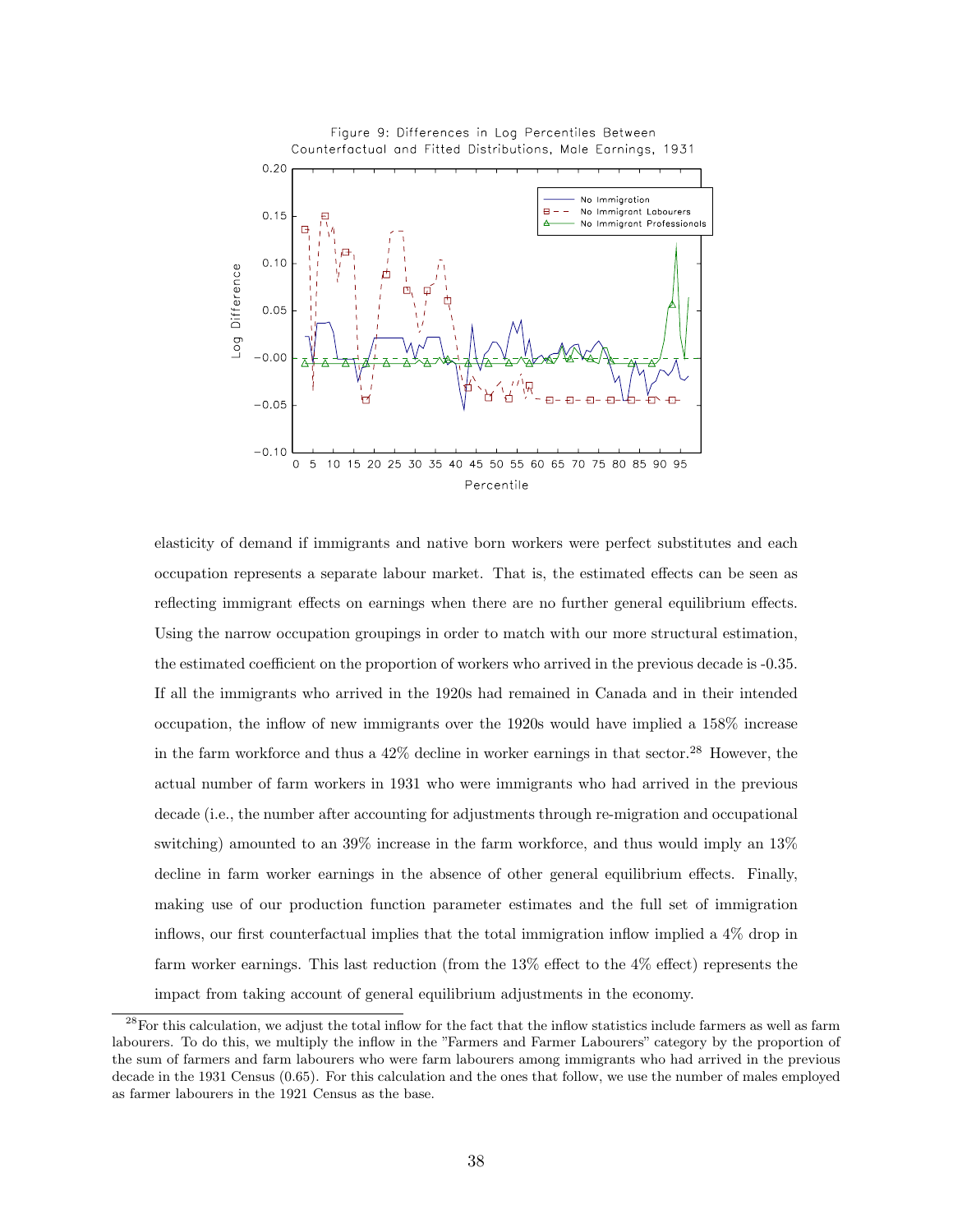The counterfactual with no immigration implies that immigration had only limited impacts on the location of the native born earnings distribution. This fits with findings in Pope and Withers(1994) for Australia and Greasley and Oxley(2004) for Australia. Taylor and Williamson(1997) and Hatton and Williamson(1998) generate much larger wage impacts from immigration using CGE models with capital held fixed, but those impacts are reduced by as much as 75% once capital is allowed to follow labour. Green and Sparks(1999) find evidence of such endogenous capital inflows for Canada before WWI using a cointegration methodology. A finding of immigration having small impacts on native born wages also fits with the literature examining recent immigration (e.g., Ottaviano and Peri(2012)). Methodologically, Dustmann and Preston(2011) argue that the type of method we use understates immigration impacts to the extent that immigrants have a certain set of skills on paper but actually end up competing for jobs with less skilled native born workers. In our case, though, where we match immigrants to the native born in terms of the occupations they actually work in and where immigrant and native born occupational distributions are very similar, this problem is unlikely to arise.

Impacts on inequality, however, may differ from impacts on the average wage level. Abad(2013) finds substantial impacts of immigration on inequality in Latin America in the nineteenth century, which does not fit with our counterfactual result that total immigration had small impacts on inequality. However, Abad(2013) measures inequality using the ratio of land rents to the unskilled wage, and we do find in our second counterfactual that the substantial unskilled labour inflow in this period reduced earnings in the lower part of the distribution. We conclude that large inflows in specific occupations can have substantial impacts on the wages in that occupation and in closely substitutable occupations but that can be mitigated by positive spill-over effects due the arrival of a wider set of immigrants. In our case, the effects of those other immigrants implies near zero net effects of immigration even in low skilled occupations.

## 5 Conclusion

We return, at the end, to the question we posed at the outset: what was the impact of the very large inflows of immigrants to Canada in the 1910s and 1920s on the Canadian earnings structure? Using newly available micro Census data, we have shown that the Canadian earnings structure underwent a substantial increase in inequality between 1911 and 1941, with most of the increase occurring between 1921 and 1931. Given that the immigrant inflow in the 1920s was particularly low skilled, it seems plausible that there was a connection between immigration and the increase in inequality in that decade. Our conclusion, however, is that immigration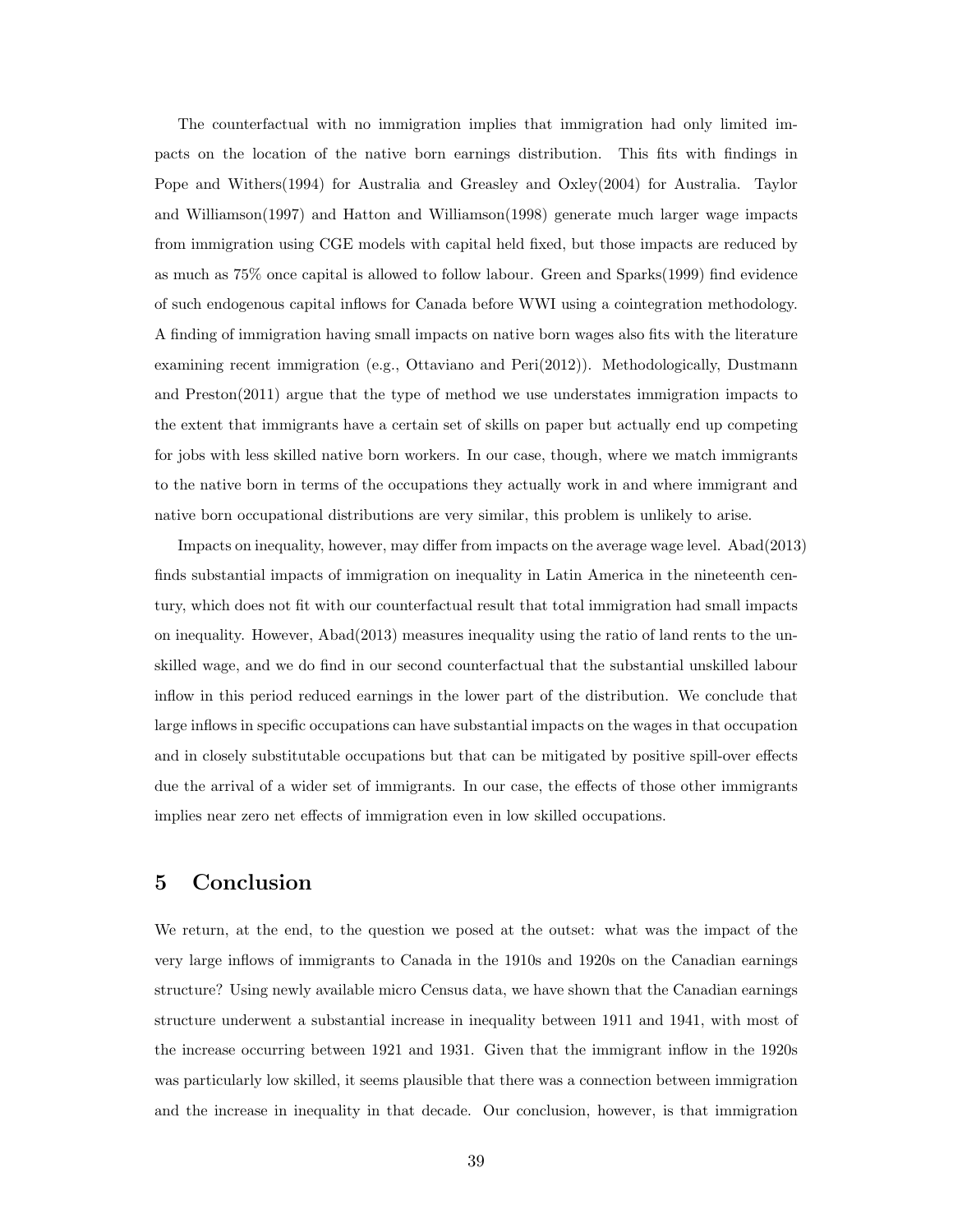played a minor role as a driver of the changes in the earnings structure. This arose for a number of reasons. The first main reason is because of immigrant and potential immigrant adaptation. As Abramitsky et al(2014) emphasize, in periods with laissez-faire immigration policy, one might expect that it is mainly potential immigrants with skills that are likely to match demands in the host country labour market who will actually migrate. This would be reflected in occupation distributions of new immigrants being similar to those of the native born and earlier arrivals. This is what Abramisky et al(2014) find for the U.S. in the era of mass migration. For Canada, the federal government had limited ability to control anything including the total level of immigration in the period before WWI, and we find that the occupational distribution of new immigrants was similar to that of the native born. This fits with the findings in Green and Green(1993) using data from manifests of ships arriving to Canada in 1912. To the extent that the occupational distribution of new immigrants was similar to that of the native born and previously arrived immigrants, one would expect immigration to affect the level of earnings but not the shape of the earnings distribution.

Immigrants also made substantial adjustments in terms of their occupational distribution after arrival. Compared to their statements about intended occupations at the time of landing, immigrants were ultimately much less likely to be employed in agricultural labourer jobs and more likely to be in clerical and general labourer jobs. These post-arrival adjustments were important in all decades but were particularly important in the 1920s - a decade when Canadian policy resulted in an inflow that was predominantly composed of farmers and farm labourers. Immigrants made the adjustment through a variety of channels: re-migration (often to the U.S.); geographic migration within Canada; and switching occupations. We cannot distinguish the relative importance of these channels but we have shown that approximately two-thirds of immigrants arriving in the late 1920s were working in Canada at the time of the 1931 Census and so immigrants did not merely pass through Canada without impacting the Canadian labour market. But whatever the form of the adjustment, the net affect was to engineer an occupational distribution that looked quite similar to that of the native born within 10 years of an immigrant cohort arriving. Again, this implies a limited impact of immigration on the shape of the earnings distribution. This result fits with arguments in Dustmann and Preston(2012) that one needs to be clear on where immigrants actually end up working in an economy to understand their impact on wages.

Because of these adjustments, we show that a standard decomposition of the changes in the earnings distribution reveals limited impacts from the immigrant inflow on the shape of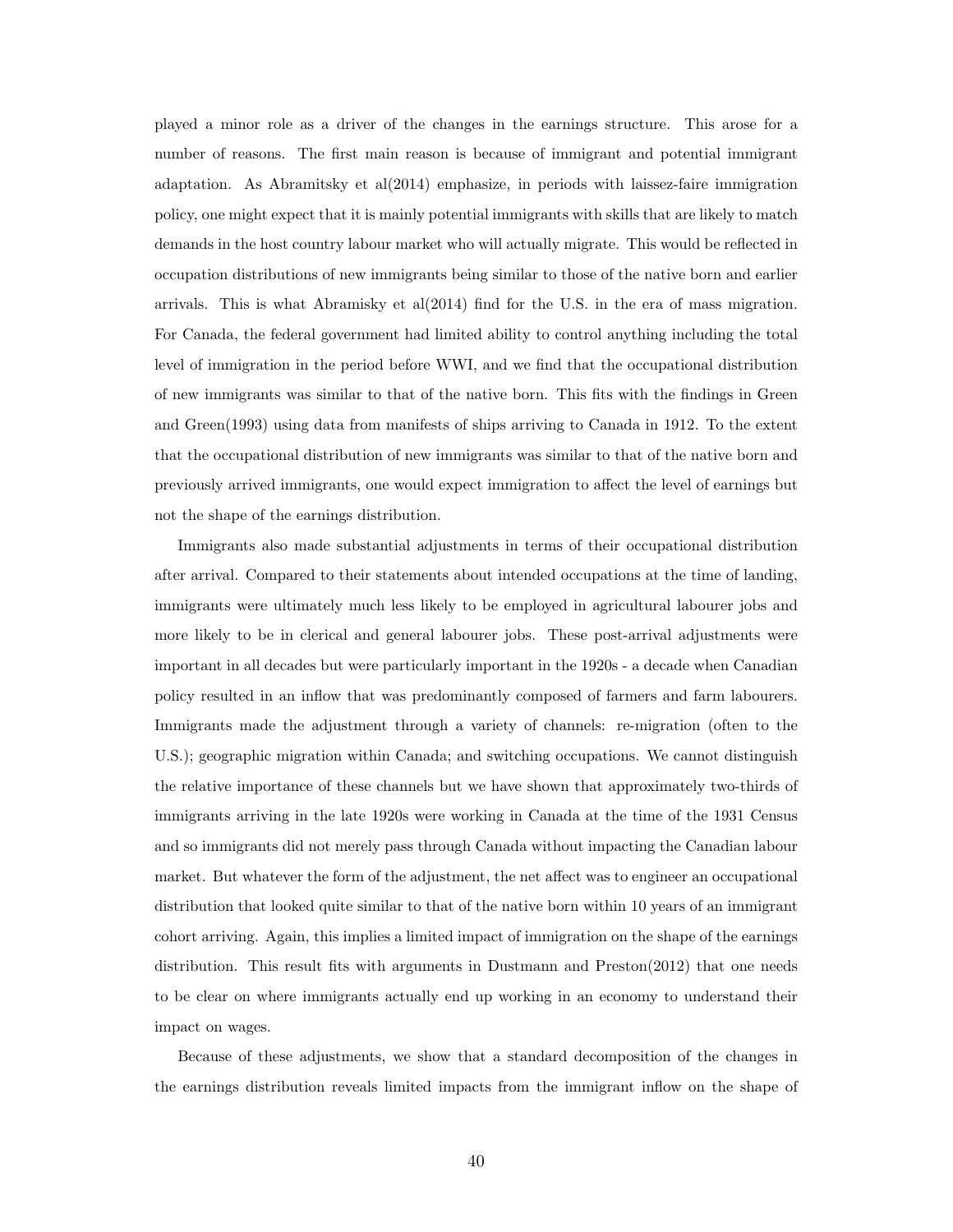the distribution. However, such decomposition exercises are based on an assumption of there being no general equilibrium effects, and immigration might well be expected to affect the equilibrium prices in the economy even when the decomposition exercise doesn't reveal direct effects. To investigate this possibility, we implement a quasi-structural estimation that delivers estimates of parameters of an aggregate production function in which immigrants and native born workers are allowed to enter as separate factors. We address potential endogeneity concerns related to immigrant adjustments after arrival by using a variant on the well-known ethnic enclave instrument from the modern immigration literature. Using the resulting estimates in counterfactual exercises, we show that the isolated impact of the general and farm labourer immigration in the 1920s was to lower annual earnings for low earnings workers by over 10% while raising the earnings for higher earnings workers by 5%. But, as we have discussed, the immigrants who arrived in the 1920s did not work only in labouring occupations. Once we take account of their occupational diversity, the spillover effects from immigration into other occupations reduces both the negative effect of immigration on lower skilled native born workers and the positive effects on higher skilled workers. Thus, the third way in which the large immigration inflow translated into small net impacts on the shape of the earnings distribution was through general equilibrium responses within the economy.

The first half of the Twentieth Century were formative years for the Canadian economy. Open land in the West was filled and the mixed resource-manufacturing structure of the Canadian economy was established. Understanding how the economy developed in that period and the role played by key driving forces provides important insights into what the Canadian economy has become. It is hard to deny that large scale immigration was important for the development of a burgeoning economy with untapped resources. But we find that whatever impact immigration had, it did not occur through changing the earnings structure. The driving force for the substantial increase in inequality in Canada in this era must be found elsewhere.

## 6 References

Abad, L.A.(2013). "Persistent Inequality? Trade, Factor Endowments, and Inequality in Latin America," Journal of Economic History, Vol. 73, no.1, pp. 38-78.

Abramitsky, R., L. Platt Boustan, and K. Eriksson (2014). "A Nation of Immigrants: Assimilation and Economic Outcomes in the Age of Mass Migration," Journal of Political Economy, Vol. 122, No. 3, pp. 467-717.

Anderson, E. (2001). "Globalisation and Wage Inequalities,"European Review of Economic History, Vol. 5, pp. 91-118.

Aydemir, A. and C. Robinson (2008). "Global Labour Markets, Return and Onward Migration," Canadian Journal of Economics, Vol. 41, no. 4, pp. 1285-1311.

Bertram, G.W. and M.B. Percy(1979). "Real Wage Trends in Canada 1900-26: Some Pro-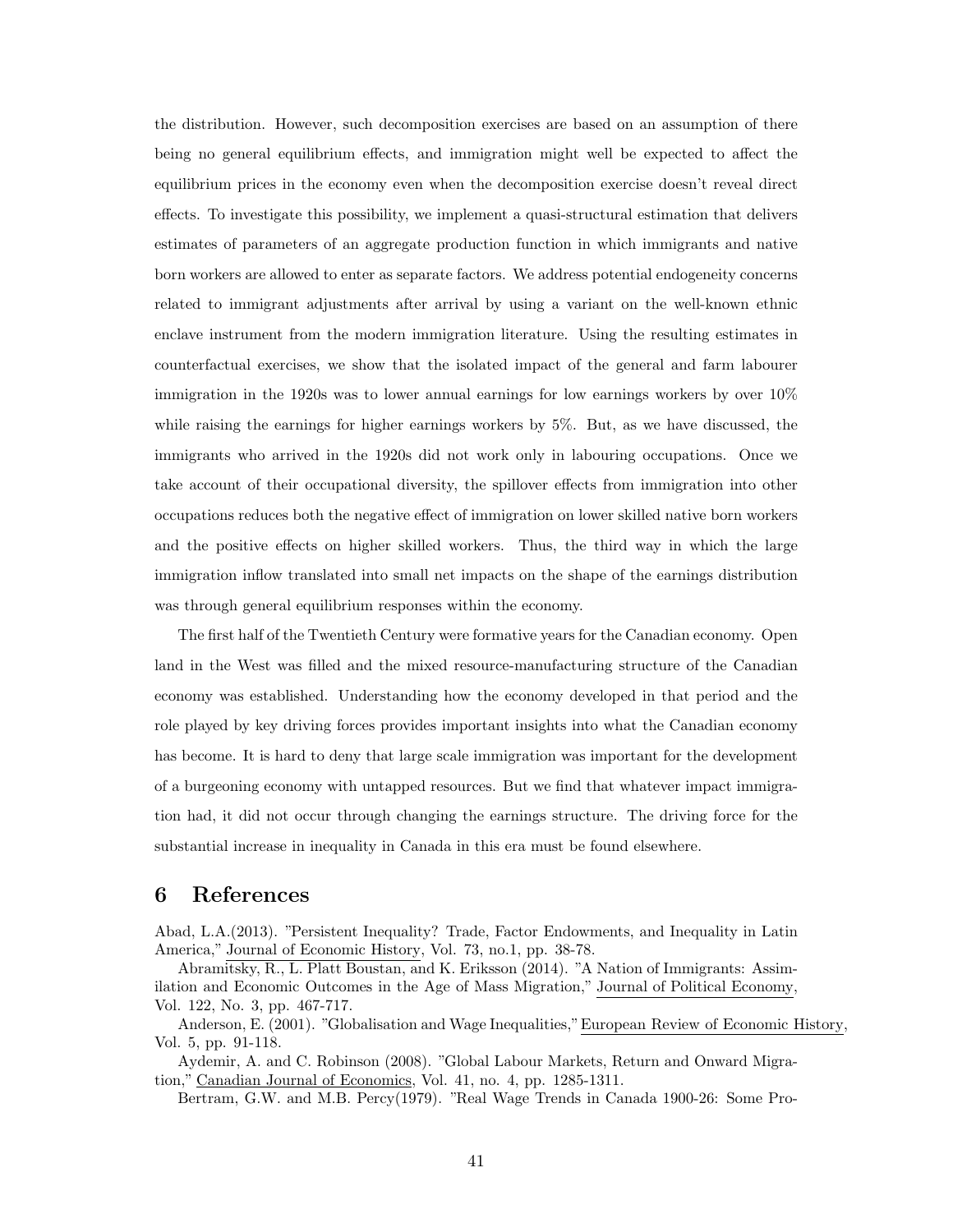visional Estimates," Canadian Journal of Economics, 12(2), May, pp. 299-312.

Borjas, G.J. (2003). "The Labor Demand Curve Really is Downward Sloping: Reexamining the Impact of Immigration on the Labor Market," Quarterly Journal of Economics, 1335-74.

Card, D. (1990). "The Impact of the Mariel Boatlift on the Miami Labor Market," Industrial and Labor Relations Re Vol. 43, No. 2, pp. 245-57.

Card, D. (2001). "Immigrant Inflows, Native Outflows, and the Local Labor Market Impacts of Higher Immigration," Journal of Labor Economics, Vol. 19, No. 1, pp. 22-64.

Chambers, E.J. and D.S. Gordon(1966). "Primary Products and Economic Growth, An Empirical Measurement," Journal of Political Economy, Vol. 74, no. 4, pp. 315-32.

D'Amuri, F., G.I.P. Ottaviano, and G. Peri (2010). "The Labor Market Impact of Immigration in Western Germany in the 1990s,"' European Economic Review, No. 54, ppl. 550-70.

Dustmann, C. and I. Preston(2011). "Estimating the Effect of Immigration on Wages," CREAM, WP No. 21/11.

Emery, J.C.H and C. Levitt (2002). "Cost of Living, Real Wages, and Real Incomes in Thirteen Canadian Cities, 1900-1950." Canadian Journal of Economics, 35(1), February, 115- 137.

Firpo, S., N.M. Fortin, and T. Lemieux (2009). "Unconditional Quantile Regressions." Econometrica, Vol. 77. May, pp. 953-73.

Goldin, C. And L.F. Katz(2001). "Decreasing (and Then Increasing) Inequality in America," in F. Welch, ed., The Causes and Consequences of Increasing Inequality. Chicago: The University of Chicago Press, pp. 37-82.

Goldin, C. and R. Margo (1992). "The Great Compression: The Wage Structure in the United States at Mid-Century," Quarterly Journal of Economics, 107, pp. 1-34.

Greasley, D. and L. Oxley(2004).  $\hat{\mathbf{a}}$ AIJGlobalization and Real Wages in New Zealand 1873-1913, $\hat{A}$ I Explorations in Economic History, Vol. 41, pp. 26-47.

Green, A.G..(1993). "The Political Economy of Immigrant Selection in Canada, 1896-1930," Department of Economics working paper, Queen's University.

Green, A.G.. (1994). "International Migration and the Evolution of Prairie Labour Markets in Canada, 1900-1930,"in T.J. Hatton and J.G. Williamson (eds.), Migration and the International Labor Market, 1850-1939, London: Routledge, pp. 156-74.

Green, A.G. (1995). "A Comparison of Canadian and US Immigration Policy in the Twentieth Century,"in Diminishing Returns: The Economics of Canada's Immigration Policy, D.J.DeVoretz, ed.. C.D. Howe Institute, 1995, pp.31-66.

Green, A.G. and D.A. Green(1993). ""Balanced Growth and the Geographic Distribution of European Immigrant Arrivals to Canada,1900-14," Explorations in Economic History, No. 30, pp.31-59.

Green, A.G. and D.A. Green(2008). "Canada's Wage Structure in the First Half of the Twentieth Century (with Comparisons to the United States and Great Britain)". UBC Economics.

Green, A.G. and M. MacKinnon(2001). "The Slow Assimilation of British Immigrants in Canada: Evidence from Montreal and Toronto, 1901," Explorations in Economic History, vol. 38, pp. 315-38.

Green, A.G. and G. Sparks(1999). "Population Growth and the Dynamics of Canadian Development: A Multivariate Time Series Approach," Explorations in Economic History, Vol. 36, pp. 56-71.

Hatton, T.J. and J.G. Williamson (1998). The Age of Mass Migration, New York: Oxford University Press.

Kelley, N. and M. Trebilcock(2010). The Making of the Mosaic: A History of Canadian Immigration Policy, Second Edition, Toronto: University of Toronto Press.

Keyfitz, N. (1950). "The Growth of Canadian Population," Population Studies, vol. 4, no. 1, pp. 47-63.

Lew, Byron(2000). "European Immigration to Canada During the 1920s: The Impact of US Quotas and Canadian Restrictions," Queen's University.